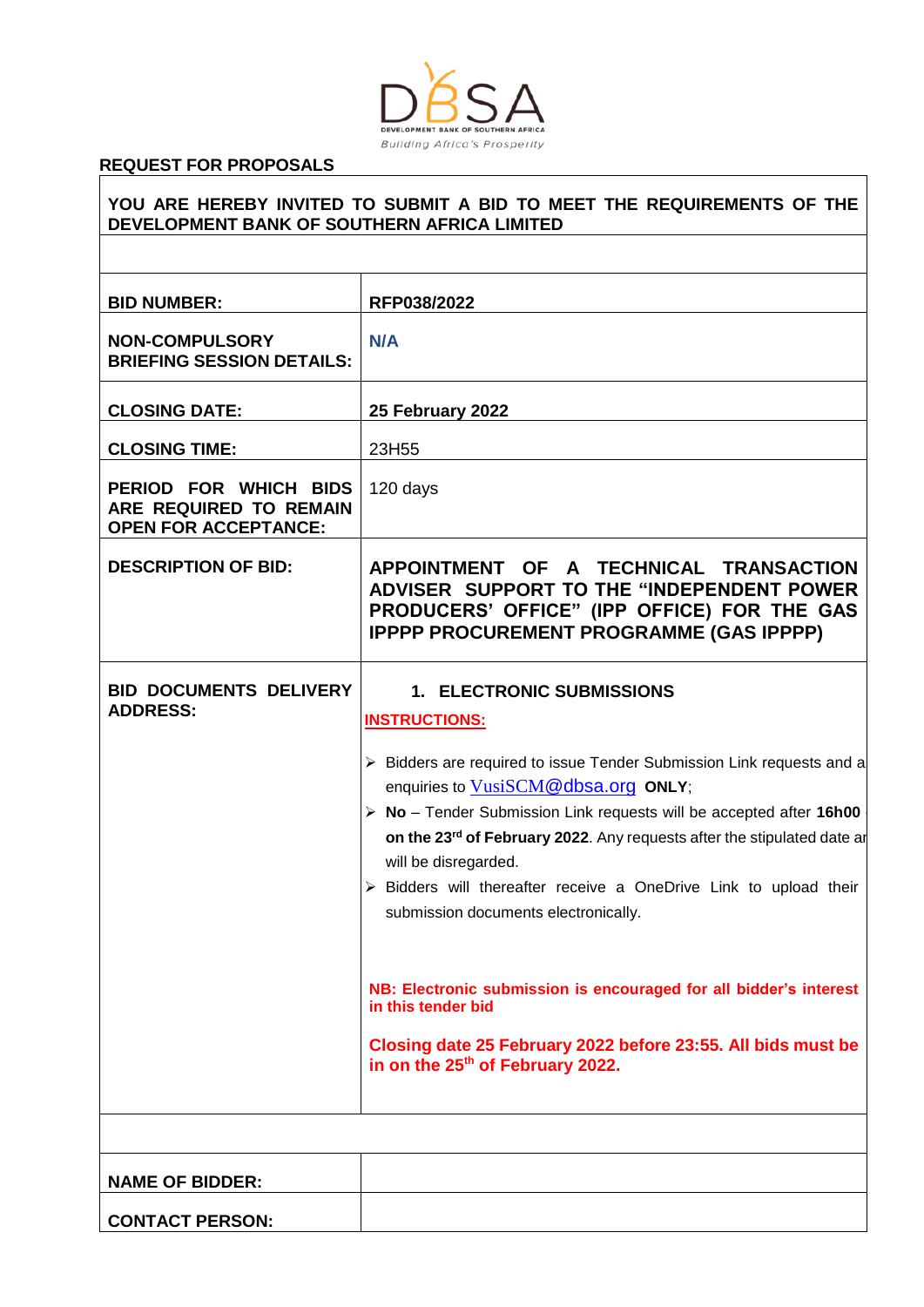| <b>EMAIL ADDRESS:</b>                        |  |
|----------------------------------------------|--|
| <b>TELEPHONE NUMBER:</b>                     |  |
| <b>FAX NUMBER:</b>                           |  |
| <b>BIDDER'S STAMP OR</b><br><b>SIGNATURE</b> |  |



The Development Bank of Southern Africa has a Zero Tolerance on<br>Fraud and Corruption.<br>Report any incidents of Fraud and Corruption to Whistle Blowers on any<br>of the following: TollFree : 0800 20 49 33<br>Email : dbsa@whistleblowing.co.za<br>Free Post : Free Post KZN 665 | Musgrave | 4062<br>SMS : 33490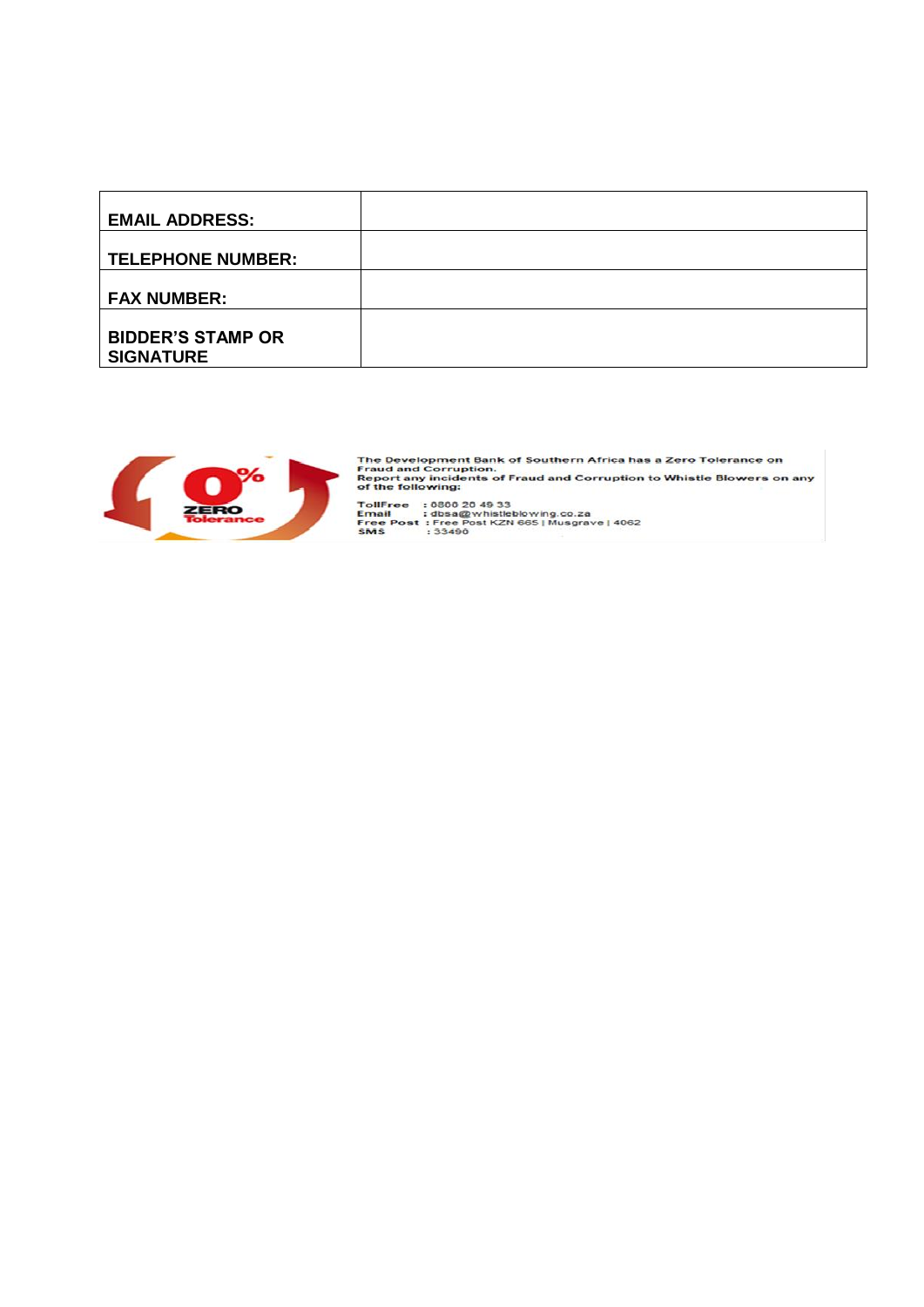# **Table of Contents**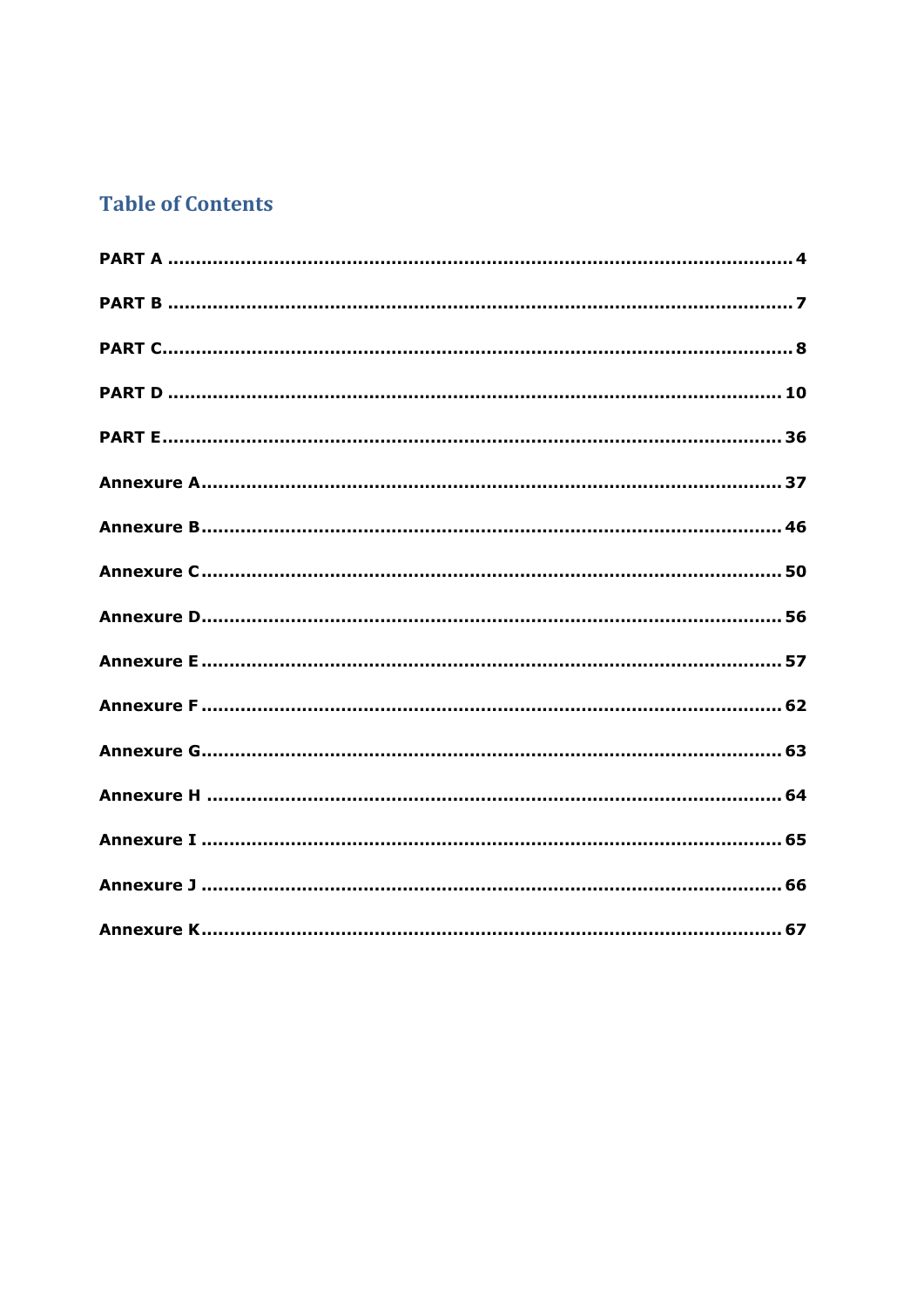# **PART A INVITATION TO BID**

#### <span id="page-3-0"></span>**YOU ARE HEREBY INVITED TO BID FOR REQUIREMENTS OF DEVELOPMENT BANK OF SOUTHERN AFRICA LIMITED ("DBSA")**

BID NUMBER: RFP038/2021

DESCRIPTION:

**APPOINTMENT OF A TECHNICAL TRANSACTION ADVISER SUPPORT TO THE "INDEPENDENT POWER PRODUCERS' OFFICE" (IPP OFFICE) FOR THE GAS IPPPP PROCUREMENT PROGRAMME (GAS IPPPP)** 

NON-COMPULSORY BRIEFING: **N/A**

**LINK REQUESTS: No** – Tender Submission Link requests will be accepted after **16h00 on the on the 23rd February 2022**. Any requests after the stipulated date and time will be disregarded.

CLOSING DATE: **25 February 2022** CLOSING TIME: 00H00

> **The successful Bidder will be required to conclude a service level agreement with the DBSA**

ALL BIDS MUST BE SUBMITTED ON THE OFFICIAL FORMS – (NOT TO BE RE-TYPED)

THIS BID IS SUBJECT TO THE GENERAL CONDITIONS OF CONTRACT (GCC) AND, IF APPLICABLE, ANY OTHER SPECIAL CONDITIONS OF CONTRACT, WHICH ARE SET OUT IN PART C OF THIS DOCUMENT.

THE FOLLOWING PARTICULARS MUST BE FURNISHED (FAILURE TO DO SO MAY RESULT IN YOUR BID BEING DISQUALIFIED).

BIDDERS THAT ARE UNINCORPORATED CONSORTIA CONSISTING OF MORE THAN ONE LEGAL ENTITY MUST SELECT A LEAD ENTITY AND FURNISH THE DETAILS OF THE LEAD ENTITY, UNLESS OTHERWISE SPECIFIED.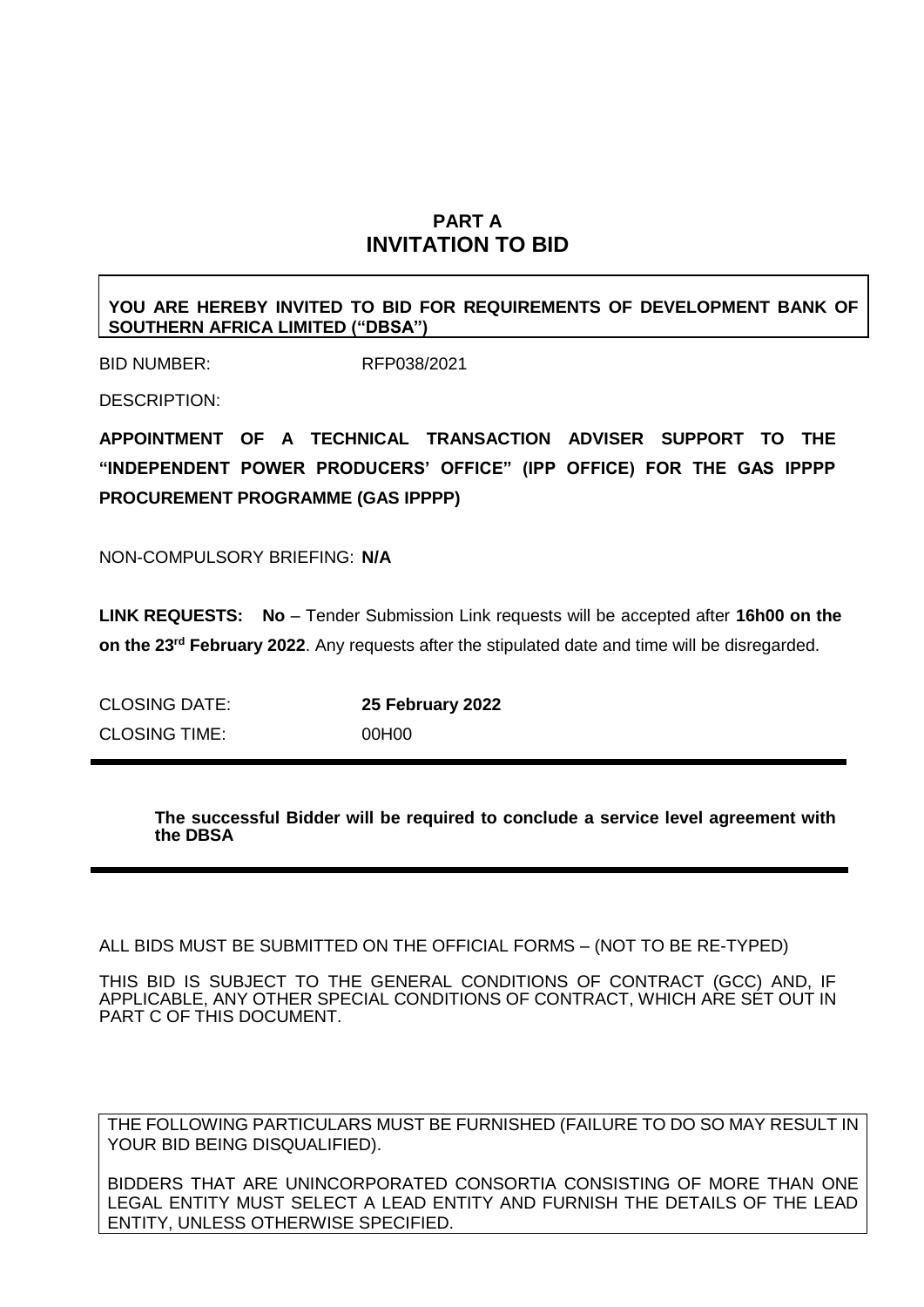| <b>NAME OF BIDDER AND EACH</b><br><b>ENTITY IN CONSORTIUM:</b>                                                                            |            |           |  |
|-------------------------------------------------------------------------------------------------------------------------------------------|------------|-----------|--|
| <b>POSTAL ADDRESS:</b>                                                                                                                    |            |           |  |
| <b>STREET ADDRESS:</b>                                                                                                                    |            |           |  |
| <b>CONTACT PERSON (FULL</b><br>NAME):                                                                                                     |            |           |  |
| <b>EMAIL ADDRESS:</b>                                                                                                                     |            |           |  |
| <b>TELEPHONE NUMBER:</b>                                                                                                                  |            |           |  |
| <b>FAX NUMBER:</b>                                                                                                                        |            |           |  |
| <b>BIDDER REGISTRATION</b><br><b>NUMBER OR REGISTRATION</b><br><b>NUMBER OF EACH ENTITY IN</b><br><b>CONSORTIUM</b>                       |            |           |  |
| <b>BIDDER VAT REGISTRATION</b><br><b>NUMBER OR VAT</b><br><b>REGISTRATION NUMBER OF</b><br><b>EACH ENTITY IN</b><br><b>CONSORTIUM</b>     |            |           |  |
| <b>BBBEE STATUS LEVEL</b><br><b>VERIFICATION CERTIFICATE</b><br><b>/BBBEE STATUS LEVEL</b><br><b>SWORN AFFIDAVIT</b><br><b>SUBMITTED?</b> | <b>YES</b> | <b>NO</b> |  |
| <b>ITICK APPLICABLE BOXI</b>                                                                                                              |            |           |  |
| IF YES, WHO ISSUED THE<br><b>CERTIFICATE?</b>                                                                                             |            |           |  |
| <b>REGISTERED WITH THE</b><br><b>NATIONAL TREASURY CSD</b>                                                                                | <b>YES</b> | <b>NO</b> |  |
| [TICK APPLICABLE BOX]                                                                                                                     |            |           |  |
| <b>CSD REGISTRATION</b><br><b>NUMBER</b>                                                                                                  |            |           |  |
| <b>TAX COMPLIANCE STATUS</b><br>PIN (TCS) NUMBER ISSUED<br><b>BY SARS</b>                                                                 |            |           |  |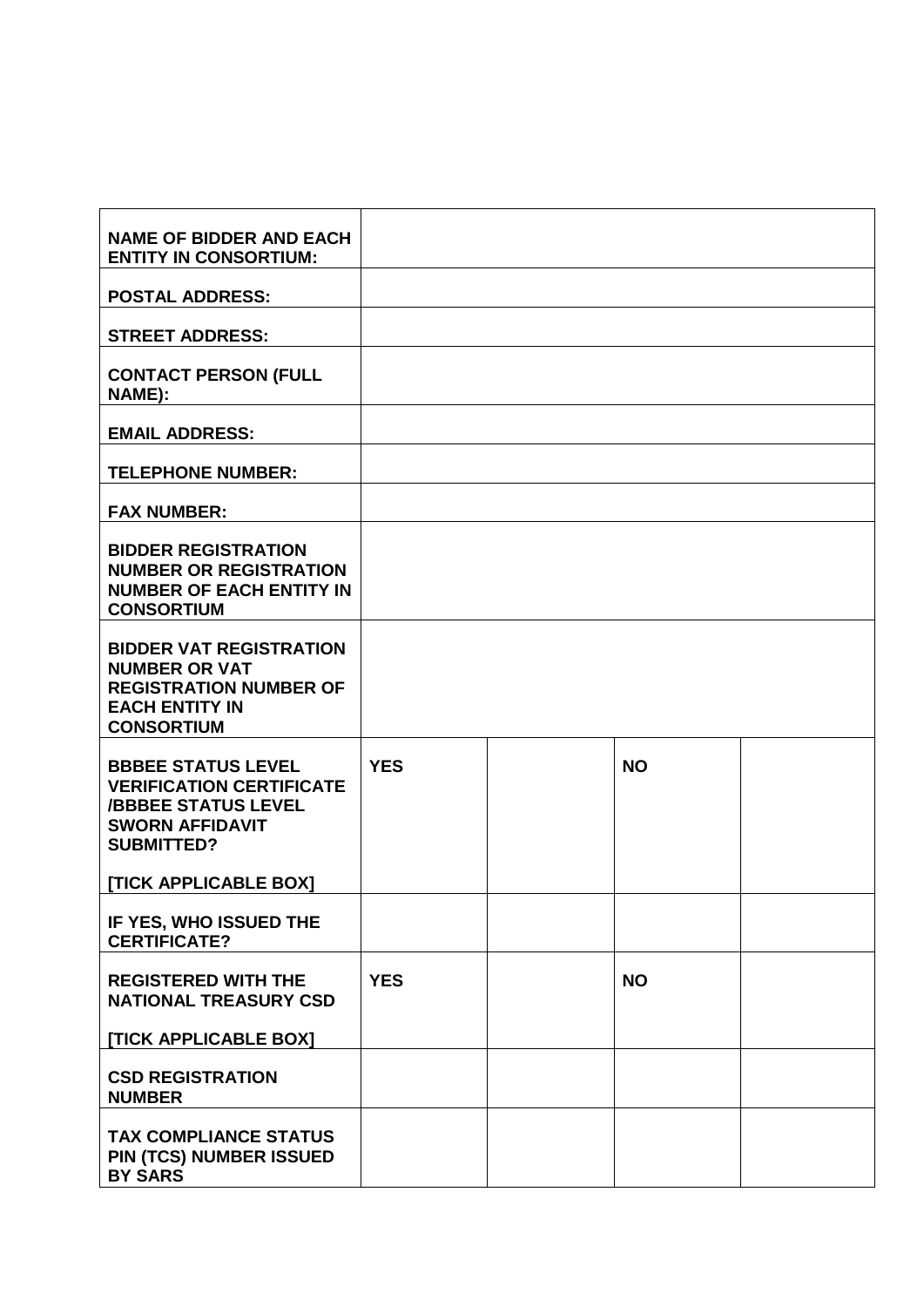| 1.1.1   | <b>ARE</b><br>YOU<br>THE.<br><b>ACCREDITED</b><br>REPRESENTATIVE IN SOUTH AFRICA<br><b>FOR THE GOODS /SERVICES /WORKS</b> | - No<br>  Yes                         |
|---------|---------------------------------------------------------------------------------------------------------------------------|---------------------------------------|
|         | OFFERED?                                                                                                                  | <b>IF YES ENCLOSE PROOFI</b>          |
| 1.1.2   | <b>FOREIGN</b><br>ARE.<br>YOU<br><b>BASED</b><br>A                                                                        |                                       |
|         | <b>GOODS</b><br><b>THE</b><br><b>SUPPLIER</b><br>FOR                                                                      | ∏No<br>l lYes                         |
|         | <b>/SERVICES /WORKS OFFERED?</b>                                                                                          | <b>IF YES ANSWER PART B:3 BELOW I</b> |
|         |                                                                                                                           |                                       |
| 1, 1, 3 | <b>SIGNATURE OF BIDDER</b>                                                                                                |                                       |
| 1, 1.4  | <b>DATE</b>                                                                                                               |                                       |
| 1.1.5   | NAME OF AUTHORISED<br><b>FULL</b><br><b>REPRESENTATIVE</b>                                                                |                                       |
| 1.16    | <b>CAPACITY UNDER WHICH THIS BID IS</b>                                                                                   |                                       |
|         | SIGNED (Attach proof of authority to                                                                                      |                                       |
|         | sign this bid; e.g. resolution of<br>directors, etc.)                                                                     |                                       |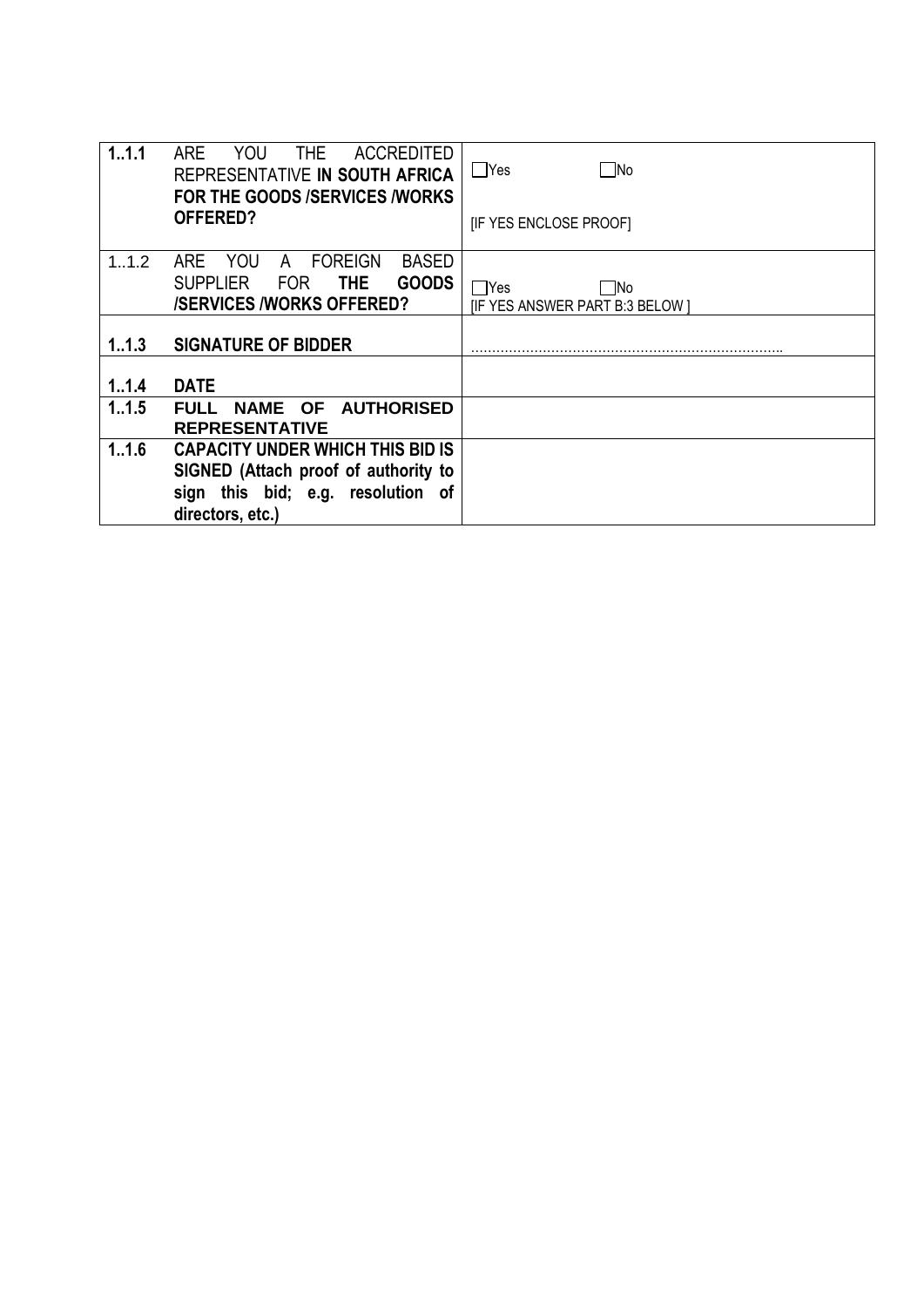# **PART B TERMS AND CONDITIONS FOR BIDDING**

<span id="page-6-0"></span>

| 1.                                                                                                                                                                                                                                           | <b>BID SUBMISSION:</b>                                                                                                                                                                                                                                                                                                                                      |  |  |
|----------------------------------------------------------------------------------------------------------------------------------------------------------------------------------------------------------------------------------------------|-------------------------------------------------------------------------------------------------------------------------------------------------------------------------------------------------------------------------------------------------------------------------------------------------------------------------------------------------------------|--|--|
|                                                                                                                                                                                                                                              | 1.1. BIDS MUST BE SUBMITTED ELECTRONICALLY (ONE DRIVE LINK) BY THE STIPULATED TIME TO THE LINK<br>PROVIDED. LATE BIDS WILL NOT BE ACCEPTED FOR CONSIDERATION.                                                                                                                                                                                               |  |  |
|                                                                                                                                                                                                                                              | 1.2. ALL BIDS MUST BE SUBMITTED ON THE OFFICIAL FORMS PROVIDED-(NOT TO BE RE-TYPED) OR ONLINE                                                                                                                                                                                                                                                               |  |  |
|                                                                                                                                                                                                                                              | 1.3. BIDDERS MUST REGISTER ON THE CENTRAL SUPPLIER DATABASE (CSD) TO UPLOAD MANDATORY<br>INFORMATION NAMELY: (BUSINESS REGISTRATION/ DIRECTORSHIP/ MEMBERSHIP/IDENTITY NUMBERS; TAX<br>COMPLIANCE STATUS; AND BANKING INFORMATION FOR VERIFICATION PURPOSES). B-BBEE CERTIFICATE<br>OR SWORN AFFIDAVIT FOR B-BBEE MUST BE SUBMITTED TO BIDDING INSTITUTION. |  |  |
|                                                                                                                                                                                                                                              | 1.4. WHERE A BIDDER IS NOT REGISTERED ON THE CSD, MANDATORY INFORMATION NAMELY: (BUSINESS<br>REGISTRATION/ DIRECTORSHIP/ MEMBERSHIP/IDENTITY NUMBERS; TAX COMPLIANCE STATUS MAY NOT BE<br>SUBMITTED WITH THE BID DOCUMENTATION. B-BBEE CERTIFICATE OR SWORN AFFIDAVIT FOR B-BBEE MUST<br>BE SUBMITTED TO BIDDING INSTITUTION.                               |  |  |
|                                                                                                                                                                                                                                              | 1.5. THIS BID IS SUBJECT TO THE PREFERENTIAL PROCUREMENT POLICY FRAMEWORK ACT 2000 AND THE<br>PREFERENTIAL PROCUREMENT REGULATIONS, 2017, THE GENERAL CONDITIONS OF CONTRACT (GCC) AND,<br>IF APPLICABLE, ANY OTHER LEGISLATION OR SPECIAL CONDITIONS OF CONTRACT.                                                                                          |  |  |
| 2.                                                                                                                                                                                                                                           | <b>TAX COMPLIANCE REQUIREMENTS</b>                                                                                                                                                                                                                                                                                                                          |  |  |
| 2.1                                                                                                                                                                                                                                          | BIDDERS MUST ENSURE COMPLIANCE WITH THEIR TAX OBLIGATIONS.                                                                                                                                                                                                                                                                                                  |  |  |
|                                                                                                                                                                                                                                              | 2.2 BIDDERS ARE REQUIRED TO SUBMIT THEIR UNIQUE PERSONAL IDENTIFICATION NUMBER (PIN) ISSUED BY<br>SARS TO ENABLE THE ORGAN OF STATE TO VIEW THE TAXPAYER'S PROFILE AND TAX STATUS.                                                                                                                                                                          |  |  |
|                                                                                                                                                                                                                                              | 2.3 APPLICATION FOR TAX COMPLIANCE STATUS (TCS) OR PIN MAY ALSO BE MADE VIA E-FILING. IN ORDER TO<br>USE THIS PROVISION, TAXPAYERS WILL NEED TO REGISTER WITH SARS AS E-FILERS THROUGH THE WEBSITE<br>WWW.SARS.GOV.ZA.                                                                                                                                      |  |  |
| 2.4                                                                                                                                                                                                                                          | BIDDERS MAY ALSO SUBMIT A PRINTED TCS TOGETHER WITH THE BID.                                                                                                                                                                                                                                                                                                |  |  |
| 2.5                                                                                                                                                                                                                                          | IN BIDS WHERE CONSORTIA / JOINT VENTURES / SUB-CONTRACTORS ARE INVOLVED, EACH PARTY MUST<br>SUBMIT A SEPARATE PROOF OF TCS / PIN / CSD NUMBER.                                                                                                                                                                                                              |  |  |
| 2.6                                                                                                                                                                                                                                          | WHERE NO TCS IS AVAILABLE BUT THE BIDDER IS REGISTERED ON THE CENTRAL SUPPLIER DATABASE (CSD),<br>A CSD NUMBER MUST BE PROVIDED.                                                                                                                                                                                                                            |  |  |
| 3 <sub>l</sub>                                                                                                                                                                                                                               | <b>QUESTIONNAIRE TO BIDDING FOREIGN SUPPLIERS</b>                                                                                                                                                                                                                                                                                                           |  |  |
|                                                                                                                                                                                                                                              | 3.1. IS THE BIDDER A RESIDENT OF THE REPUBLIC OF SOUTH AFRICA (RSA)?<br>$\Box$ YES $\Box$ NO                                                                                                                                                                                                                                                                |  |  |
|                                                                                                                                                                                                                                              | 3.2. DOES THE BIDDER HAVE A BRANCH IN THE RSA?<br>$\Box$ Yes $\Box$ No                                                                                                                                                                                                                                                                                      |  |  |
|                                                                                                                                                                                                                                              | $\Box$ YES $\Box$ NO<br>3.3. DOES THE BIDDER HAVE A PERMANENT ESTABLISHMENT IN THE RSA?                                                                                                                                                                                                                                                                     |  |  |
|                                                                                                                                                                                                                                              | 3.4. DOES THE BIDDER HAVE ANY SOURCE OF INCOME IN THE RSA?<br>YES $\Box$ NO                                                                                                                                                                                                                                                                                 |  |  |
| IF THE ANSWER IS "NO" TO ALL OF THE ABOVE, THEN, IT IS NOT A REQUIREMENT TO OBTAIN A TAX COMPLIANCE<br>STATUS / TAX COMPLIANCE SYSTEM PIN CODE FROM THE SOUTH AFRICAN REVENUE SERVICE (SARS) AND IF NOT<br><b>REGISTER AS PER 2.3 ABOVE.</b> |                                                                                                                                                                                                                                                                                                                                                             |  |  |

**NB: FAILURE TO PROVIDE ANY OF THE ABOVE PARTICULARS MAY RENDER THE BID INVALID**.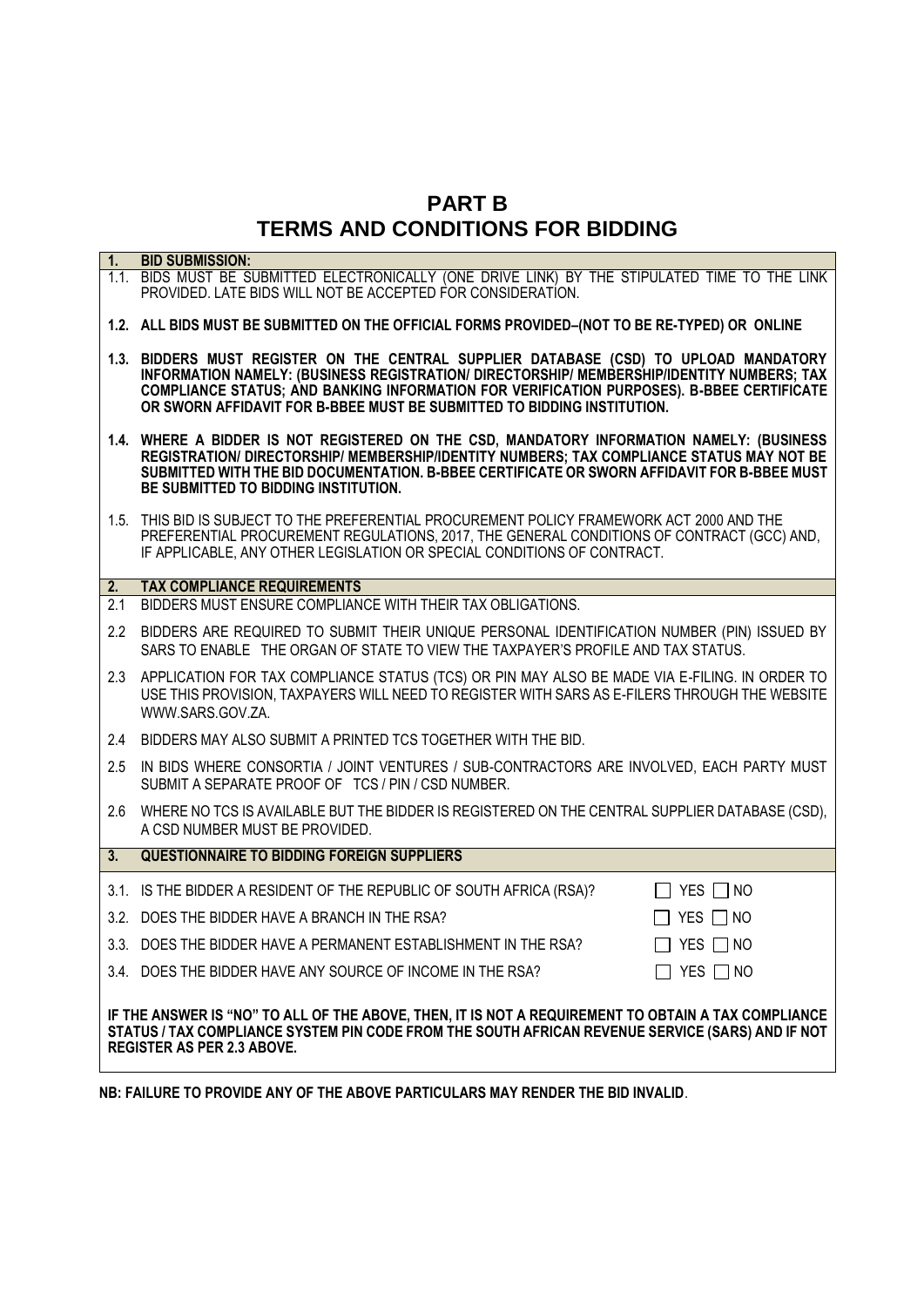# **PART C**

# <span id="page-7-0"></span>**CHECKLIST OF COMPULSORY RETURNABLE SCHEDULES AND DOCUMENTS**

#### **Please adhere to the following instructions**

- Tick in the relevant block below
- Ensure that the following documents are completed and signed where applicable:
- Use the prescribed sequence in attaching the annexes that complete the Bid Document

**NB:** Should all of these documents not be included, the Bidder may be disqualified on the basis of non-compliance

| <b>YES</b> | <b>NO</b> |                                                                                                                                                                                     |
|------------|-----------|-------------------------------------------------------------------------------------------------------------------------------------------------------------------------------------|
|            |           | One original Bid document in separate folders; Folder 1 - for Pre-Qualifying<br>Criteria and Functional Evaluation Folder 2 - Price / Financial Proposal - Electronic<br>submission |
|            |           | <b>Part A: Invitation to Bid</b>                                                                                                                                                    |
|            |           | <b>Part B:</b> Terms and Conditions of Bidding                                                                                                                                      |
|            |           | <b>Part C:</b> Checklist of Compulsory Returnable Schedules and Documents                                                                                                           |
|            |           | <b>Part D:</b> Conditions of Tendering and Undertakings by Bidders                                                                                                                  |
|            |           | Part E: Specifications/Terms of Reference and Project Brief                                                                                                                         |
|            |           | <b>Annexure A: Price Proposal Requirement</b>                                                                                                                                       |
|            |           | <b>Annexure B: SBD4 Declaration of Interest</b>                                                                                                                                     |
|            |           | <b>Annexure C: SBD6.1 and B-BBEE status level certificate</b>                                                                                                                       |
|            |           | <b>Annexure D: SBD8: Declaration of Bidder's Past Supply Chain Practices</b>                                                                                                        |
|            |           |                                                                                                                                                                                     |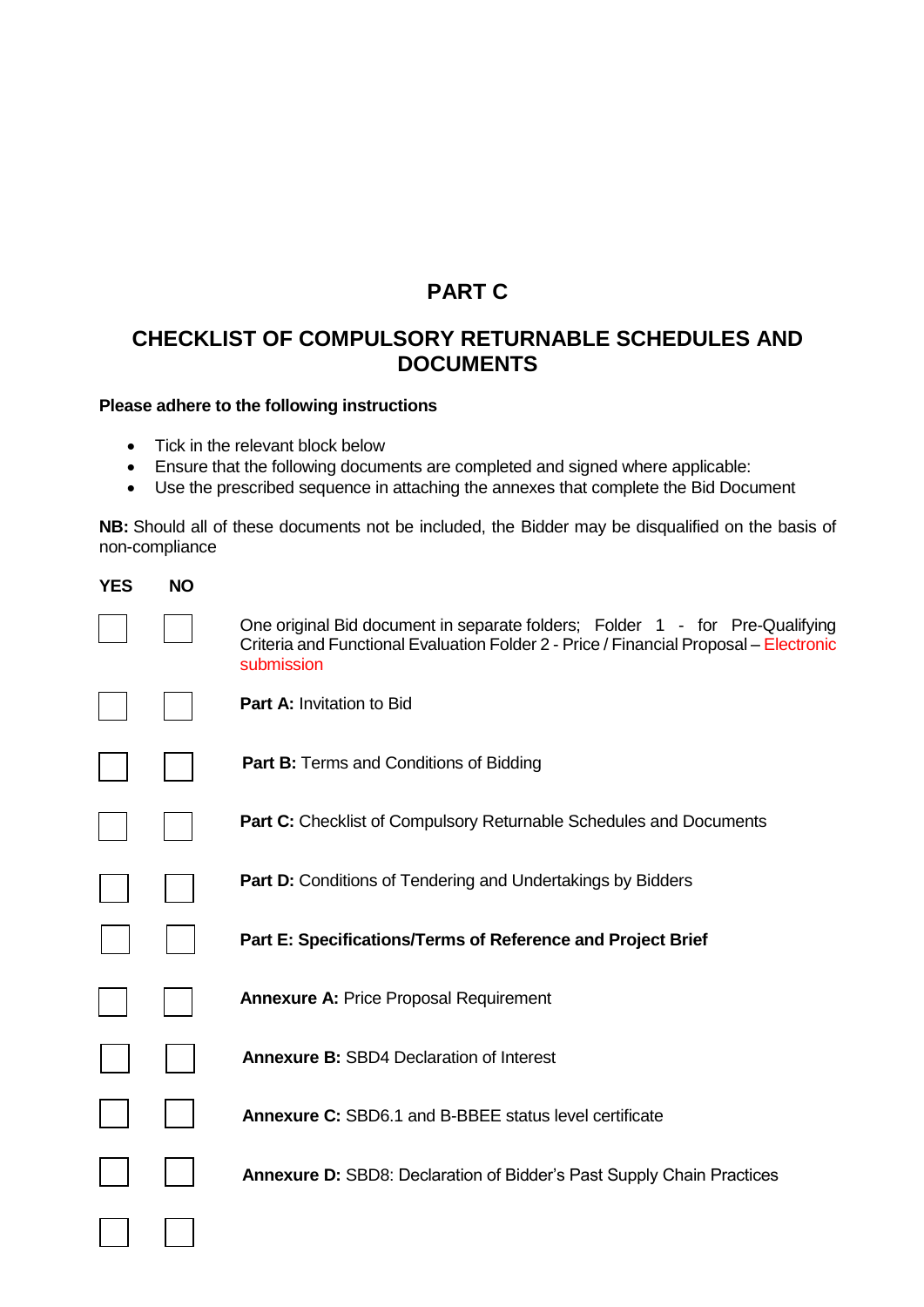|  | <b>Annexure E: SBD9: Certificate of Independent Bid Determination</b>                                                                                  |
|--|--------------------------------------------------------------------------------------------------------------------------------------------------------|
|  | <b>Annexure F:</b> Certified copies of your CIPC company registration documents<br>listing all members with percentages, in case of a lose corporation |
|  | <b>Annexure G:</b> Certified copies of latest share certificates, in case of a company.                                                                |
|  | <b>Annexure H: (if applicable):</b> A breakdown of how fees and work will be spread<br>between members of the bidding consortium.                      |
|  | <b>Annexure I</b> Supporting documents to responses to Pre-Qualifying Criteria and<br><b>Functional Evaluation Criteria.</b>                           |
|  | <b>Annexure J:</b> General Condition of Contract                                                                                                       |
|  | <b>Annexure K:</b> CSD Tax Compliance Status and Registration Requirements Report                                                                      |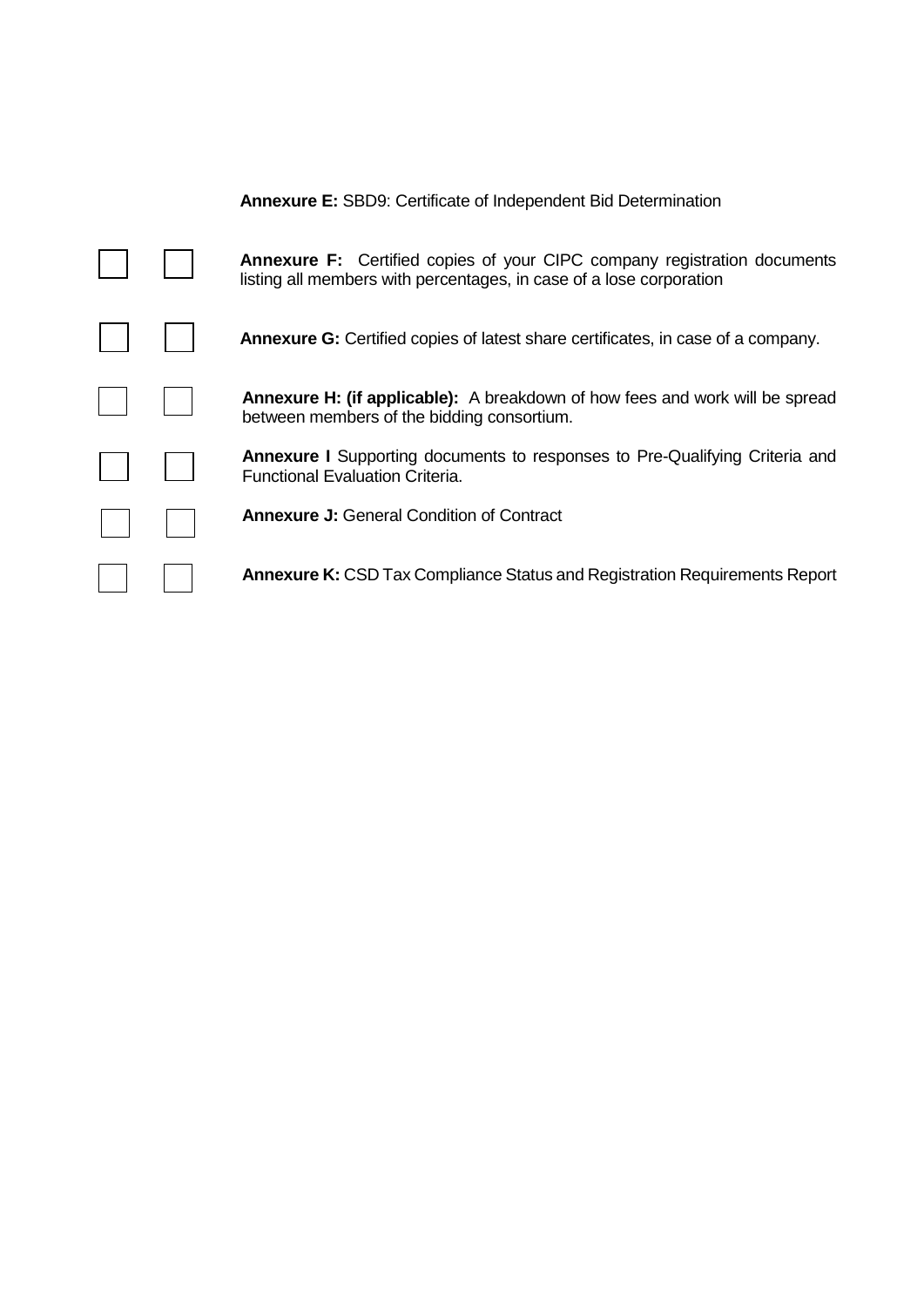# **PART D**

# <span id="page-9-0"></span>**CONDITIONS OF TENDERING AND UNDERTAKINGS BY BIDDER**

#### **1. DEFINITIONS**

In this Request for Proposals, unless a contrary intention is apparent:

- 1.1 **B-BBEE** means broad-based black economic empowerment as defined in section 1 of the Broad-Based Black Economic Empowerment Act, 2003;
- 1.2 **B-BBEE Act** means the Broad-Based Black Economic Empowerment Act, 2003;
- 1.3 **B-BBEE status level of contributor** means the B-BBEE status received by a measured entity based on its overall performance used to claim points in terms of regulation 6 and 7 of the Preferential Procurement Regulations, 2017.
- 1.4 **Business Day** means a day which is not a Saturday, Sunday or public holiday.
- 1.5 **Bid** means a written offer in the prescribed or stipulated form lodged by a Bidder in response to an invitation in this Request for Proposal, containing an offer to provide goods, works or services in accordance with the Specification as provided in this RFP.
- 1.6 **Bidder** means a person or legal entity, or an unincorporated group of persons or legal entities that submit a Bid.
- 1.7 **Companies Act** means the Companies Act, 2008.
- 1.8 **Compulsory Documents** means the list of compulsory schedules and documents set out in Part B.
- 1.9 **Closing Time** means the time, specified as such under the clause [4](#page-11-0) (Bid Timetable) in Part C, by which Tenders must be received.
- 1.10 **DBSA** means the Development Bank of Southern Africa Limited.
- 1.11 **DFI** means Development Finance Institution.
- 1.12 **Evaluation Criteria** means the criteria set out under the clause [27](#page-19-0) (Evaluation Process) of this Part C, which includes the Qualifying Criteria, Functional Criteria and Price and Preferential Points Assessment.
- 1.13 **Functional Criteria** means the criteria set out in clause 27 of this Part C.
- 1.14 **Intellectual Property Rights** includes copyright and neighbouring rights, and all proprietary rights in relation to inventions (including patents) registered and unregistered trademarks (including service marks), registered designs, confidential information (including trade secrets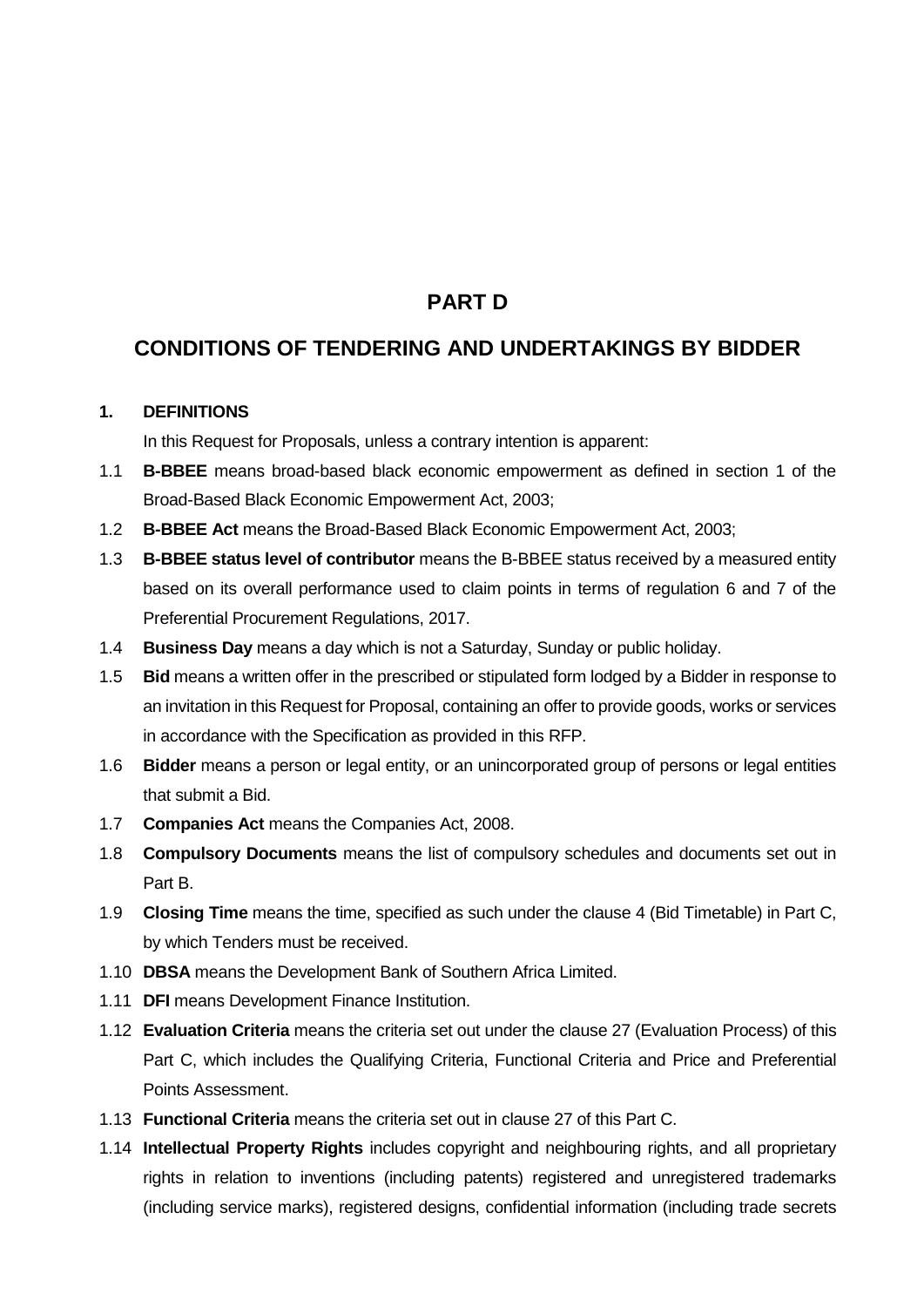and know how) and circuit layouts, and all other proprietary rights resulting from intellectual activity in the industrial, scientific, literary or artistic fields.

- 1.15 **PFMA** means the Public Finance Management Act, 1999.
- 1.16 **PPPFA** means the Preferential Procurement Policy Framework Act, 2000.
- 1.17 **PPPFA Regulations** means the Preferential Procurement Regulations, 2017 published in terms of the PPPFA.
- 1.18 **Pre-Qualifying Criteria** means the criteria set out in clause [27.3](#page-21-0) of this Part C.
- 1.19 **Price and Preferential Points Assessment** means the process described in clause [27.6](#page-21-1) of this Part C, as prescribed by the PPPFA.
- 1.20 **Proposed Contract** means the agreement including any other terms and conditions contained in or referred to in this RFP that may be executed between the DBSA and the successful Bidder.
- 1.21 **Request for Proposal** or **RFP** means this document (comprising each of the parts identified under Part A, Part B, Part C and Part D) including all annexures and any other documents so designated by the DBSA.
- 1.22 **SARS** means the South African Revenue Service.
- 1.23 **Services** means the services required by the DBSA, as specified in this RFP Part D.
- 1.24 **SLA** means service level agreement.
- 1.25 **SOE** means State Owned Enterprise, as defined by the Companies' Act.
- 1.26 **Specification** means the conditions of tender set and any specification or description of the DBSA's requirements contained in this RFP.
- 1.27 **State** means the Republic of South Africa.
- 1.28 **Statement of Compliance** means the statement forming part of a Tender indicating the Bidders compliance with the Specification.
- 1.29 **Tendering Process** means the process commenced by the issuing of this Request for Proposals and concluding upon formal announcement by the DBSA of the selection of a successful Bidder(s) or upon the earlier termination of the process.
- 1.30 **Website** means a website administered by DBSA under its name with web address **[www.dbsa.org](http://www.dbsa.org/)**

#### **2. INTERPRETATIONS**

In this RFP, unless expressly provided otherwise a reference to:

- 2.1 "includes" or "including" means includes or including without limitation; and
- 2.2 "R" or "Rand" is a reference to the lawful currency of the Republic of South Africa.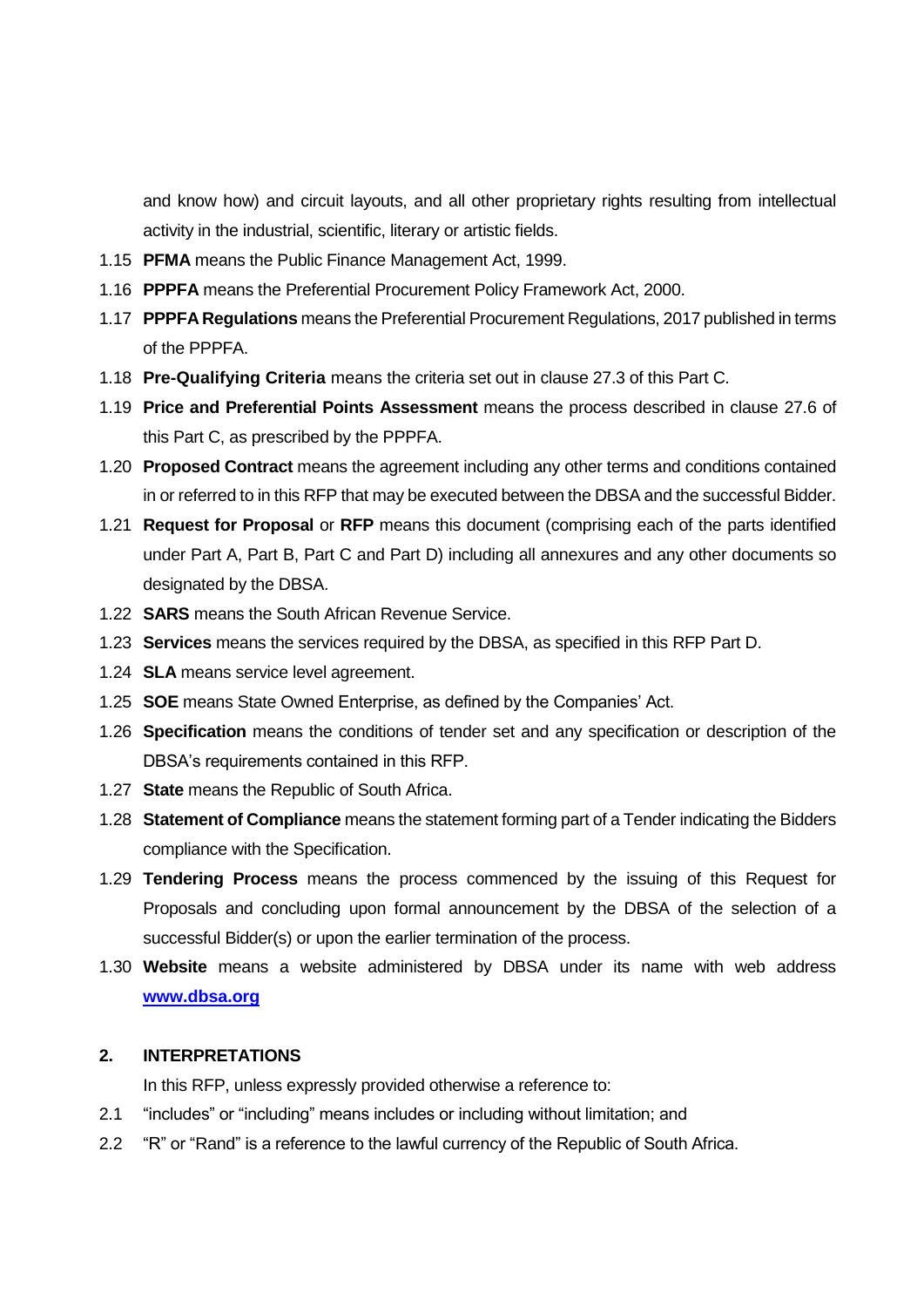#### **3. TENDER TECHNICAL AND GENERAL QUERIES**

Queries pertaining to this tender must be directed to:- DBSA Supply Chain Management Unit Email: **[VusiSCM@dbsa.org](mailto:VusiSCM@dbsa.org)** No questions will be answered telephonically.

#### <span id="page-11-0"></span>**4. BID TIMETABLE**

This timetable is provided as an indication of the timing of the tender process. It is indicative only and subject to change by the DBSA. Bidders are to provide proposals that will allow achievement of the intended commencement date.

| <b>Activity</b>                              | <b>Date</b>             |
|----------------------------------------------|-------------------------|
| Advertisement of tender                      | 03/02/2022              |
| RFP document available                       | 03/02/2022              |
| Closing date for tender enquiries            | 23/02/2022              |
| <b>Link requests</b>                         | 23 / 02 / 2022 by 16h00 |
| <b>Closing date and time</b>                 | 25 / 02 / 2022 at 00h00 |
| Intended completion of evaluation of tenders | <b>TBA</b>              |
| Intended formal notification of successful   | <b>TBA</b>              |
| Bidder(s)                                    |                         |
| Signing of Service Level Agreement           | <b>TBA</b>              |
| Effective date                               | <b>TBA</b>              |

#### **5. SUBMISSION OF TENDERS**

#### **Instructions:**

- ➢ Bidders are required to issue Tender Submission Link requests and all other enquiries to [VusiSCM@dbsa.org](mailto:VusiSCM@dbsa.org) **ONLY**;
- ➢ **No** Tender Submission Link requests will be accepted after **16h00 on the 23rd of February 2022**. Any requests after the stipulated date and time will be disregarded.
- ➢ Bidders will thereafter receive a OneDrive Link to upload their tender submission documents electronically.

**NB: No Physical submission will be accepted for this bid. Bidders must ensure that they follow the instructions for the electronic submission.**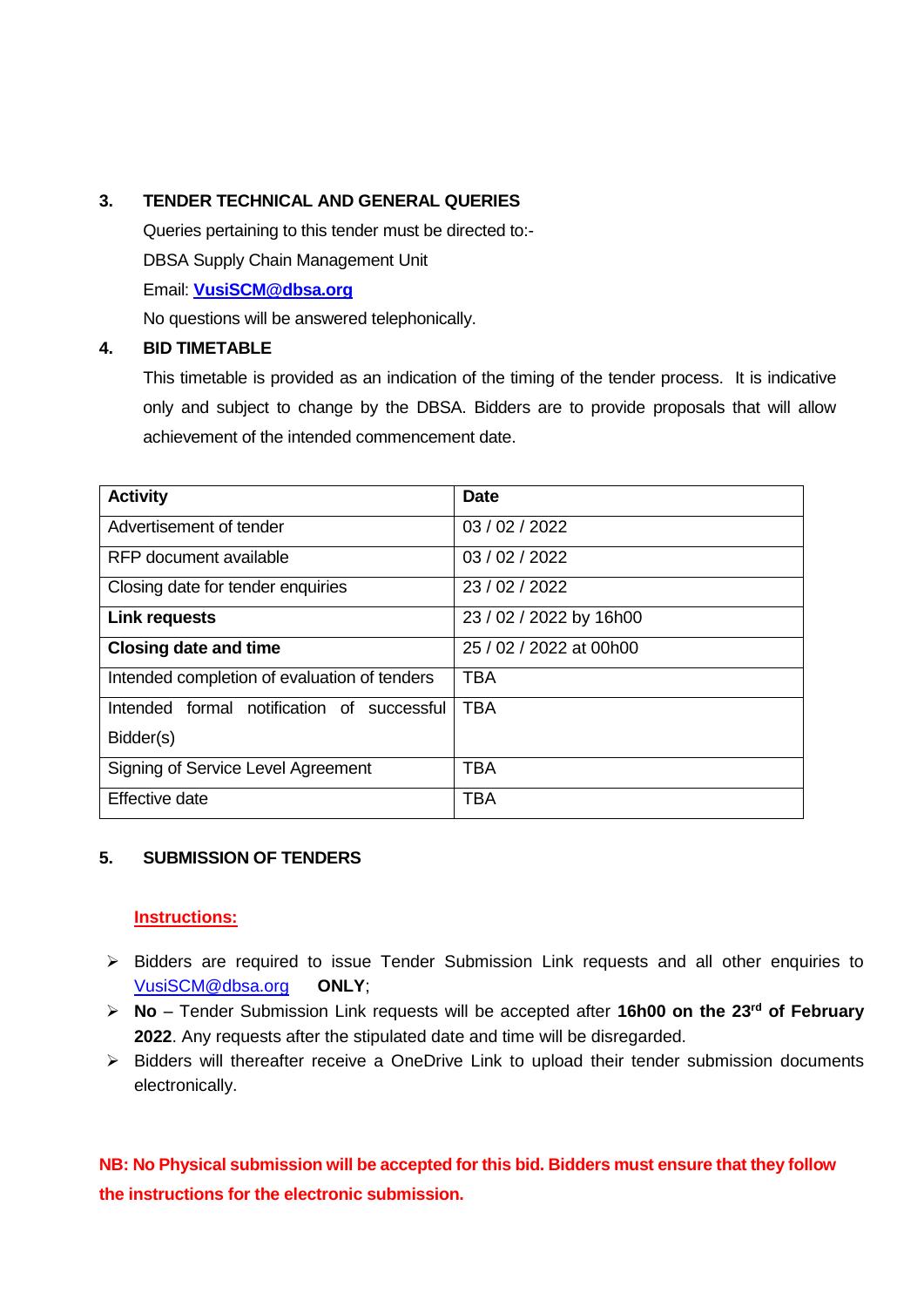#### **6. RULES GOVERNING THIS RFP AND THE TENDERING PROCESS**

- 6.1 Participation in the tender process is subject to compliance with the rules contained in this RFP Part C.
- 6.2 All persons (whether or not a participant in this tender process) having obtained or received this RFP may only use it, and the information contained herein, in compliance with the rules contained in this RFP.
- 6.3 All Bidders are deemed to accept the rules contained in this RFP Part C.
- 6.4 The rules contained in this RFP Part C apply to:
	- 6.4.1 The RFP and any other information given, received or made available in connection with this RFP, and any revisions or annexure;
	- 6.4.2 the Tendering Process; and
	- 6.4.3 any communications (including any briefings, presentations, meetings and negotiations) relating to the RFP or the Tendering Process.

#### **7. STATUS OF REQUEST FOR PROPOSAL**

7.1 This RFP is an invitation for person(s) to submit a proposal(s) for the provision of the services as set out in the Specification contained in this RFP. Accordingly, this RFP must not be construed, interpreted, or relied upon, whether expressly or implicitly, as an offer capable of acceptance by any person(s), or as creating any form of contractual, promissory or other rights. No binding contract or other understanding for the supply of services will exist between the DBSA and any Bidder unless and until the DBSA has executed a formal written contract with the successful Bidder.

#### **8. ACCURACY OF REQUEST FOR PROPOSAL**

- 8.1 Whilst all due care has been taken in connection with the preparation of this RFP, the DBSA makes no representations or warranties that the content in this RFP or any information communicated to or provided to Bidders during the Tendering Process is, or will be, accurate, current or complete. The DBSA, and its officers, employees and advisors will not be liable with respect to any information communicated which is not accurate, current or complete.
- 8.2 If a Bidder finds or reasonably believes it has found any discrepancy, ambiguity, error or inconsistency in this RFP or any other information provided by the DBSA (other than minor clerical matters), the Bidder must promptly notify the DBSA in writing of such discrepancy,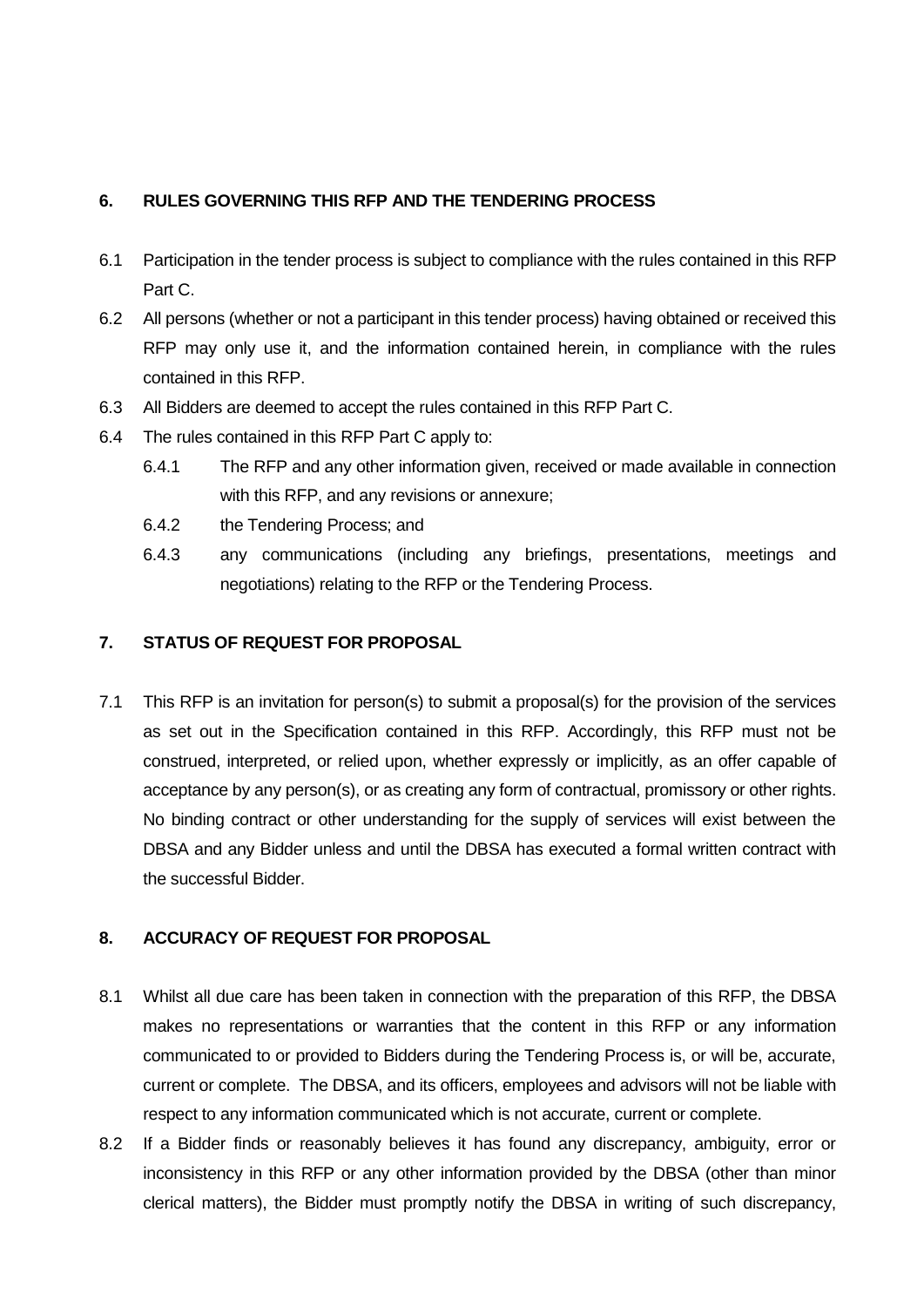ambiguity, error or inconsistency in order to afford the DBSA an opportunity to consider what corrective action is necessary (if any).

8.3 Any actual discrepancy, ambiguity, error or inconsistency in this RFP or any other information provided by the DBSA will, if possible, be corrected and provided to all Bidders without attribution to the Bidder who provided the written notice.

#### **9. ADDITIONS AND AMENDMENTS TO THE RFP**

- 9.1 The DBSA reserves the right to change any information in, or to issue any addendum to this RFP before the Closing Time. The DBSA and its officers, employees and advisors will not be liable in connection with either the exercise of, or failure to exercise this right.
- 9.2 If the DBSA exercises its right to change information in terms of clause 9.1, it may seek amended Tenders from all Bidders.

#### **10. REPRESENTATIONS**

No representations made by or on behalf of the DBSA in relation to this RFP will be binding on the DBSA unless that representation is expressly incorporated into the contract ultimately entered into between the DBSA and the successful Bidder.

#### **11. CONFIDENTIALITY**

11.1 All persons (including all Bidders) obtaining or receiving this RFP and any other information in connection with this RFP or the Tendering Process must keep the contents of the RFP and other such information confidential, and not disclose or use the information except as required for the purpose of developing a proposal in response to this RFP.

#### **12. REQUESTS FOR CLARIFICATION OR FURTHER INFORMATION**

- 12.1 All communications relating to this RFP and the Tendering Process must be directed to the Tender Officer.
- 12.2 All questions or requests for further information or clarification of this RFP or any other document issued in connection with the Tendering Process must be submitted to the Tender Officer in writing, and most preferably by e-mail to [vusiSCM@dbsa.org](mailto:vusiSCM@dbsa.org)
- 12.3 Any communication by a Bidder to the DBSA will be effective upon receipt by the Tender Officer (provided such communication is in the required format).
- 12.4 The DBSA has restricted the period during which it will accept questions or requests for further information or clarification and reserves the right not to respond to any enquiry or request, irrespective of when such enquiry or request is received.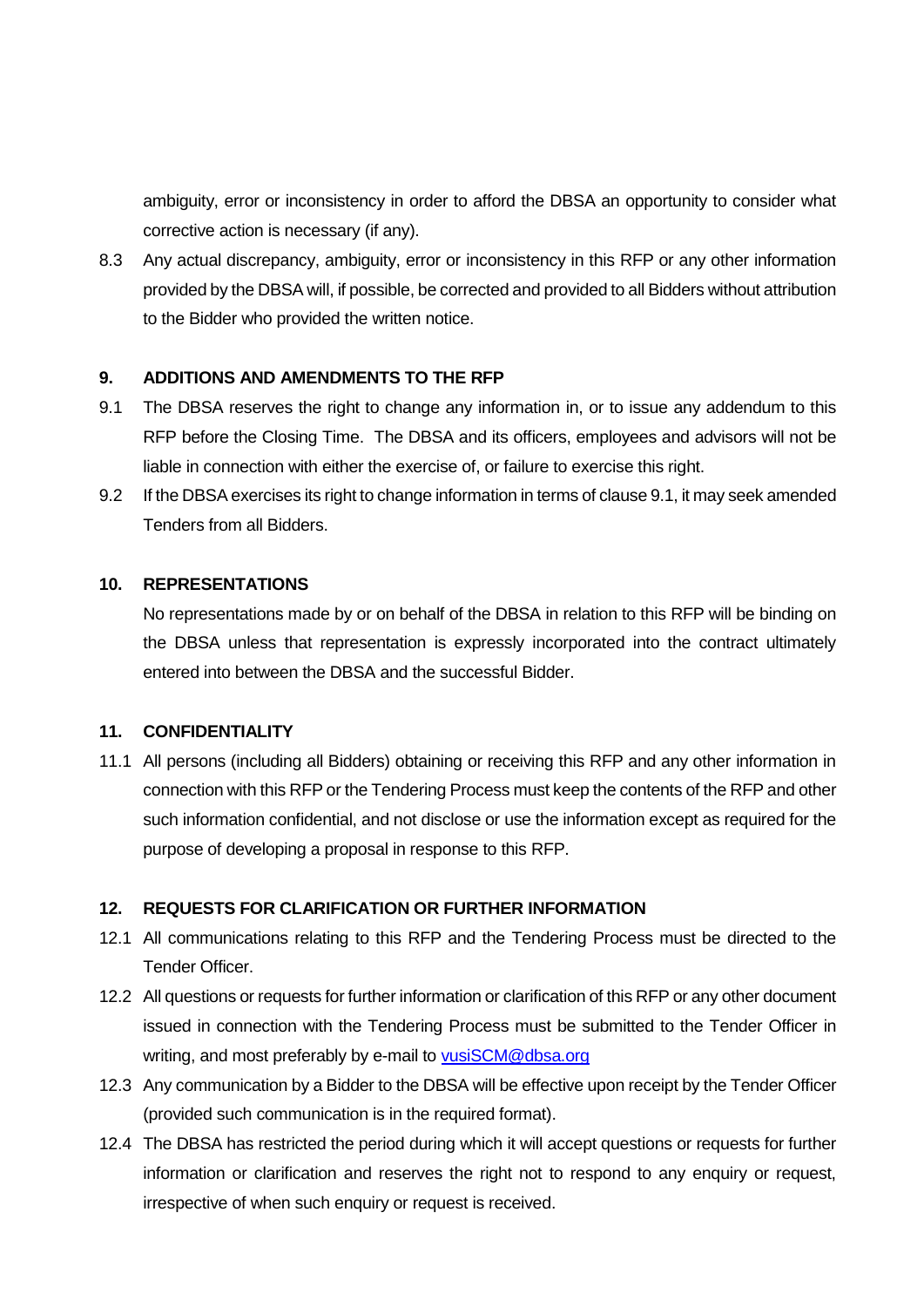- 12.5 Except where the DBSA is of the opinion that issues raised apply only to an individual Bidder, questions submitted and answers provided will be made available to all Bidders by e-mail, as well as on the DBSA's website without identifying the person or organisation which submitted the question.
- 12.6 In all other instances, the DBSA may directly provide any written notification or response to a Bidder by email to the address of the Bidder (as notified by the Bidder to the Tender Manager).
- 12.7 A Bidder may, by notifying the Tender Officer in writing, withdraw a question submitted in accordance with clause 12, in circumstances where the Bidder does not wish the DBSA to publish its response to the question to all Bidders.

#### <span id="page-14-0"></span>**13. UNAUTHORISED COMMUNICATIONS**

- 13.1 Communications (including promotional or advertising activities) with staff of the DBSA or their advisors assisting with the Tendering Process are not permitted during the Tendering Process, or otherwise with the prior consent of the Tender Officer. Nothing in this clause [13](#page-14-0) is intended to prevent communications with staff of, or advisors to, the DBSA to the extent that such communications do not relate to this RFP or the Tendering Process.
- 13.2 Bidders must not otherwise engage in any activities that may be perceived as, or that may have the effect of, influencing the outcomes of the Tendering Process in any way.

#### **14. IMPROPER ASSISTANCE, FRAUD AND CORRUPTION**

- 14.1 Bidders may not seek or obtain the assistance of employees of the DBSA in the preparation of their tender responses.
- 14.2 The DBSA may in its absolute discretion, immediately disqualify a Bidder that it believes has sought or obtained such improper assistance.
- 14.3 Bidders are to be familiar with the implications of contravening the Prevention and Combating of Corrupt Activities Act, 2004 and any other relevant legislation.

#### <span id="page-14-1"></span>**15. ANTI-COMPETITIVE CONDUCT**

- 15.1 Bidders and their respective officers, employees, agents and advisors must not engage in any collusion, anti-competitive conduct or any other similar conduct in respect of this Tendering Process with any other Bidder or any other person(s) in relation to:
	- 15.1.1 the preparation or lodgement of their Bid
	- 15.1.2 the evaluation and clarification of their Bid; and
	- 15.1.3 the conduct of negotiations with the DBSA.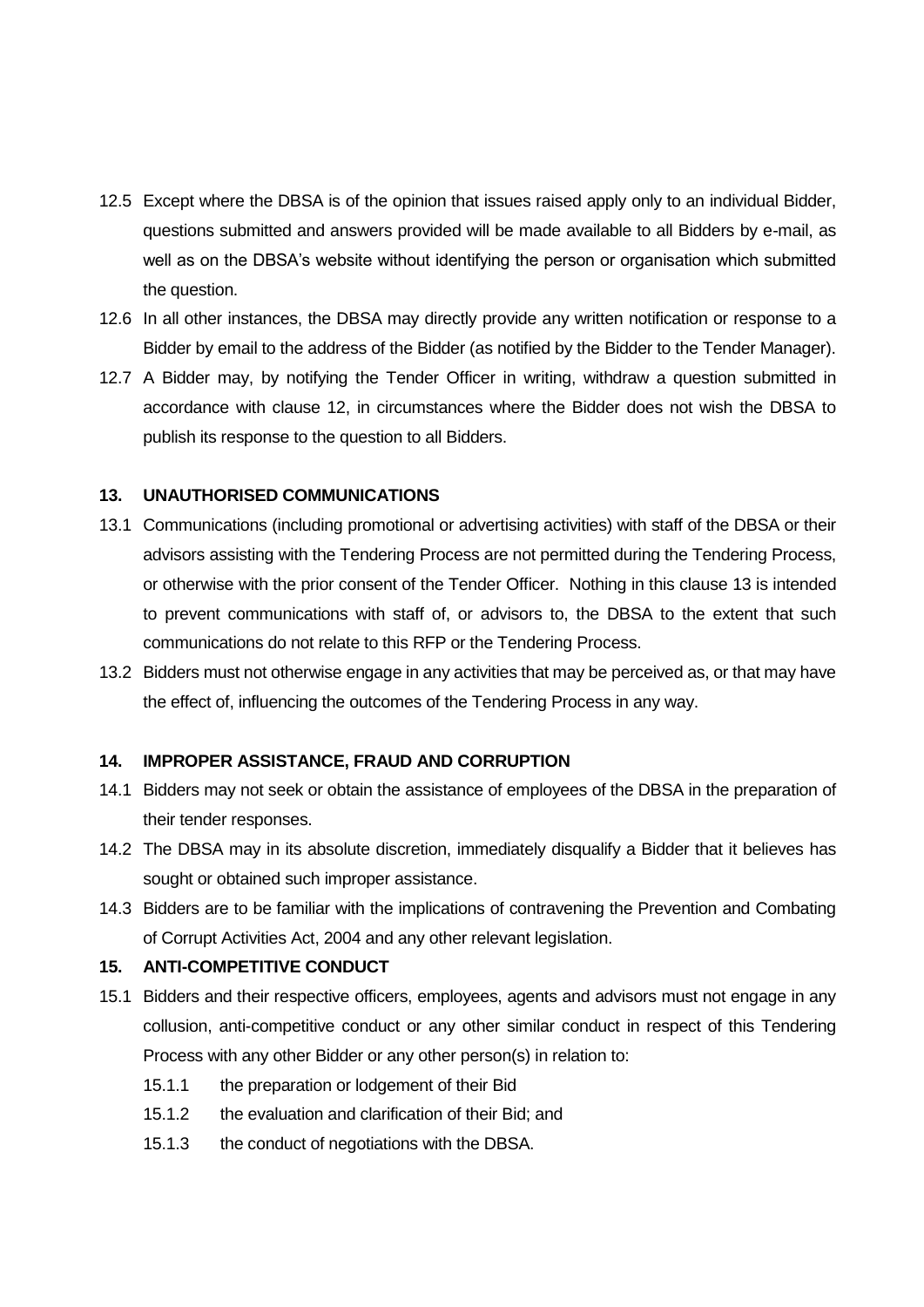- 15.2 For the purposes of this clause [15,](#page-14-1) collusion, anti-competitive conduct or any other similar conduct may include disclosure, exchange and clarification of information whether or not such information is confidential to the DBSA or any other Bidder or any other person or organisation.
- 15.3 In addition to any other remedies available to it under law or contract, the DBSA may, in its absolute discretion, immediately disqualify a Bidder that it believes has engaged in any collusive, anti-competitive conduct or any other similar conduct during or before the Tendering Process.

#### **16. COMPLAINTS ABOUT THE TENDERING PROCESS**

- 16.1 Any complaint about the RFP or the Tendering Process must be submitted to the Supply Chain Management Unit in writing, by email, immediately upon the cause of the complaint arising or becoming known to the Bidder, (**[VusiSCM@dbsa.org](mailto:VusiSCM@dbsa.org)**)
- 16.2 The written complaint must set out:
	- 16.2.1 the basis for the complaint, specifying the issues involved;
	- 16.2.2 how the subject of the complaint affects the organisation or person making the complaint;
	- 16.2.3 any relevant background information; and
	- 16.2.4 the outcome desired by the person or organisation making the complaint.
- 16.3 If the matter relates to the conduct of an employee of the DBSA, the complaint should be addressed in writing marked for the attention of the Chief Executive Officer of the DBSA, and delivered to the physical address of the DBSA, as notified.

#### **17. CONFLICT OF INTEREST**

- 17.1 A Bidder must not, and must ensure that its officers, employees, agents and advisors do not place themselves in a position that may give rise to actual, potential or perceived conflict of interest between the interests of the DBSA and the Bidder's interests during the Tender Process.
- 17.2 The Bidder is required to provide details of any interests, relationships or clients which may or do give rise to a conflict of interest in relation to the supply of the services under any contract that may result from this RFP. If the Bidder submits its Bid and a subsequent conflict of interest arises, or is likely to arise, which was not disclosed in the Bid, the Bidder must notify the DBSA immediately in writing of that conflict.
- 17.3 The DBSA may immediately disqualify a Bidder from the Tendering Process if the Bidder fails to notify the DBSA of the conflict as required.

#### **18. LATE BIDS**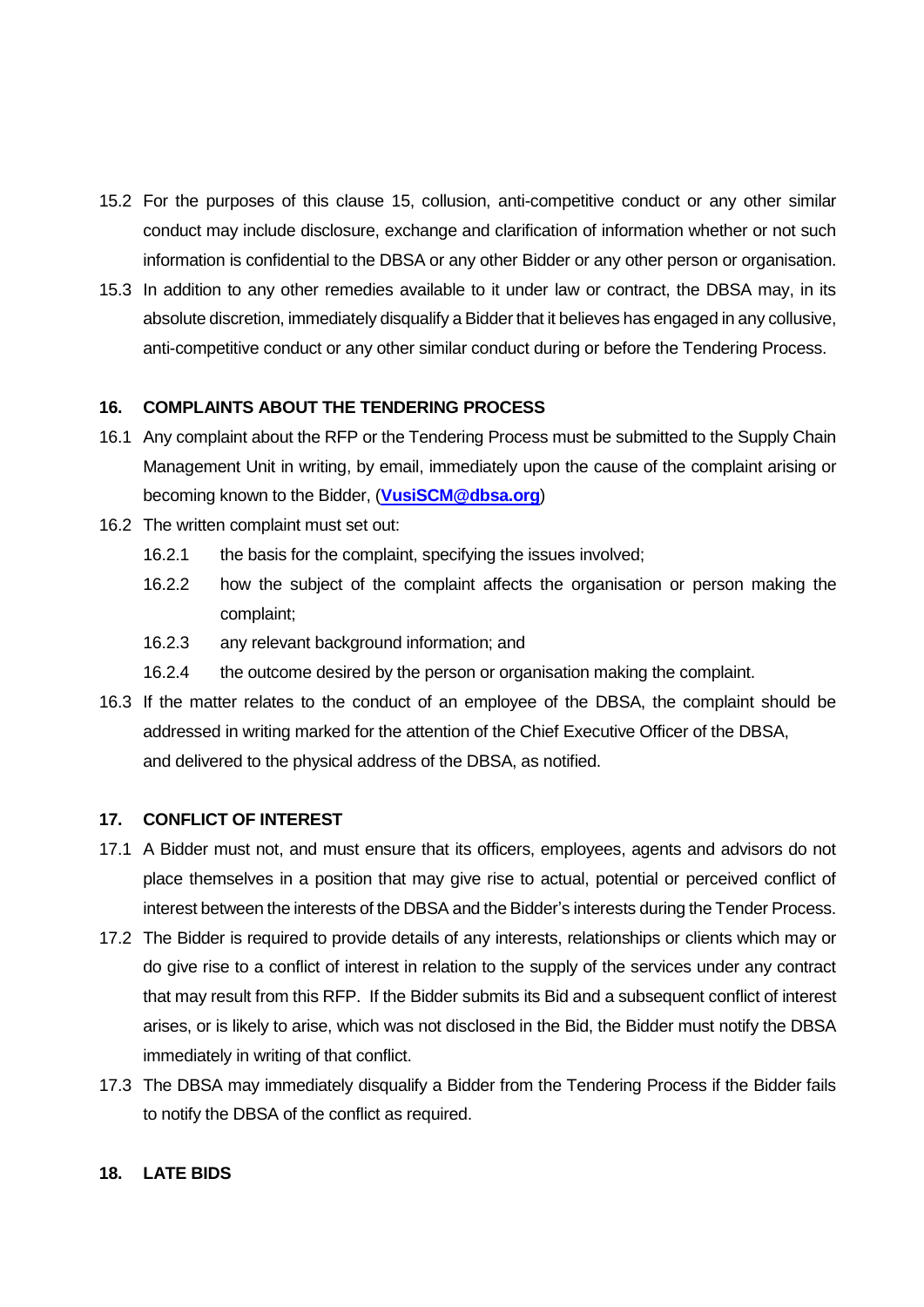- 18.1 Bids must be delivered by the Closing Time. The Closing Time may be extended by the DBSA in its absolute discretion by providing written notice to Bidders.
- <span id="page-16-0"></span>18.2 Bids delivered after the Closing Time or lodged at a location or in a manner that is contrary to that specified in this RFP will be disqualified from the Tendering Process and will be ineligible for consideration. However, a late Bid may be accepted where the Bidder can clearly demonstrate (to the satisfaction of the DBSA, in its sole discretion) that late lodgement of the Bid was caused by the DBSA; that access was denied or hindered in relation to the physical tender box; or that a major/critical incident hindered the delivery of the Bid and, in all cases, that the integrity of the Tendering Process will not be compromised by accepting a Bid after the Closing Time.
- 18.3 The determination of the DBSA as to the actual time that a Bid is lodged is final. Subject to clause [18.2,](#page-16-0) all Bids lodged after the Closing Time will be recorded by the DBSA and will only be opened for the purposes of identifying a business name and address of the Bidder. The DBSA will inform a Bidder whose Bid was lodged after the Closing Time of its ineligibility for consideration. The general operating practice is for the late Bid to be returned within 5 (five) working days of receipt or within 5 (five) working days after determination not to accept a late Bid.

#### **19. BIDDER'S RESPONSIBILITIES**

- 19.1 Bidders are responsible for:
	- 19.1.1 examining this RFP and any documents referenced or attached to this RFP and any other information made or to be made available by the DBSA to Bidders in connection with this RFP;
	- 19.1.2 fully informing themselves in relation to all matters arising from this RFP, including all matters regarding the DBSA's requirements for the provision of the Services;
	- 19.1.3 ensuring that their Bids are accurate and complete;
	- 19.1.4 making their own enquiries and assessing all risks regarding this RFP, and fully considering and incorporating the impact of any known and unknown risks into their Bid;
	- 19.1.5 ensuring that they comply with all applicable laws in regards to the Tendering Process particularly as specified by National Treasury Regulations, Guidelines, Instruction Notes and Practice Notes and other relevant legislation as published from time to time in the Government Gazette; and
	- 19.1.6 submitting all Compulsory Documents.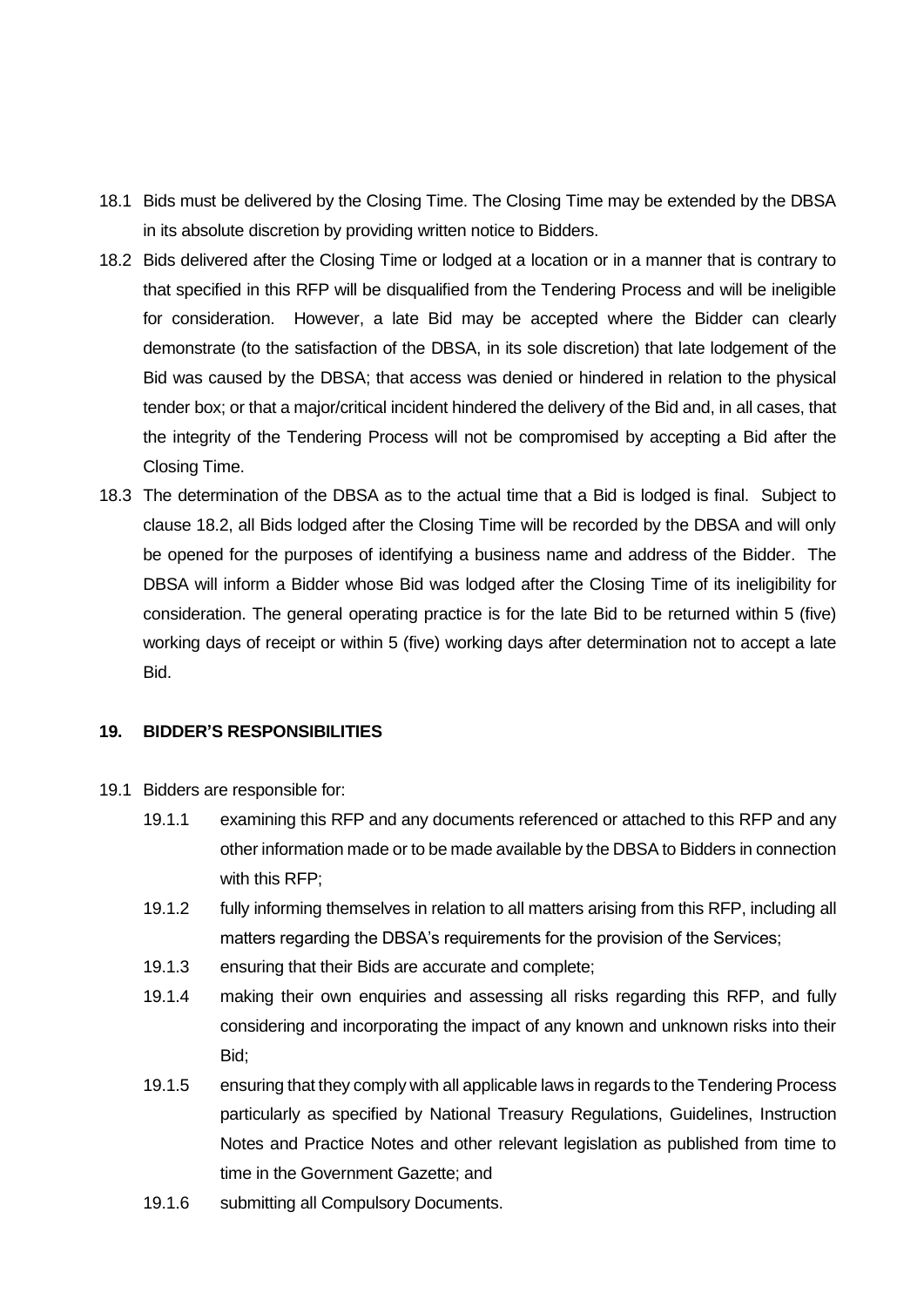- 19.2 Bidders with annual total revenue of R10 million or less qualify as Exempted Micro Enterprises (EMEs) in terms of the B-BBEE Act must submit a certificate issued by a registered, independent auditor (who or which is not the Bidder or a part of the Bidder) or an accredited verification agency.
- 19.3 Bidders other than EMEs must submit their original and valid B-BBEE status level verification certificate or a certified copy, or a sworn affidavit thereof, substantiating their B-BBEE status. The submission of such certificates must comply with the requirements of instructions and guidelines issued by National Treasury and be in accordance with the applicable notices published by the Department of Trade and Industry in the Government Gazette.
- 19.4 The DBSA reserves the right to require of a Bidder, either before a Bid is adjudicated or at any time subsequently, to substantiate any claim in regard to preferences, in any manner required by the DBSA.
- 19.5 Failure to provide the required information may result in disqualification of the Bidder.

#### **20. PREPARATION OF BIDS**

- 20.1 Bidders must ensure that:
	- 20.1.1 their Bid is submitted in the required format as stipulated in this RFP; and
	- 20.1.2 all the required information fields in the Bid are completed in full and contain the information requested by the DBSA.
- 20.2 The DBSA may in its absolute discretion reject a Bid that does not include the information requested or is not in the format required.
- 20.3 Unnecessarily elaborate responses or other representations beyond that which is sufficient to present a complete and effective tender proposal are not desired or required. Elaborate and expensive visual and other presentation aids are not necessary.
- 20.4 Where the Bidder is unwilling to accept a specified condition, the non-acceptance must be clearly and expressly stated. Prominence must be given to the statement detailing the nonacceptance. It is not sufficient that the statement appears only as part of an attachment to the Bid, or be included in a general statement of the Bidders usual operating conditions.
- 20.5 An incomplete Bid may be disqualified or assessed solely on the information completed or received with the Bid.

#### **21. ILLEGIBLE CONTENT, ALTERATION AND ERASURES**

- 21.1 Incomplete Bids may be disqualified or evaluated solely on information contained in the Bid.
- 21.2 The DBSA may disregard any content in a Tender that is illegible and will be under no obligation whatsoever to seek clarification from the Bidder.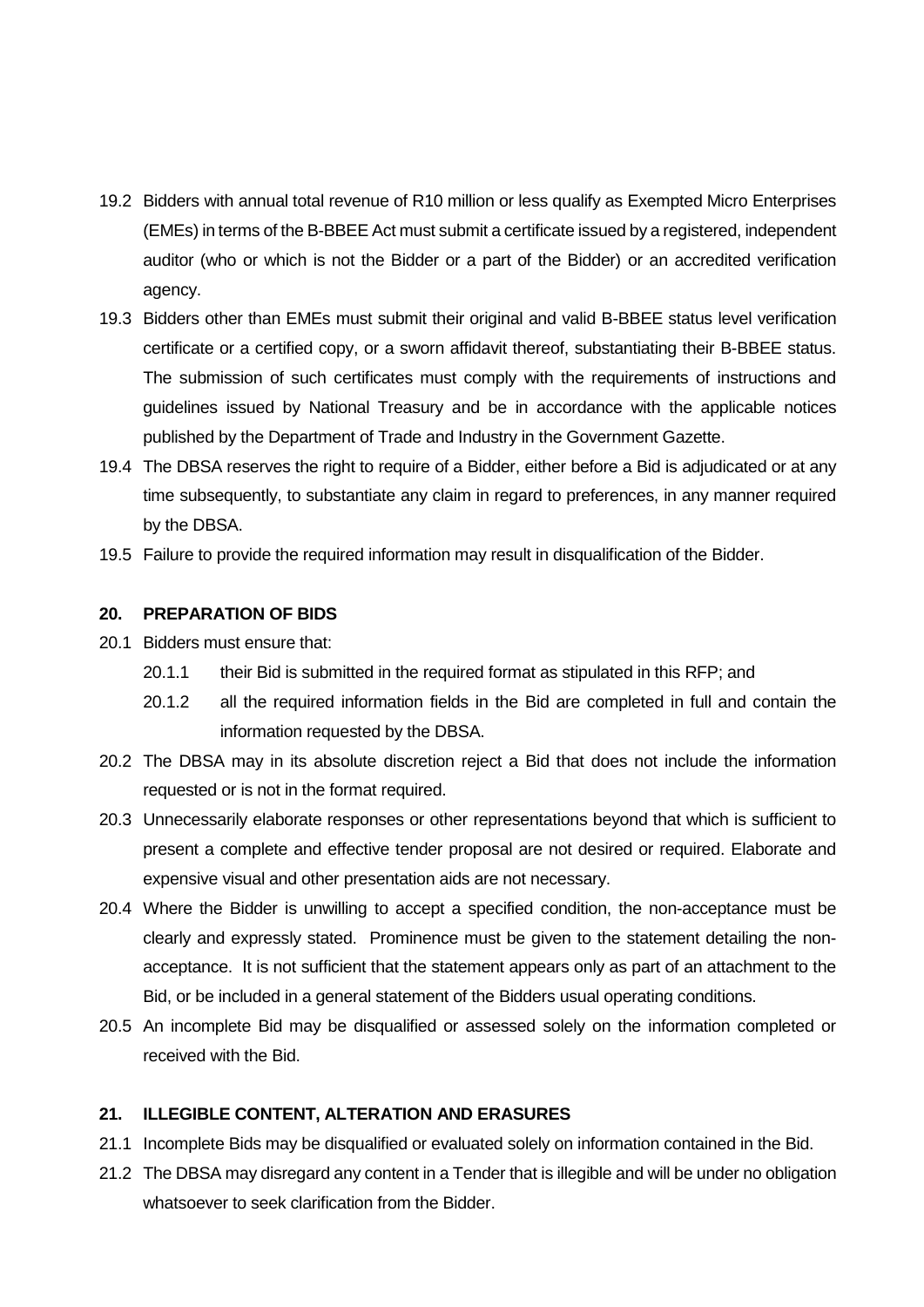21.3 The DBSA may permit a Bidder to correct an unintentional error in its Bid where that error becomes known or apparent after the Closing Time, but in no event will any correction be permitted if the DBSA reasonably considers that the correction would materially alter the substance of the Bid or effect the fairness of the Tendering Process.

#### **22. OBLIGATION TO NOTIFY ERRORS**

If, after a Bidder's Response has been submitted, the Bidder becomes aware of an error in the Bidders Response (including an error in pricing but excluding clerical errors which would have no bearing on the evaluation of the Bid), the Bidder must promptly notify the DBSA of such error.

#### **23. RESPONSIBILITY FOR BIDDING COSTS**

- 23.1 The Bidders participation or involvement in any stage of the Tendering Process is at the Bidders sole risk, cost and expense. The DBSA will not be held responsible for, or pay for, any expense or loss that may be incurred by Bidders in relation to the preparation or lodgement of their Bid.
- 23.2 The DBSA is not liable to the Bidder for any costs on the basis of any contractual, promissory or restitutionary grounds whatsoever as a consequence of any matter relating to the Bidders participation in the Tendering Process, including without limitation, instances where:
	- 23.2.1 the Bidder is not engaged to perform under any contract; or
	- 23.2.2 the DBSA exercises any right under this RFP or at law.

#### **24. DISCLOSURE OF BID CONTENTS AND BID INFORMATION**

- 24.1 All Bids received by the DBSA will be treated as confidential. The DBSA will not disclose contents of any Bid and Bid information, except:
	- 24.1.1 as required by law;
	- 24.1.2 for the purpose of investigations by other government authorities having relevant jurisdiction;
	- 24.1.3 to external consultants and advisors of the DBSA engaged to assist with the Tendering Process; or for the general information of Bidders required to be disclosed as per National Treasury Regulations, Guidelines, Instruction Notes or Practice Notes.

#### **25. USE OF BIDS**

25.1 Upon submission in accordance with the requirements relating to the submission of Bids, all Bids submitted become the property of the DBSA. Bidders will retain all ownership rights in any intellectual property contained in the Bids.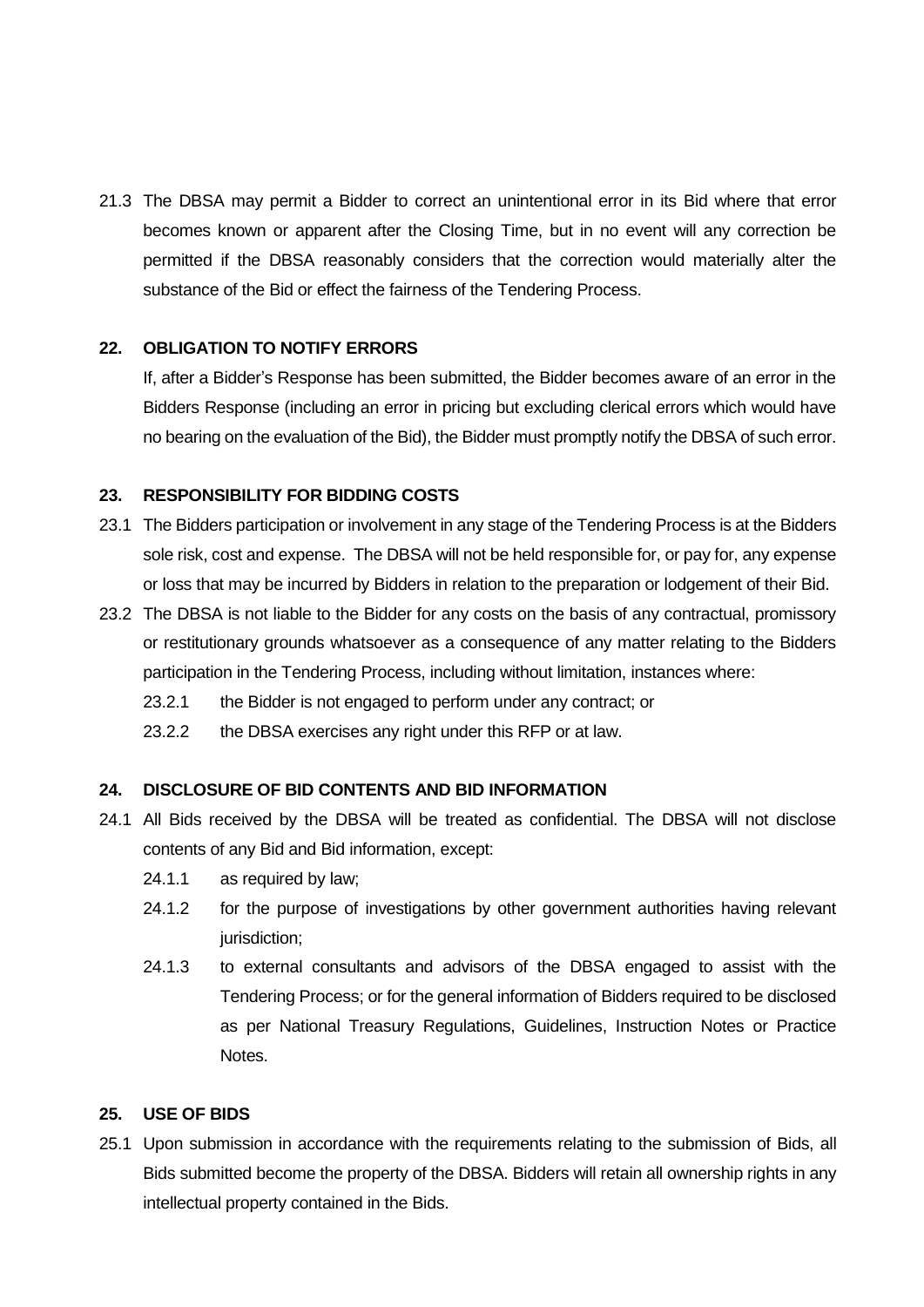25.2 Each Bidder, by submission of their Bid, is deemed to have licensed the DBSA to reproduce the whole, or any portion, of their Bid for the sole purposes of enabling the DBSA to evaluate the Bid.

#### **26. BID ACCEPTANCE**

All Bids received must remain open for acceptance for a minimum period of 90 (Ninety) days from the Closing Time. This period may be extended by written mutual agreement between the DBSA and the Bidder.

#### <span id="page-19-0"></span>**27. EVALUATION PROCESS**

27.1 The Bids will be evaluated and adjudicated as follows:

#### 27.1.1 **First Stage – Test for administrative Responsiveness**

The test for administrative responsiveness will include the following:

#### **Stage 1: Responsiveness**

The Tenderer should be able to provide all the relevant information required in the Supplier Information Form (SIF) which will include but not limited to;

# **A. Tenderers who do not adhere to those criteria listed a PRE-QUALIFIER, will be disqualified immediately.**

|                | <b>Responsiveness Criteria</b>                                    | <b>Prequalifying</b><br><b>Criteria</b> | <b>Applicable</b><br>to this<br>Tender (Y/N) |
|----------------|-------------------------------------------------------------------|-----------------------------------------|----------------------------------------------|
|                | Adherence in submitting Tender as two stage folders.              |                                         |                                              |
| $\mathbf 1$ .  | Folder 1 - Prequalifying and Functionality proposal               | <b>Pre-Qualifier</b>                    | Y                                            |
|                | Folder 2 - Pricing and Preferential Assessment                    |                                         |                                              |
|                | DBSA will consider companies that are EME's and QSE with          |                                         |                                              |
| $\overline{2}$ | a minimum B-BBEE status of Level 2 who will contribute to         | <b>Pre-Qualifier</b>                    | Y                                            |
|                | meaningful B-BBEE initiatives as part of the tender process       |                                         |                                              |
|                | Tenderer is not an EME or QSE with a minimum B-BBEE               |                                         |                                              |
| 3              | status level 2, as per Section $4(1)(a)$ and (b) of the PPR 2017, | <b>Pre-Qualifier</b>                    | Y                                            |
|                | of a minimum of 30% of the value of the contract to the           |                                         |                                              |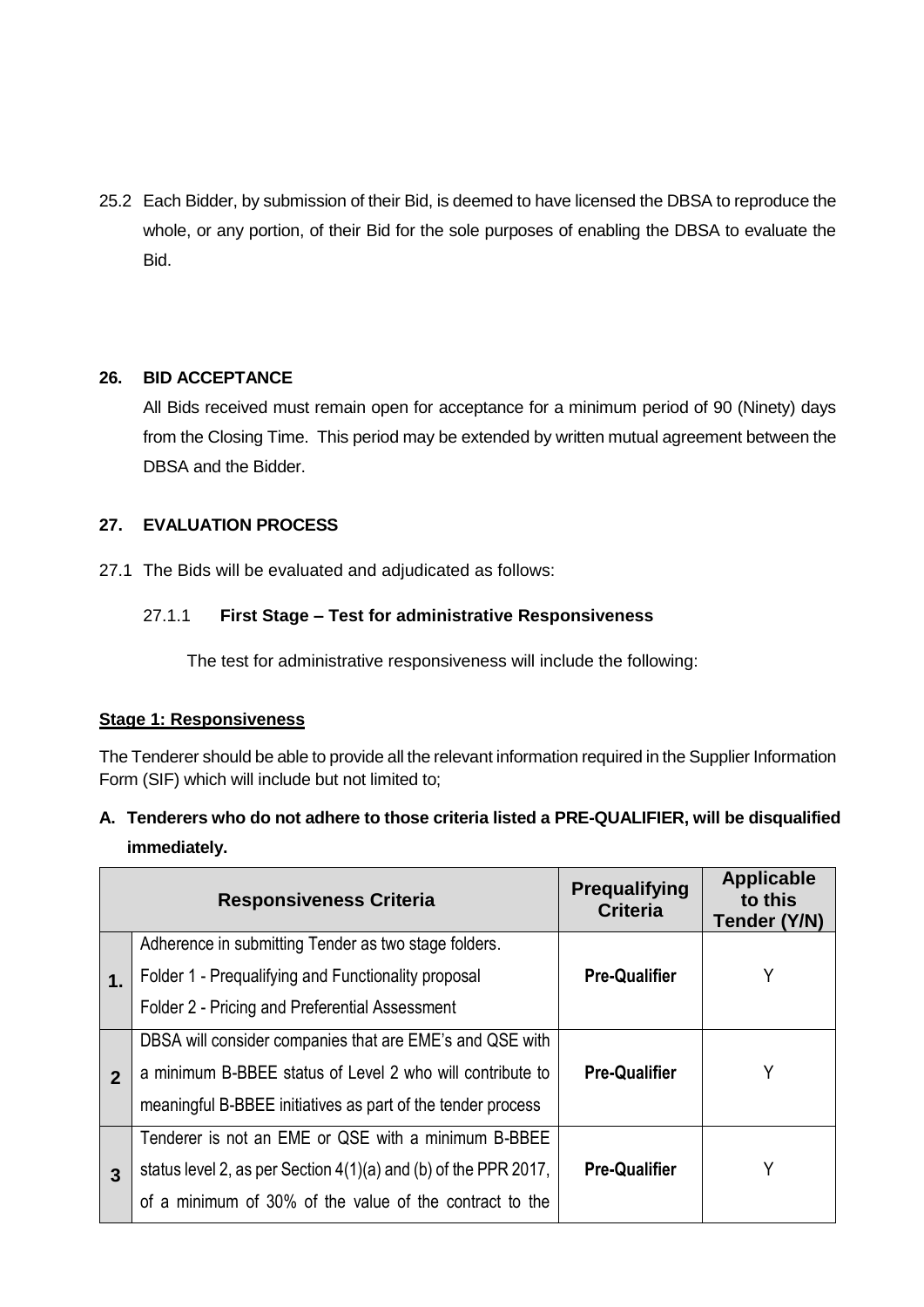| categories as referred to in document. An EME or QSE is at    |  |
|---------------------------------------------------------------|--|
| least 51% owned by black people. If applicable, in responding |  |
| to the TOR, the proposal should be clear on what scope of     |  |
| work will be allocated to the emerging firm                   |  |
|                                                               |  |

**B.** Tenderers who do not adhere to the indicated response time for clarifications requested by the Employer will be deemed to be non-responsive and their submissions will not be evaluated further.

|   | <b>Responsiveness Criteria</b>                                                                                                                                                                                                                                                                                               | <b>Clarification Time</b> | <b>Applicable to</b><br>this Tender<br>(Y/N) |
|---|------------------------------------------------------------------------------------------------------------------------------------------------------------------------------------------------------------------------------------------------------------------------------------------------------------------------------|---------------------------|----------------------------------------------|
|   | Standard conditions of tender as required.                                                                                                                                                                                                                                                                                   | 48 hours                  |                                              |
| 3 | Returnable documents completed and signed.                                                                                                                                                                                                                                                                                   | 48 hours                  |                                              |
| 4 | Submission of Proof of Registration with National Treasury<br>Central Supplier Database (CSD) Summary Report or A<br>Valid and Active Tax Compliance Status Pin issued by<br>SARS for Tax Compliance Status Verification:<br>N.B - Bidder must be fully registered & tax compliant in<br>order to do business with the DBSA. | 7 Working days            | v                                            |

Only those Bidders which satisfy all of the Pre-Qualifying Criteria will be eligible to participate in the Tendering Process further. Bids which do not satisfy all of the Pre-Qualifying Criteria will not be evaluated further.

## 27.1.2 **Second Stage – Functional criteria**

27.1.1 Only those Bidders which score **[70]** points or higher (out of a possible 100) during the functional evaluation will be evaluated during the second stage of the Bid. Bidders are required to submit supporting documentation evidencing their compliance with each requirement, where applicable.

Bidders will be assessed on the functional criteria set out in this RFP. Only those Bidders which comply with the eligibility criteria will proceed to the next stage.

#### 27.1.2 **Third Stage – price and preferential points**

27.1.2.1 Those Bidders which have passed the initial and first stages of the tender process will be scored on the basis of price and preference point allocation in accordance with the applicable legislation.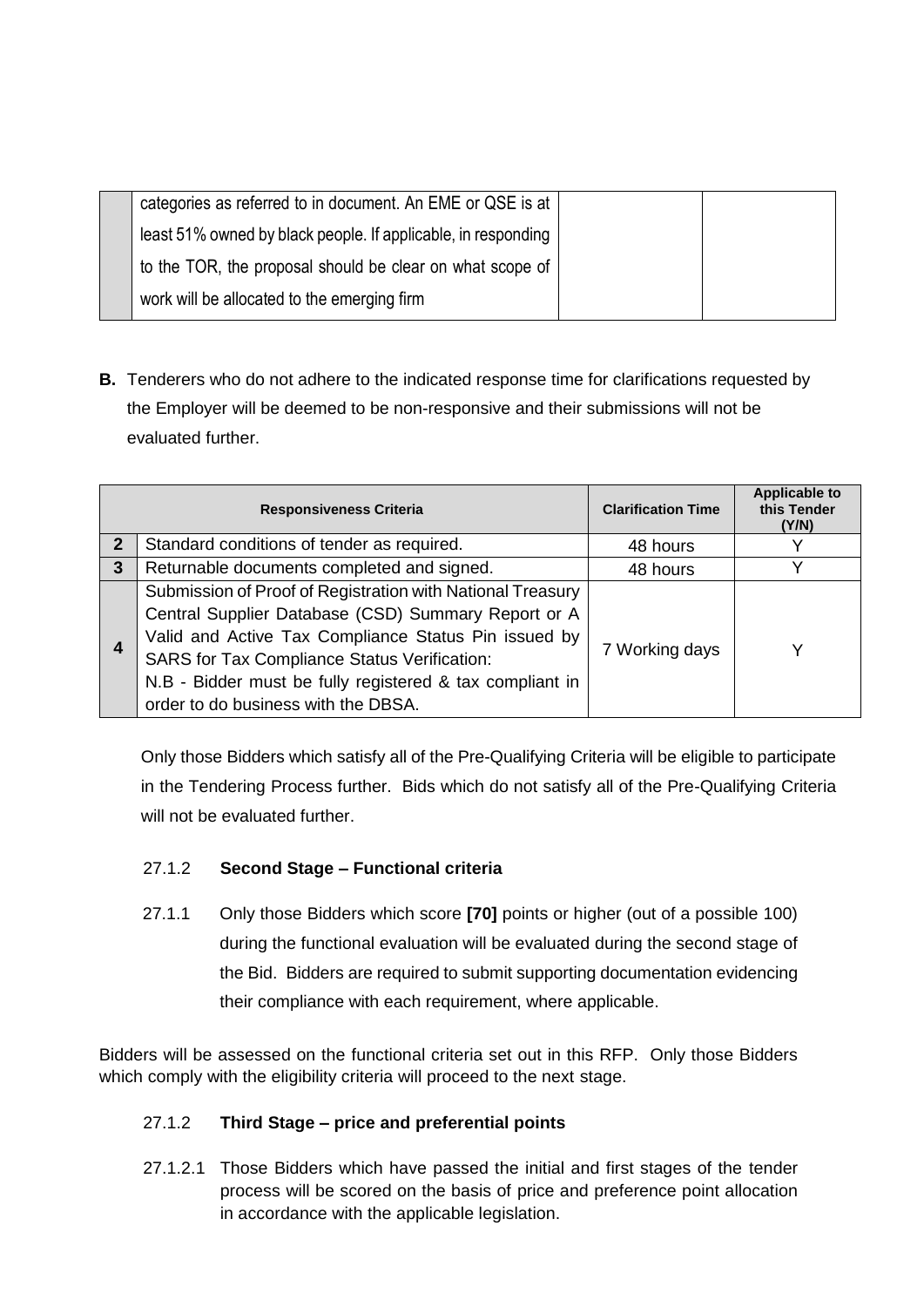27.1.2.2 The successful Bidder will be the Bidder that scores the highest number of points in the second stage of the Bid evaluation, unless the DBSA exercises its right to cancel the RFP, in line with the PPPFA Regulations.

#### 27.2 **NB: Bidders are required to submit, as Annexure J to their Bids, any documentation which supports the responses provided in respect of the Eligibility Criteria below.**

#### <span id="page-21-0"></span>27.3 **Qualification: Pre-Qualifying Criteria**

Only those Bidders which satisfy all of the Pre-Qualifying Criteria will be eligible to participate in the Tendering Process further. Bids which do not satisfy all of the Pre-Qualifying Criteria will not be evaluated further. Please refer to the table above

**Note: A tender that fails to meet any Pre-Qualifying Criteria stipulated herein in the tender documents is an unacceptable tender. Please refer to the table above**

#### 27.4 **Second Stage: Functional Criteria**

The Functional Criteria that will be used to test the capability of Bidders are as follows: The technical proposal will be evaluated according to the criteria and scoring system **indicated under terms of reference section on page 42**. The technical score will be calculated out of 100 points, and only those bids that achieve a threshold of **70 points** for the technical proposal will move to the next level of evaluation where a score for price and BBBEE.

27.5 A minimum of **70 points out of a 100** for the functional evaluation will qualify the Bid to move on to the second stage of evaluation, which is price and preferential point's evaluation. Bidders that do not score 70 points or higher at this stage of the evaluation will not be evaluated during the second stage of the evaluation.

#### <span id="page-21-1"></span>27.6 **Third Stage: Price and Preferential Points Assessment**

27.6.1 the second stage of evaluation of the Bids will be in respect of price and preferential procurement only. Points will be allocated to Bidders at this stage of the evaluation in accordance with the PPPFA and the PPPFA Regulations, as follows: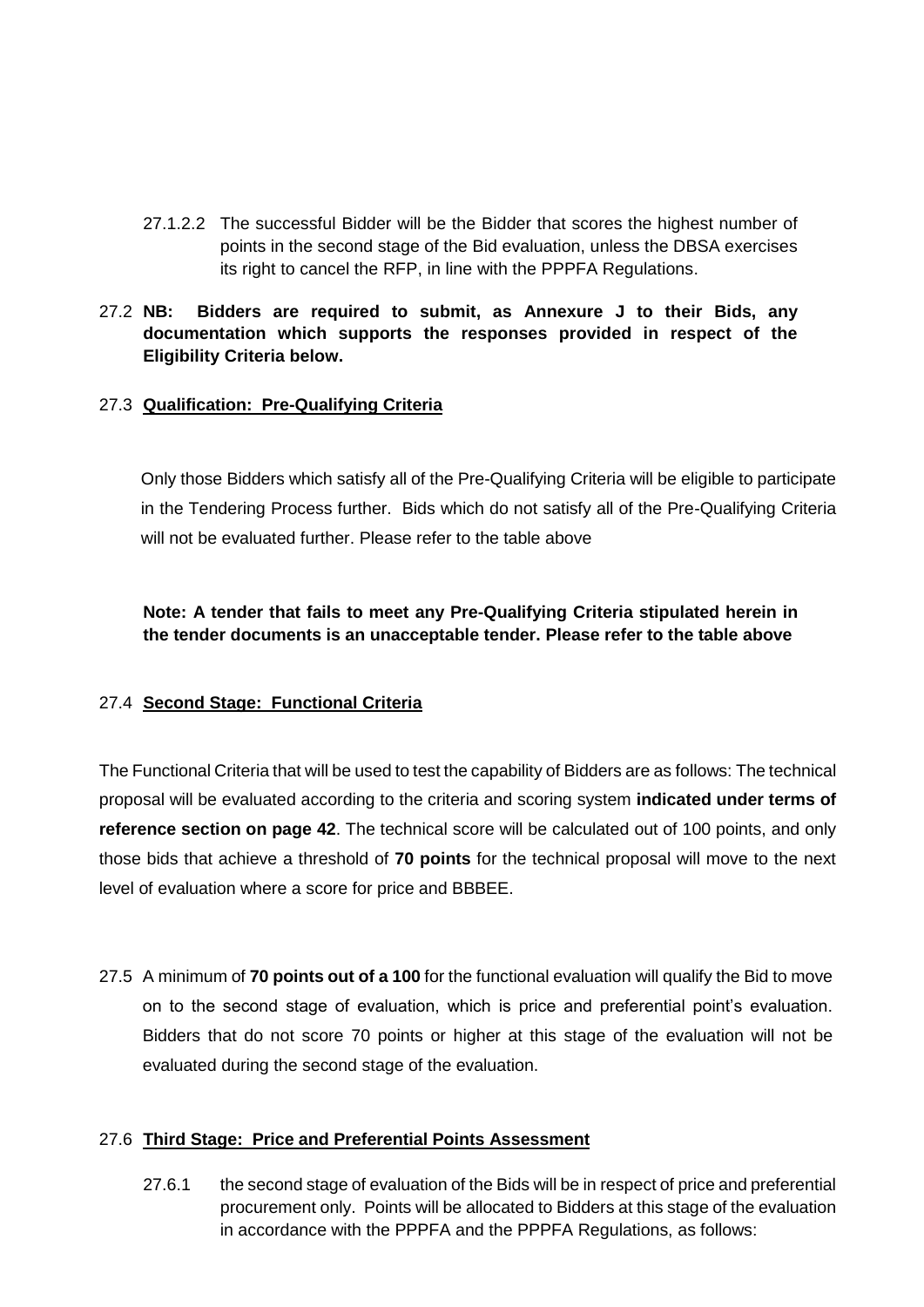Price points 80 Preferential procurement points 20

#### 27.6.2 **Price points**

The following formula will be used to calculate the points for price:

Ps = 80(1-(Pt-Pmin)/Pmin)

Where:

Ps = Points scored for comparative price of tender or offer under consideration;

Pt = Comparative price of tender or offer under consideration; and Pmin = Comparative price of lowest acceptable tender or offer.

#### 27.6.3 **Preferential procurement points**

A maximum of 20 points may be awarded in respect of preferential procurement, which points must be awarded to a tenderer for attaining their B-BBEE Status Level in accordance with the table below:

| <b>B-BBEE Status Level of Contributor</b> | <b>Number of points</b><br><b>(80/20 system)</b> |
|-------------------------------------------|--------------------------------------------------|
|                                           | 20                                               |
| $\mathcal{P}$                             | 18                                               |
| 3                                         | 16                                               |
| 4                                         | 12                                               |
| 5                                         | 8                                                |
| 6                                         | 6                                                |
| 7                                         | 4                                                |
| 8                                         | 2                                                |
| Non-compliant contributor                 |                                                  |

An unincorporated trust, consortium or joint venture will qualify for points for their B-BBEE status level as an unincorporated entity, provided that the entity submits their consolidated B-BBEE scorecard as if they were a group structure and that such a consolidated B-BBEE scorecard is prepared for every separate Bid.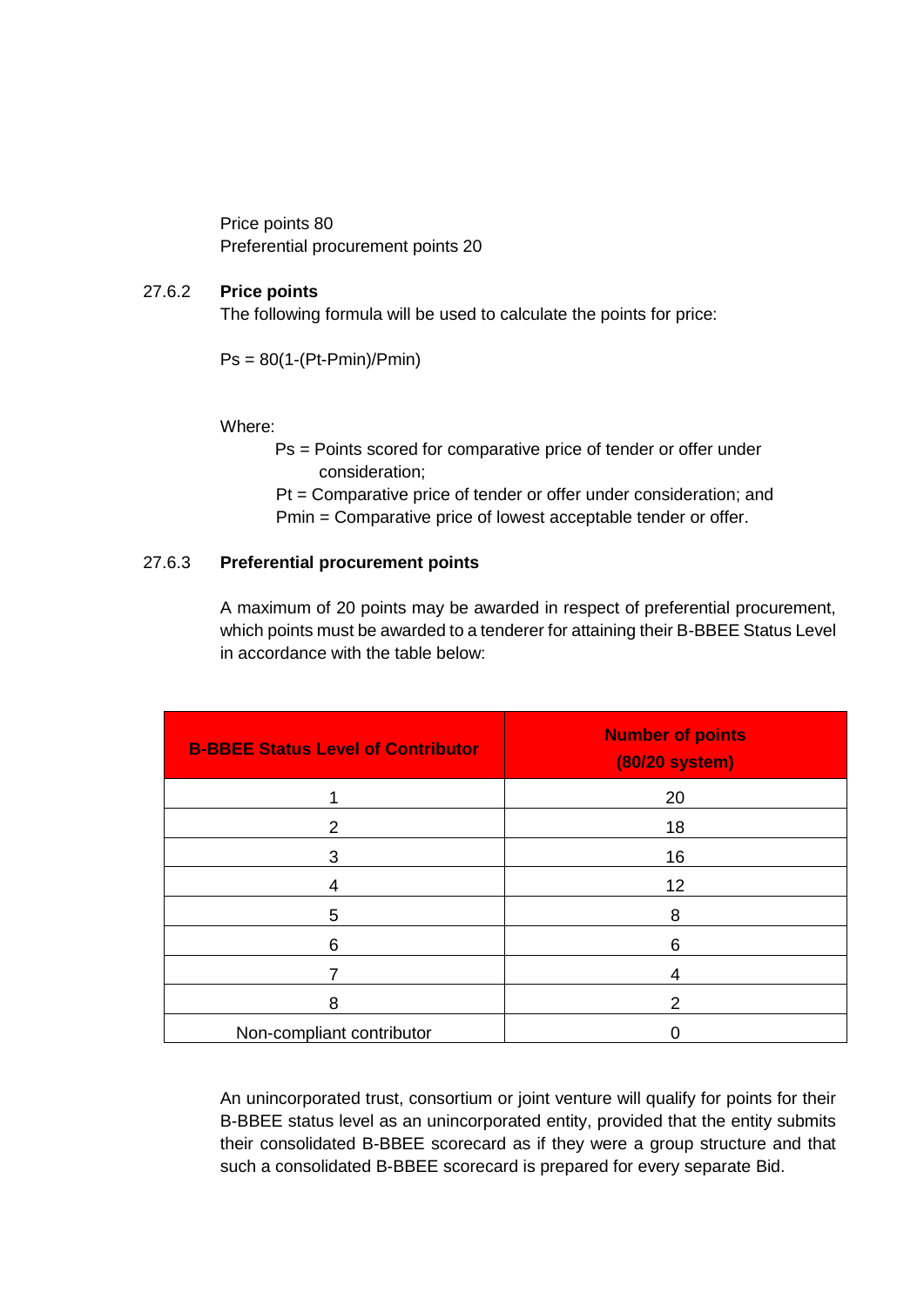#### 27.6.4 **Total**

The total points scored by each Bidder will be calculated by adding the points scored for price (out of 80) to the points scored for preferential procurement (out of 20).

The successful Bidder will be the Bidder which has the highest total points (out of 100) for both price and preferential procurement (unless there is a basis for selecting a different successful Bidder in accordance with section 2(1)(f) of the PPPFA).

### **28. STATUS OF BID**

- 28.1 Each Bid constitutes an irrevocable offer by the Bidder to the DBSA to provide the Services required and otherwise to satisfy the requirements of the Specification as set out in this RFP.
- 28.2 A Bid must not be conditional on:
	- 28.2.1 the Board approval of the Bidder or any related governing body of the Bidder being obtained;
	- 28.2.2 the Bidder conducting due diligence or any other form of enquiry or investigation;
	- 28.2.3 the Bidder (or any other party) obtaining any regulatory approval or consent;
	- 28.2.4 the Bidder obtaining the consent or approval of any third party; or
	- 28.2.5 the Bidder stating that it wishes to discuss or negotiate any commercial terms of the contract.
- 28.3 The DBSA may, in its absolute discretion, disregard any Bid that is, or is stated to be, subject to any one or more of the conditions detailed above (or any other relevant conditions).
- 28.4 The DBSA reserves the right to accept a Bid in part or in whole or to negotiate with a Bidder in accordance with the provisions of this RFP and the applicable laws and regulations.

## **29. CLARIFICATION OF BIDS**

- 29.1 The DBSA may seek clarification from and enter into discussions with any or all of the Bidders in relation to their Bid. The DBSA may use the information obtained when clarification is sought or discussions are had in interpreting the Bid and evaluating the cost and risk of accepting the Bid. Failure to supply clarification to the satisfaction of the DBSA may render the Bid liable to disqualification.
- 29.2 The DBSA is under no obligation to seek clarification of anything in a Bid and reserves the right to disregard any clarification that the DBSA considers to be unsolicited or otherwise impermissible or irrelevant in accordance with the rules set out in this RFP.

#### **30. DISCUSSION WITH BIDDERS**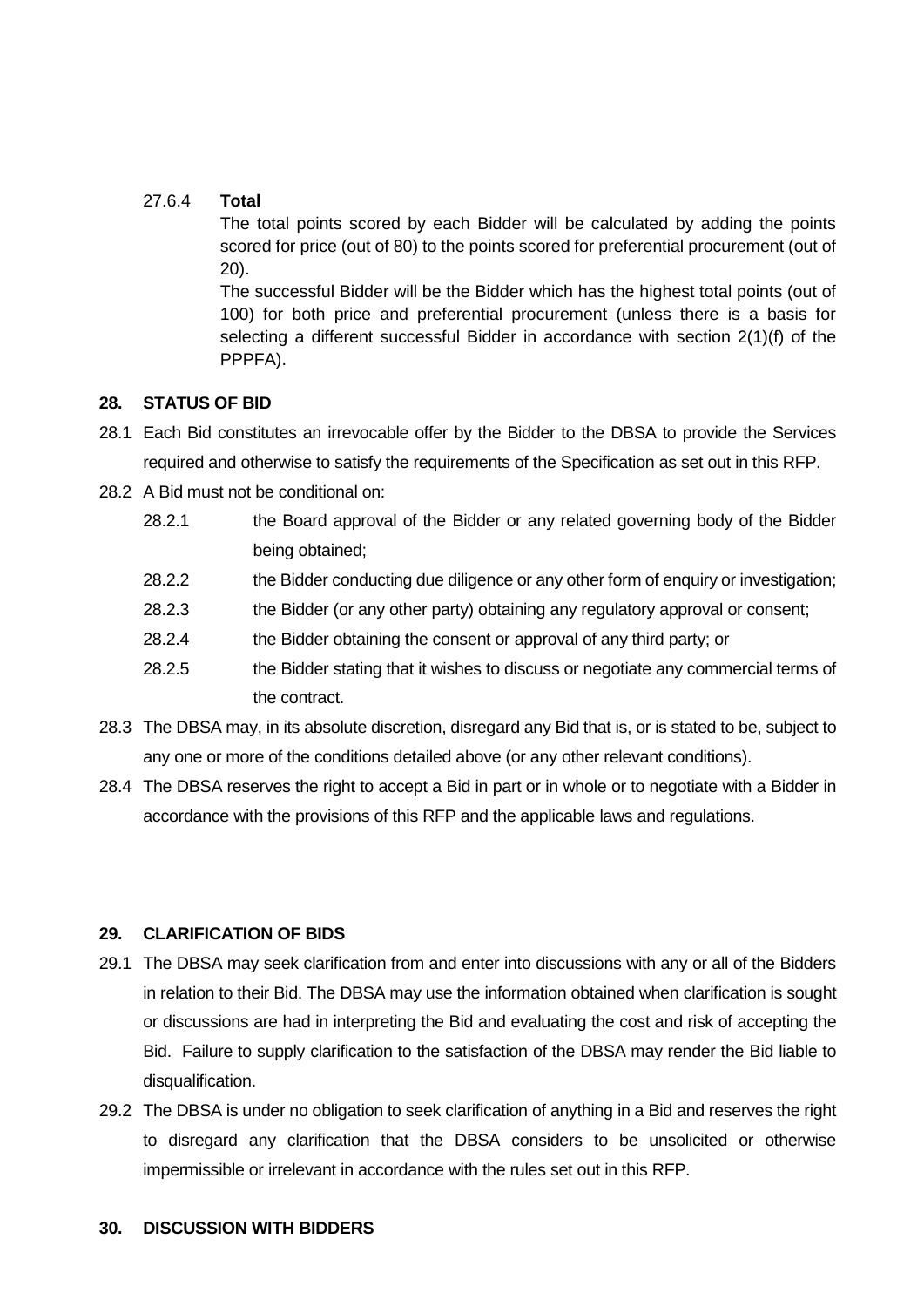- 30.1 The DBSA may elect to engage in detailed discussions with any one or more Bidder(s), with a view to maximising the benefits of this RFP as measured against the evaluation criteria and in fully understanding a Bidder's offer.
- 30.2 As part of the evaluation of this Bid, DBSA will invite Bidders to give a presentation to the DBSA in relation to their submissions.
- 30.3 The DBSA is under no obligation to undertake discussions with, and Bidders.
- 30.4 In addition to presentations and discussions, the DBSA may request some or all Bidders to:
	- 30.4.1 conduct a site visit, if applicable;
	- 30.4.2 provide references or additional information; and/or
	- 30.4.3 make themselves available for panel interviews.

#### **31. SUCCESSFUL BIDS**

- 31.1 Selection as a successful Bidder does not give rise to a contract (express or implied) between the successful Bidder and the DBSA for the supply of the Services. No legal relationship will exist between the DBSA and a successful Bidder for the supply of the Services until such time as a binding contract is executed by them.
- 31.2 The DBSA may, in its absolute discretion, decide not to enter into pre-contractual negotiations with a successful Bidder.
- 31.3 A Bidder is bound by its Bid and all other documents forming part of the Bidder's Response and, if selected as a successful Bidder, must enter into a contract on the basis of the Bid with or without further negotiation.

#### **32. NO OBLIGATION TO ENTER INTO CONTRACT**

- 32.1 The DBSA is under no obligation to appoint a successful Bidder or Bidders (as the case may be), or to enter into a contract with a successful Bidder or any other person, if it is unable to identify a Bid that complies in all relevant respects with the requirements of the DBSA, or if due to changed circumstances, there is no longer a need for the Services requested, or if funds are no longer available to cover the total envisaged expenditure. For the avoidance of any doubt, in these circumstances the DBSA will be free to proceed via any alternative process.
- 32.2 The DBSA may conduct a debriefing session for all Bidders (successful and unsuccessful). Attendance at such debriefing session is optional.

#### **33. BIDDER WARRANTIES**

33.1 By submitting a Bid, a Bidder warrants that: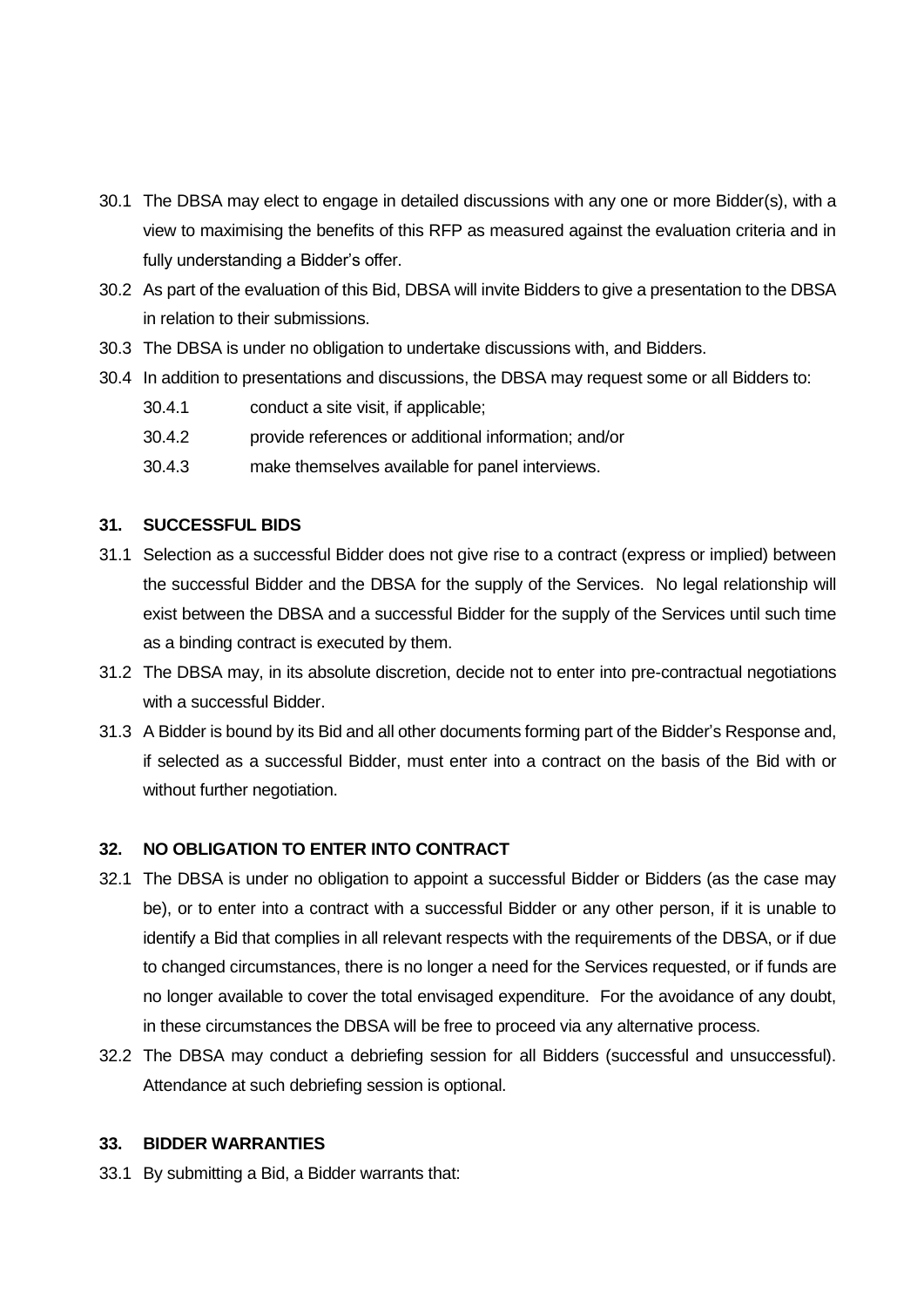- 33.1.1 it did not rely on any express or implied statement, warranty or representation, whether oral, written, or otherwise made by or on behalf of the DBSA, its officers, employees, or advisers other than any statement, warranty or representation expressly contained in the RFP;
- 33.1.2 it did not use the improper assistance of DBSA's employees or information unlawfully obtained from them in compiling its Bid;
- 33.1.3 it is responsible for all costs and expenses related to the preparation and lodgement of its Bid, any subsequent negotiation, and any future process connected with or relating to the Tendering Process;
- 33.1.4 it accepts and will comply with the terms set out in this RFP; and
- 33.1.5 it will provide additional information in a timely manner as requested by the DBSA to clarify any matters contained in the Bid.

### **34. DBSA'S RIGHTS**

- 34.1 Notwithstanding anything else in this RFP, and without limiting its rights at law or otherwise, the DBSA reserves the right, in its absolute discretion at any time, to:
	- 34.1.1 cease to proceed with, or suspend the Tendering Process prior to the execution of a formal written contract;
	- 34.1.2 alter the structure and/or the timing of this RFP or the Tendering Process;
	- 34.1.3 vary or extend any time or date specified in this RFP
	- 34.1.4 terminate the participation of any Bidder or any other person in the Tendering Process;
	- 34.1.5 require additional information or clarification from any Bidder or any other person;
	- 34.1.6 provide additional information or clarification;
	- 34.1.7 negotiate with any one or more Bidder;
	- 34.1.8 call for new Bid;
	- 34.1.9 reject any Bid received after the Closing Time; or
	- 34.1.10 reject any Bid that does not comply with the requirements of this RFP.

#### **35. GOVERNING LAWS**

- 35.1 This RFP and the Tendering Process are governed by the laws of the Republic of South Africa.
- 35.2 Each Bidder must comply with all relevant laws in preparing and lodging its Bid and in taking part in the Tendering Process.
- 35.3 All Bids must be completed using the English language and all costing must be in South African Rand.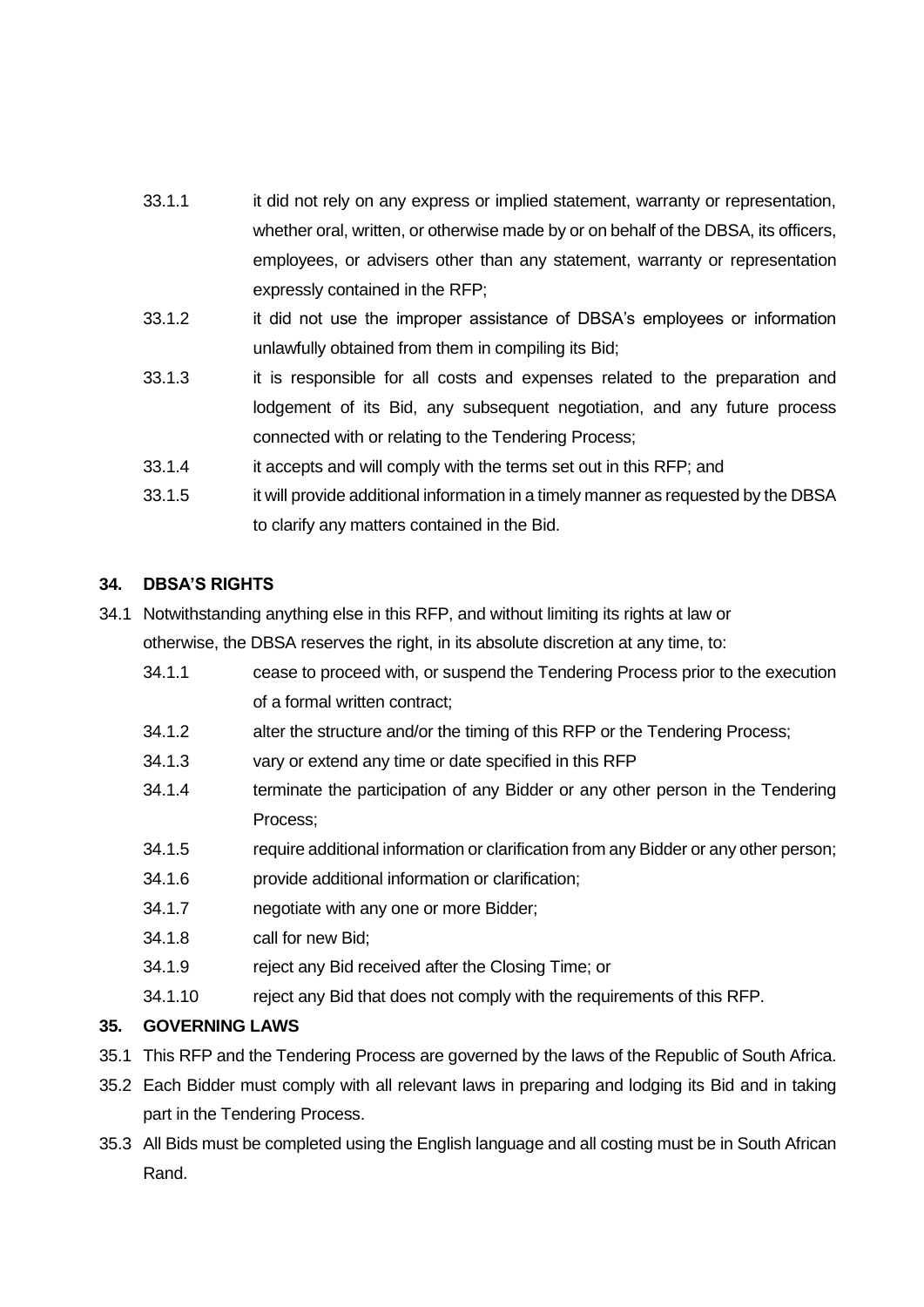#### **36. MANDATORY QUESTIONS**

36.1 Bidders shall provide full and accurate answers to all (including mandatory) questions posed in this document, and, are required to explicitly state "Comply/Accept" or "Do not comply/Do not accept" (with a  $\sqrt{ }$  or an X) regarding compliance with the requirements. Where necessary, the Bidders shall substantiate their response to a specific question.

# **NOTE: It is mandatory for Bidders to complete or answer this part fully; failure to do so result the Bid being treated as incomplete and the Bid may be disqualified.**

#### 36.1.1

| This Bid is subject to the General Conditions of   Comply/Accept   Do<br>Contract stipulated in this RFP document. | not<br>comply/Do not<br>accept |
|--------------------------------------------------------------------------------------------------------------------|--------------------------------|
|                                                                                                                    |                                |

### 36.1.2

| The laws of the Republic of South Africa shall govern this   Comply/Accept   Do | not                     |
|---------------------------------------------------------------------------------|-------------------------|
| RFP and the Bidders hereby accept that the courts of the                        | comply/Do<br>not accept |
| Republic of South Africa shall have the jurisdiction.                           |                         |

#### 36.1.3

| The DBSA shall not be liable for any costs incurred by the $\vert$ Comply/Accept $\vert$ Do | not        |
|---------------------------------------------------------------------------------------------|------------|
| Bidder in the preparation of response to this RFP. The                                      | comply/Do  |
| preparation of response shall be made without obligation                                    | not accept |
| to acquire any of the items included in any Bidder's                                        |            |
| proposal or to select any proposal, or to discuss the                                       |            |
| reasons why such vendor's or any other proposal was                                         |            |
| accepted or rejected.                                                                       |            |

| The DBSA may request written clarification or further   Comply/Accept   Do | not        |
|----------------------------------------------------------------------------|------------|
| information regarding any aspect of this proposal. The                     | comply/Do  |
| Bidders must supply the requested information in writing                   | not accept |
| within two working days after the request has been made,                   |            |
| otherwise the proposal may be disqualified.                                |            |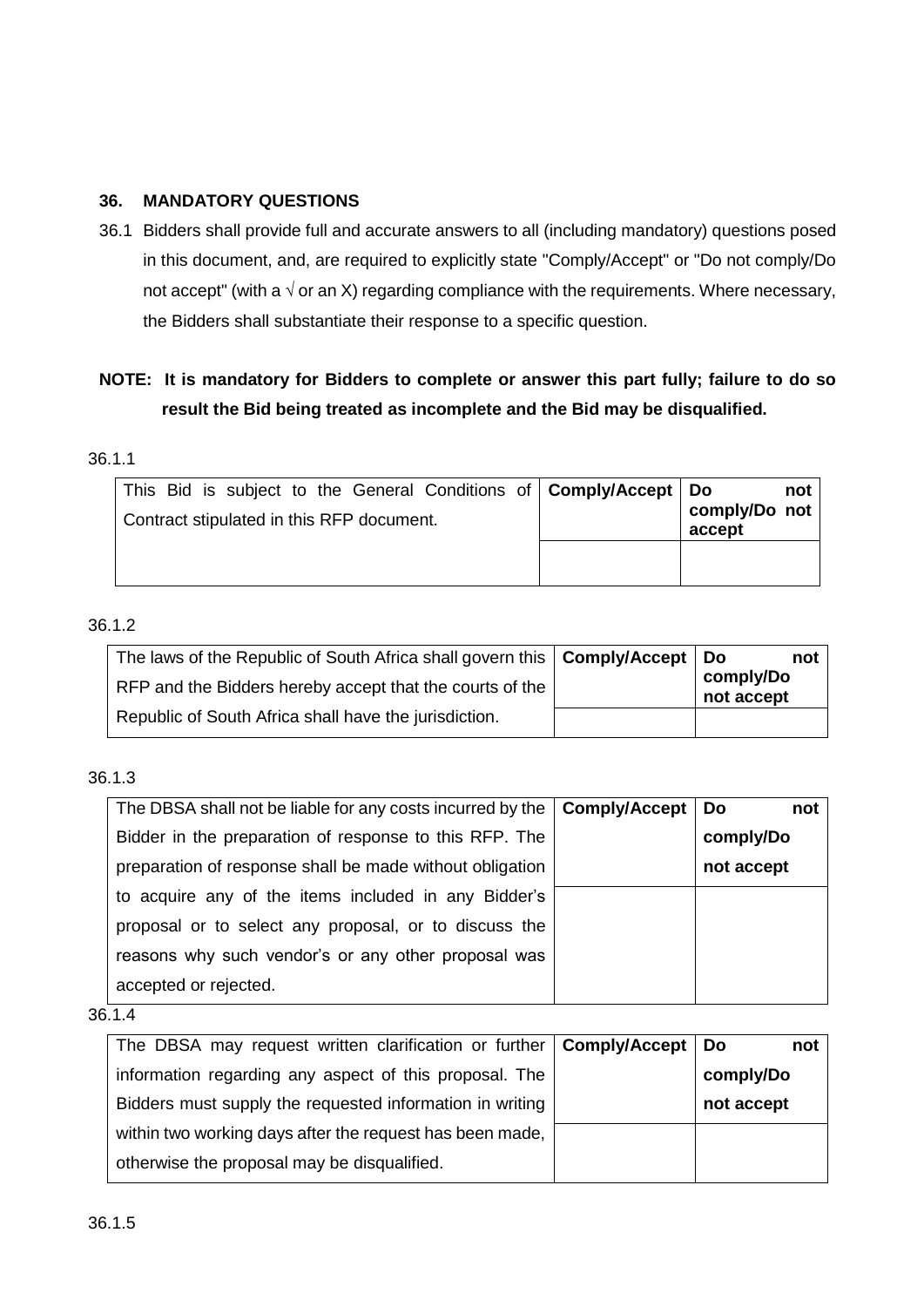| case of Consortium, Joint Venture or <b>Comply/Accept</b> Do<br>the<br>In. | not        |
|----------------------------------------------------------------------------|------------|
| subcontractors, Bidders are required to provide copies of                  | comply/Do  |
| signed agreements stipulating the work split and Rand                      | not accept |
| value.                                                                     |            |
|                                                                            |            |

| In. | the |                      |                                                        |  | case of Consortium, Joint Venture or <b>Comply/Accept</b> Do |            | not |
|-----|-----|----------------------|--------------------------------------------------------|--|--------------------------------------------------------------|------------|-----|
|     |     |                      | subcontractors, all Bidders are required to provide    |  |                                                              | comply/Do  |     |
|     |     |                      | mandatory documents as stipulated in Part C: Checklist |  |                                                              | not accept |     |
|     |     |                      | of Compulsory Returnable Schedules and Documents of    |  |                                                              |            |     |
|     |     | the Tender Document. |                                                        |  |                                                              |            |     |

# 36.1.7

| The DBSA reserves the right to; cancel or reject any   Comply/Accept | <b>Do</b><br>not |
|----------------------------------------------------------------------|------------------|
| proposal and not to award the proposal to the lowest                 | comply/Do        |
| Bidder or award parts of the proposal to different Bidders,          | not accept       |
| or not to award the proposal at all.                                 |                  |
|                                                                      |                  |
|                                                                      |                  |

# 36.1.8

| Where applicable, Bidders who are distributors, resellers   Comply/Accept   Do | not        |
|--------------------------------------------------------------------------------|------------|
| and installers of network equipment are required to                            | comply/Do  |
| submit back-to-back agreements and service level                               | not accept |
| agreements with their principals.                                              |            |

## 36.1.9

| By submitting a proposal in response to this RFP, the   Comply/Accept   Do | not        |
|----------------------------------------------------------------------------|------------|
| Bidders accept the evaluation criteria as it stands.                       | comply/Do  |
|                                                                            | not accept |
|                                                                            |            |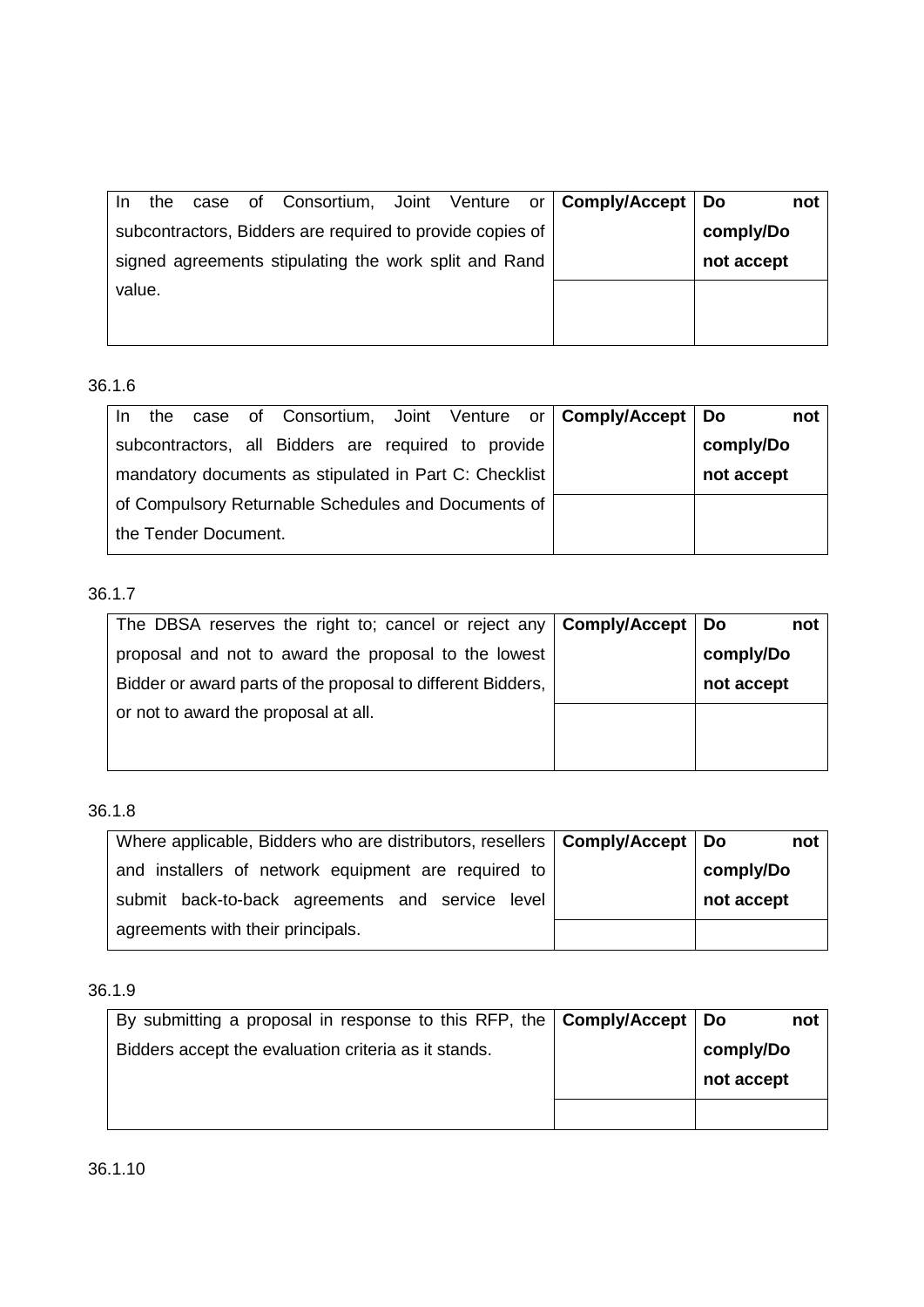| Where applicable, the DBSA reserves the right to run $\vert$ Comply/Accept $\vert$ Do | not        |
|---------------------------------------------------------------------------------------|------------|
| benchmarks on the requirements equipment during the                                   | comply/Do  |
| evaluation and after the evaluation.                                                  | not accept |
|                                                                                       |            |

| The DBSA reserves the right to conduct a pre-award   Comply/Accept   Do | not        |
|-------------------------------------------------------------------------|------------|
| survey during the source selection process to evaluate                  | comply/Do  |
| contractors' capabilities to meet the requirements                      | not accept |
| specified in the RFP and supporting documents.                          |            |

#### 36.1.12

| Only the solution commercially available at the proposal $\vert$ Comply/Accept $\vert$ Do | not        |
|-------------------------------------------------------------------------------------------|------------|
| closing date shall be considered. No Bids for future                                      | comply/Do  |
| solutions shall be accepted.                                                              | not accept |
|                                                                                           |            |

# 36.1.13

| The Bidder should not qualify the proposal with own   Comply/Accept | <b>Do</b><br>not |
|---------------------------------------------------------------------|------------------|
| conditions.                                                         | comply/Do        |
| <b>Caution:</b> If the Bidder does not specifically withdraw its    | not accept       |
| own conditions of proposal when called upon to do so, the           |                  |
| proposal response shall be declared invalid.                        |                  |

| Delivery of and acceptance of correspondence between   Comply/Accept   Do | not        |
|---------------------------------------------------------------------------|------------|
| the DBSA and the Bidder sent by prepaid registered post                   | comply/Do  |
| (by air mail if appropriate) in a correctly addressed                     | not accept |
| envelope to either party's postal address or address for                  |            |
| service of legal documents shall be deemed to have been                   |            |
| received and accepted after (2) two days from the date of                 |            |
| postage to the South African Post Office Ltd.                             |            |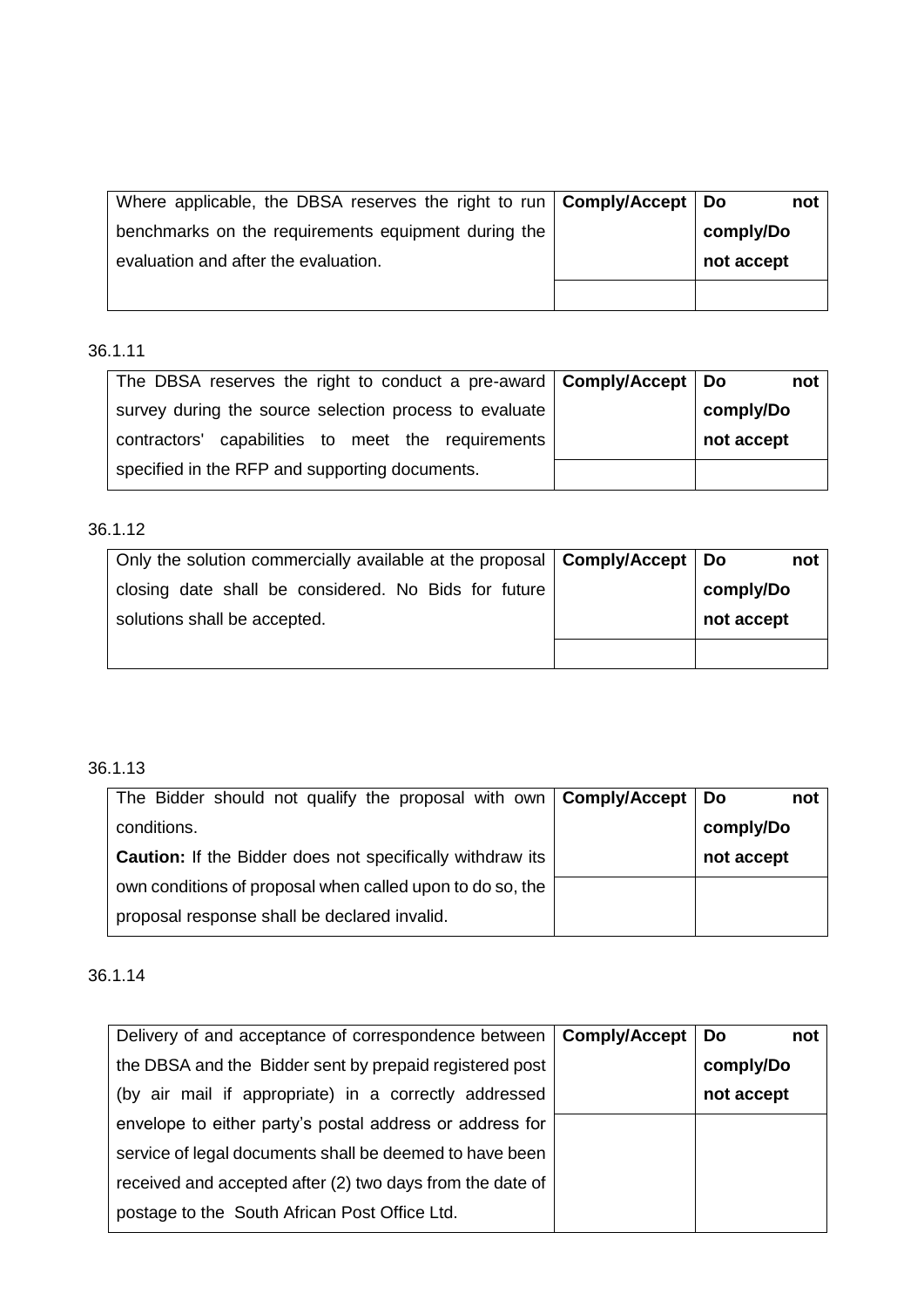| Should the parties at any time before and/or after the       | <b>Comply/Accept</b> | Do<br>not  |
|--------------------------------------------------------------|----------------------|------------|
| award of the proposal and prior to, and-or after conclusion  |                      | comply/Do  |
| of the contract fail to agree on any significant product     |                      | not accept |
| price or service price adjustments, change in technical      |                      |            |
| specification, change in services, etc. The DBSA shall be    |                      |            |
| entitled within 14 (fourteen) days of such failure to agree, |                      |            |
| to recall the letter of award and cancel the proposal by     |                      |            |
| giving the Bidder not less than 90 (ninety) days written     |                      |            |
| notice of such cancellation, in which event all fees on      |                      |            |
| which the parties failed to agree increases or decreases     |                      |            |
| shall, for the duration of such notice period, remain fixed  |                      |            |
| on those fee/price applicable prior to the negotiations.     |                      |            |
| Such cancellation shall mean that the DBSA reserves the      |                      |            |
| right to award the same proposal to next best Bidders as     |                      |            |
| it deems fit.                                                |                      |            |

#### 36.1.16

| In the case of a consortium or JV, each of the authorised $\mathsf{\vert\mathsf{Comply}(\mathsf{Accept}\mathsf{\vert\;Do}}$ | not        |  |
|-----------------------------------------------------------------------------------------------------------------------------|------------|--|
| enterprise's members and/or partners of the different                                                                       | comply/Do  |  |
| enterprises must co-sign this document.                                                                                     | not accept |  |
|                                                                                                                             |            |  |

### 36.1.17

| Any amendment or change of any nature made to this   Comply/Accept   Do | not        |
|-------------------------------------------------------------------------|------------|
| RFP shall only be of force and effect if it is in writing,              | comply/Do  |
| signed by the DBSA signatory and added to this RFP as                   | not accept |
| an addendum.                                                            |            |

| Failure or neglect by either party to (at any time) enforce   Comply/Accept   Do |               | not |
|----------------------------------------------------------------------------------|---------------|-----|
| any of the provisions of this proposal shall not, in any                         | comply/Do not |     |
| manner, be construed to be a waiver of any of that party's                       | accept        |     |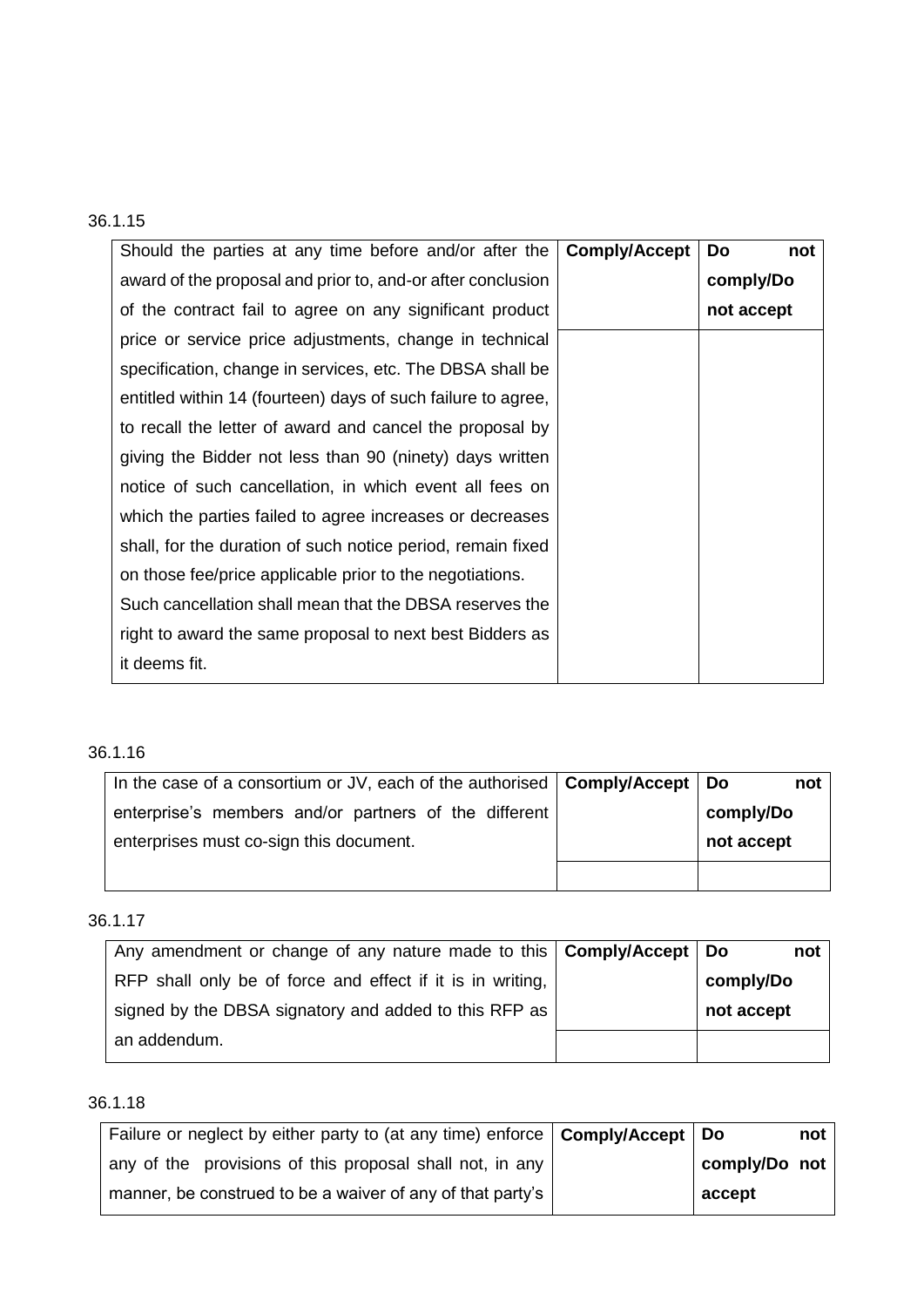| right in that regard and in terms of this proposal. Such     |  |
|--------------------------------------------------------------|--|
| failure or neglect shall not, in any manner, affect the      |  |
| continued, unaltered validity of this proposal, or prejudice |  |
| the right of that party to institute subsequent action.      |  |

| Bidders who make use of subcontractors:                       | <b>Comply/Accept</b> | Do        | not |
|---------------------------------------------------------------|----------------------|-----------|-----|
|                                                               |                      | comply/Do | not |
|                                                               |                      | accept    |     |
| 1. It is the responsibility of the Bidder to select competent |                      |           |     |
| subcontractors that meet all the tender requirements          |                      |           |     |
| stipulated in this tender document.                           |                      |           |     |
| 2. The Bidder shall be responsible for all due diligence of   |                      |           |     |
| the selected subcontractors and will be held liable for any   |                      |           |     |
| non-performance of the subcontractor.                         |                      |           |     |
| 3. Bidders are required to provide documentation (such        |                      |           |     |
| as BBBEE Certificate/Sworn Affidavit, Valid or Active Tax     |                      |           |     |
| Compliance Status Pin Issued by SARS, CSD Summary             |                      |           |     |
| Report, Valid or Active CIDB Certificate etc.) for the        |                      |           |     |
| relevant subcontractor as a minimum in support of the         |                      |           |     |
| subcontracting arrangement.                                   |                      |           |     |
| 4. Subcontracting must not contradict any Regulation or       |                      |           |     |
| Legislation.                                                  |                      |           |     |
|                                                               |                      |           |     |
| 5. No separate contract shall be entered into between the     |                      |           |     |
| DBSA and any such subcontractors. Copies of the signed        |                      |           |     |
| agreements between the relevant parties must be               |                      |           |     |
| attached to the proposal responses.                           |                      |           |     |

| All services supplied in accordance with this proposal <b>Comply/Accept</b> Do |               | not |
|--------------------------------------------------------------------------------|---------------|-----|
| must be certified to all legal requirements as per the South                   | comply/Do not |     |
| African law.                                                                   | accept        |     |
|                                                                                |               |     |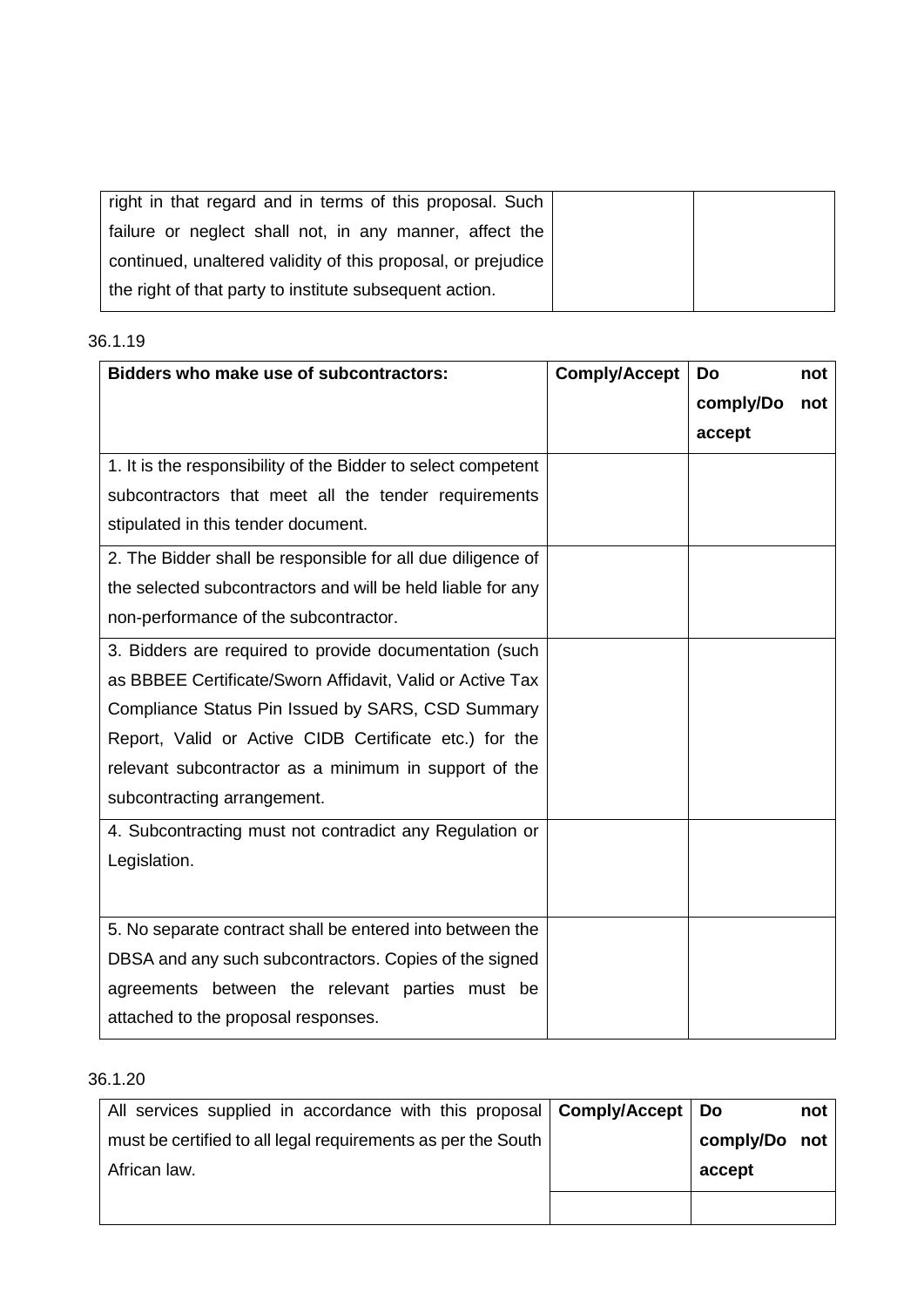| No interest shall be payable on accounts due to the   Comply/Accept   Do |               | not |
|--------------------------------------------------------------------------|---------------|-----|
| successful Bidder in an event of a dispute arising on any                | comply/Do not |     |
| stipulation in the contract.                                             | accept        |     |
|                                                                          |               |     |

# 36.1.22

| Evaluation of Bids shall be performed by an evaluation   Comply/Accept | Do<br>not     |
|------------------------------------------------------------------------|---------------|
| panel established by the DBSA.                                         | comply/Do not |
| Bids shall be evaluated on the basis of conformance to the             | accept        |
| required specifications (functionality) as outlined in the             |               |
| RFP. For Bids considered for price and preference                      |               |
| evaluation, points shall be allocated to each Bidder, on the           |               |
| basis that the maximum number of points that may be                    |               |
| scored for price is 80, and the maximum number of                      |               |
| preference points that may be claimed for B-BBEE status                |               |
| level of contributor (according to the PPPFA Regulations)              |               |
| is 20.                                                                 |               |

### 36.1.23

|               | the | successful Bidder |                                                              |            | disregards contractual   Comply/Accept   Do |           | not |
|---------------|-----|-------------------|--------------------------------------------------------------|------------|---------------------------------------------|-----------|-----|
|               |     |                   | specifications, this action may result in the termination of |            |                                             | comply/Do |     |
| the contract. |     |                   |                                                              | not accept |                                             |           |     |
|               |     |                   |                                                              |            |                                             |           |     |

| The Bidders' response to this Bid, or parts of the response, <b>Comply/Accept</b>   Do |               | not |
|----------------------------------------------------------------------------------------|---------------|-----|
| shall be included as a whole or by reference in the final                              | comply/Do not |     |
| contract.                                                                              | accept        |     |
|                                                                                        |               |     |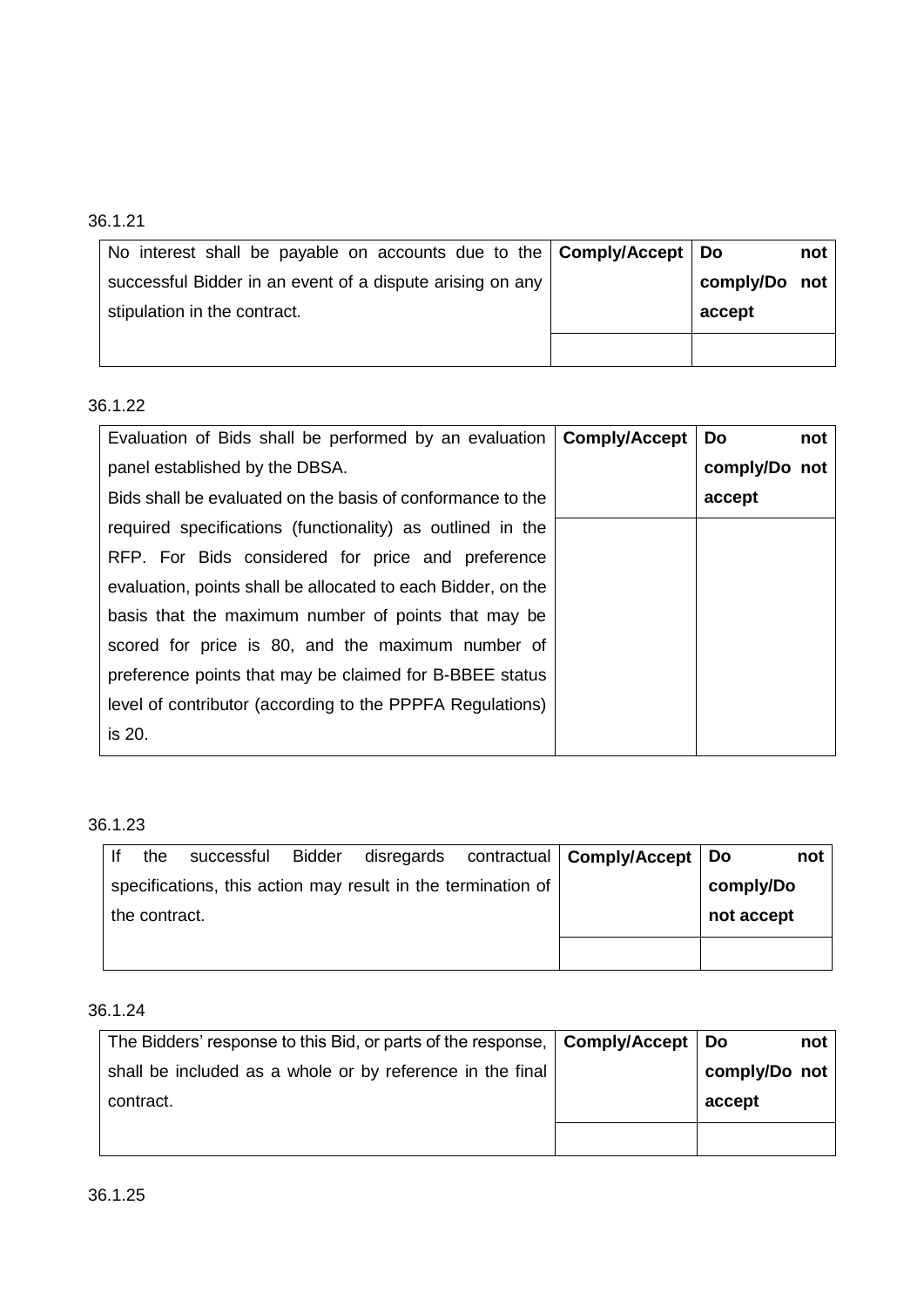| Should the evaluation of this Bid not be completed within   Comply/Accept | ∣ Do          | not |
|---------------------------------------------------------------------------|---------------|-----|
| the validity period of the Bid, the DBSA has discretion to                | comply/Do not |     |
| extend the validity period.                                               | accept        |     |
|                                                                           |               |     |

| Upon receipt of the request to extend the validity period of $\mathsf{\vert}$ Comply/Accept $\mathsf{\vert}$ Do | not        |
|-----------------------------------------------------------------------------------------------------------------|------------|
| the Bid, the Bidder must respond within the required time                                                       | comply/Do  |
| frames and in writing on whether or not he agrees to hold                                                       | not accept |
| his original Bid response valid under the same terms and                                                        |            |
| conditions for a further period.                                                                                |            |

# 36.1.27

| Should the Bidder change any wording or phrase in this   Comply/Accept   Do | not           |
|-----------------------------------------------------------------------------|---------------|
| document, the Bid shall be evaluated as though no change                    | comply/Do not |
| has been effected and the original wording or phrasing                      | accept        |
| shall be used.                                                              |               |
|                                                                             |               |

### 36.1.28

| Tax Compliance Status either on CSD National<br>Treasury Database or SARS eFiling System as a<br>Condition for Appointment/Award of the Bid. | Comply/Accept | Do<br>not<br>comply/Do not<br>accept |
|----------------------------------------------------------------------------------------------------------------------------------------------|---------------|--------------------------------------|
| This requirement is mandatory and has to be satisfied by                                                                                     |               |                                      |
| the successful bidder. The successful bidder must be tax                                                                                     |               |                                      |
| compliant prior to appointment/award of the bid as no bid                                                                                    |               |                                      |
| will be awarded to persons who are not tax compliant.                                                                                        |               |                                      |

| Company registration with CSD National Treasury              | Comply/Accept   Do | not           |
|--------------------------------------------------------------|--------------------|---------------|
| Database as a Condition for Appointment/Award of<br>the Bid. |                    | comply/Do not |
|                                                              |                    | accept        |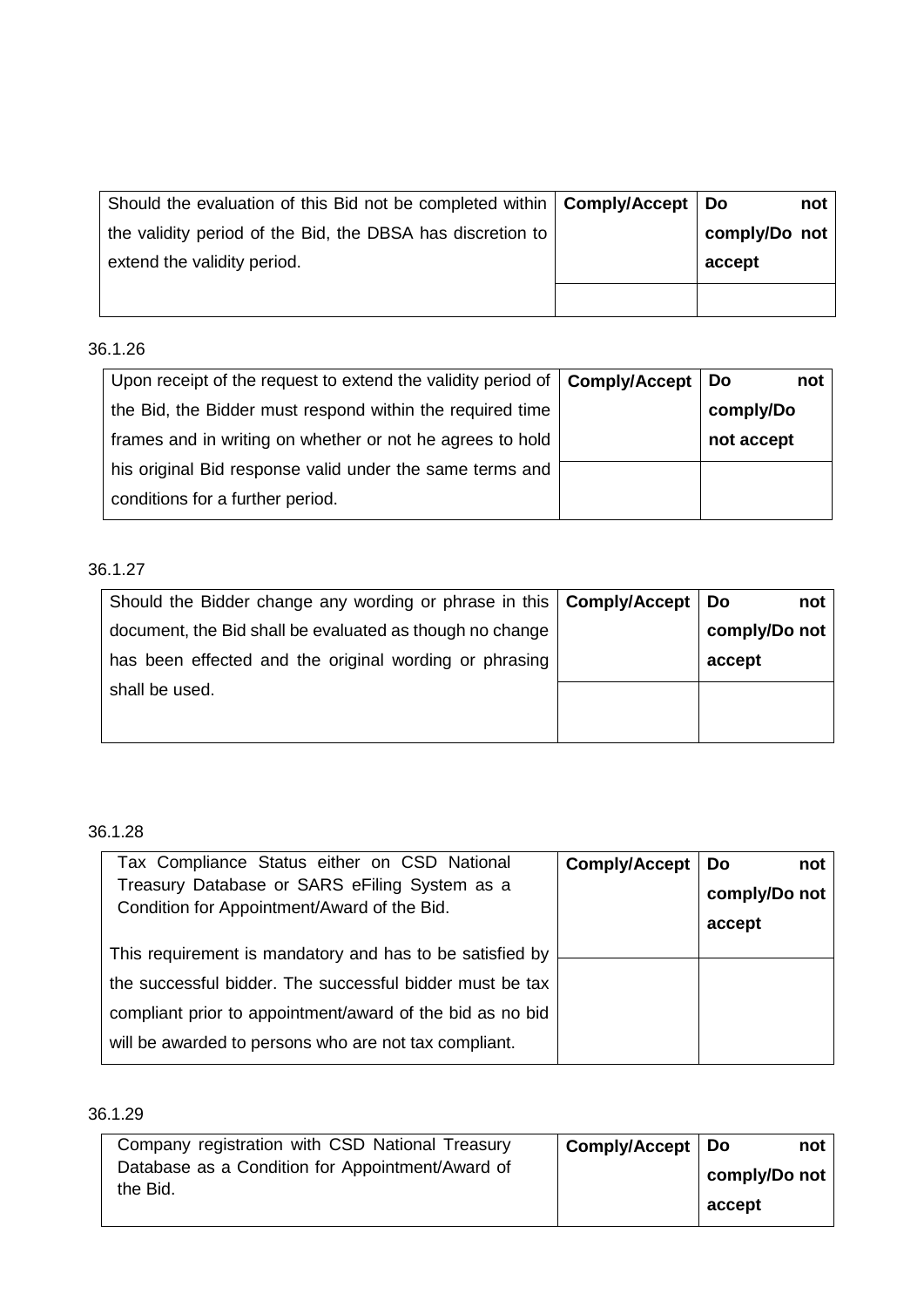| This requirement is mandatory and has to be satisfied by |  |
|----------------------------------------------------------|--|
| the successful bidder. The successful bidder must be     |  |
| registered on the CSD National Treasury site prior to    |  |
| appointment/award of the bid.                            |  |

|           | The following will be grounds for disqualification:                                                                                                                                                                                                                            |  | Comply/Accept  <br>Do<br>not |
|-----------|--------------------------------------------------------------------------------------------------------------------------------------------------------------------------------------------------------------------------------------------------------------------------------|--|------------------------------|
| $\bullet$ | Unsatisfactory performance under a previous<br>public contract in the past 5 years, provided that<br>notice of such unsatisfactory performance has<br>been given to the bidder; and/or                                                                                         |  | comply/Do not<br>accept      |
|           | The bidder or any of its directors have committed a<br>corrupt or fraudulent act in competing for the<br>appointment; and/or                                                                                                                                                   |  |                              |
| $\bullet$ | The bidder or any of its directors have been<br>convicted of fraud or corruption in the last 5 years;<br>and/or                                                                                                                                                                |  |                              |
| $\bullet$ | The bidder or any of its directors have been listed<br>in the Register for Tender Defaulters under section<br>9 of the Prevention and Combating of Corrupt<br>Activities Act; and/or                                                                                           |  |                              |
|           | Bids received after the stipulated closure time will<br>be immediately disqualified; and/or                                                                                                                                                                                    |  |                              |
| $\bullet$ | Bidders whom have recently completed or currently<br>performing, or to commence work on specific<br>categories of services may be excluded to enable<br>the Bank manage its concentration risk. This<br>threshold is currently set at R10 million for<br>consultancy services. |  |                              |

Signature(s) of Bidder or assignee(s) example the control of Date Date

Name of signing person (in block letters)

**Capacity** 

Are you duly authorized to sign this Bid?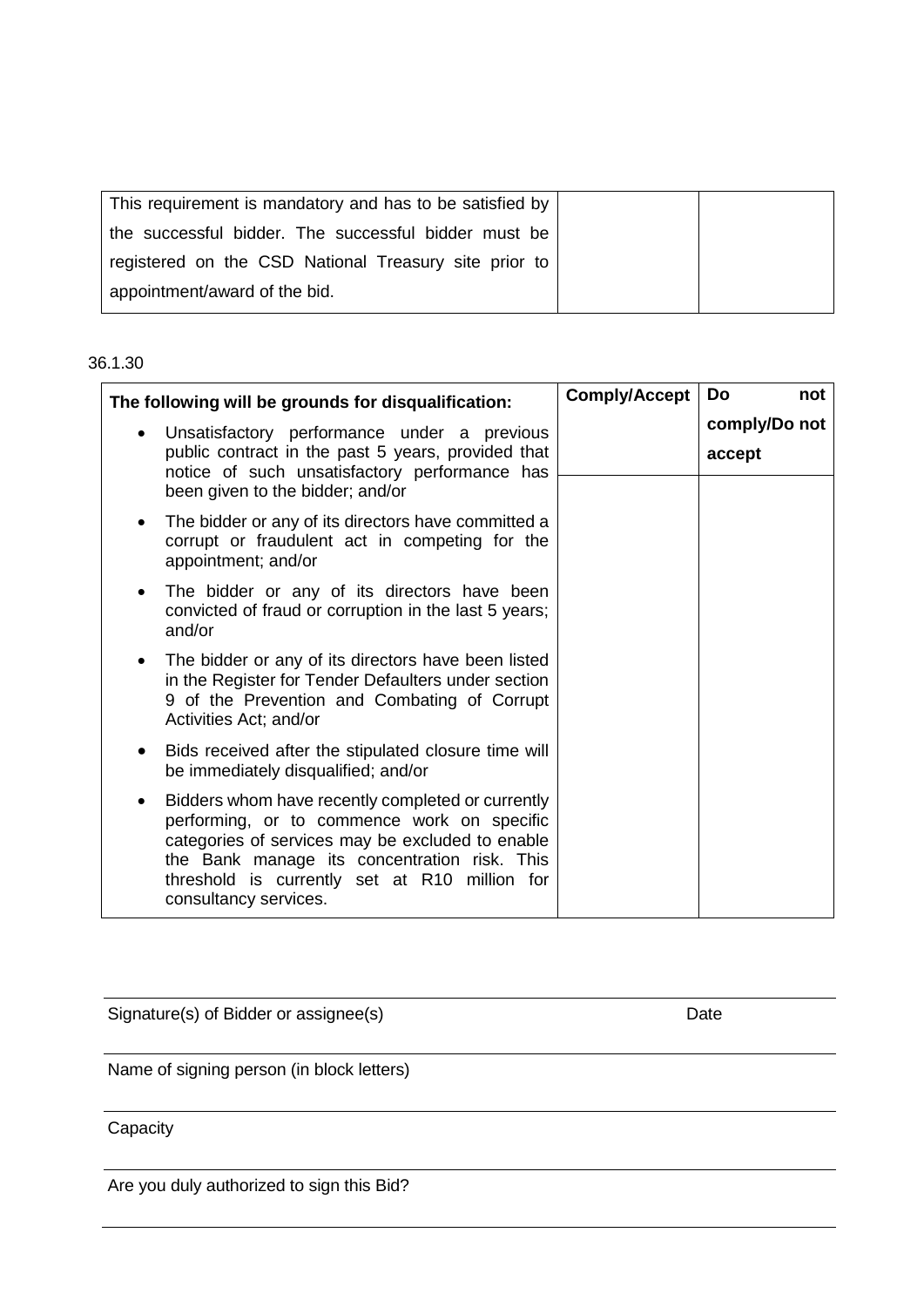Name of Bidder (in block letters)

<span id="page-34-0"></span>

| Postal address (in block letters)                                                                  |
|----------------------------------------------------------------------------------------------------|
| Domicilium citandi et executandi in the RSA (full street address of this place) (in block letters) |
|                                                                                                    |
|                                                                                                    |
|                                                                                                    |
|                                                                                                    |
|                                                                                                    |
|                                                                                                    |
|                                                                                                    |
|                                                                                                    |
|                                                                                                    |
|                                                                                                    |
|                                                                                                    |
|                                                                                                    |
|                                                                                                    |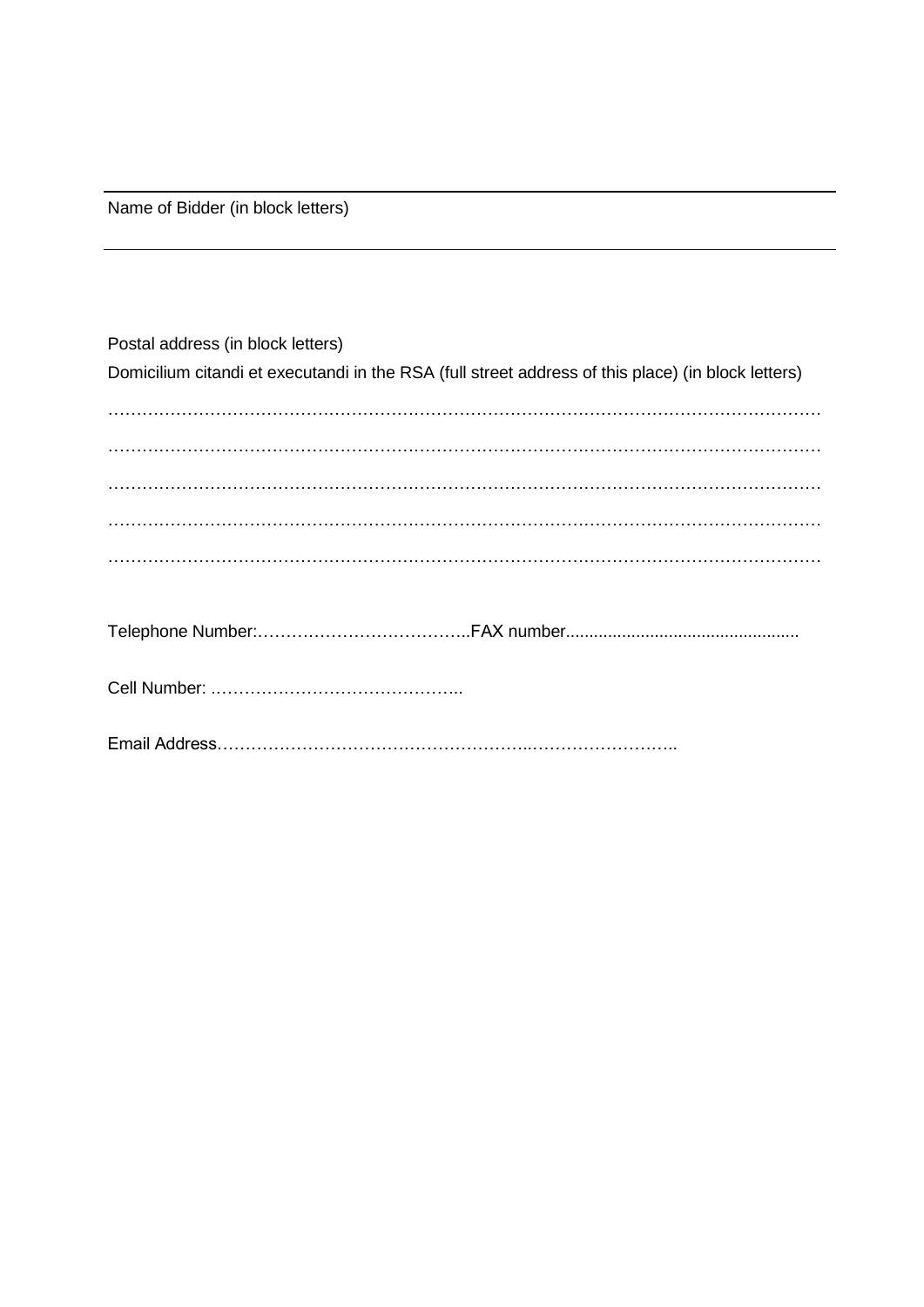**PART E**

**TERMS OF REFERENCE & PROJECT BRIEF**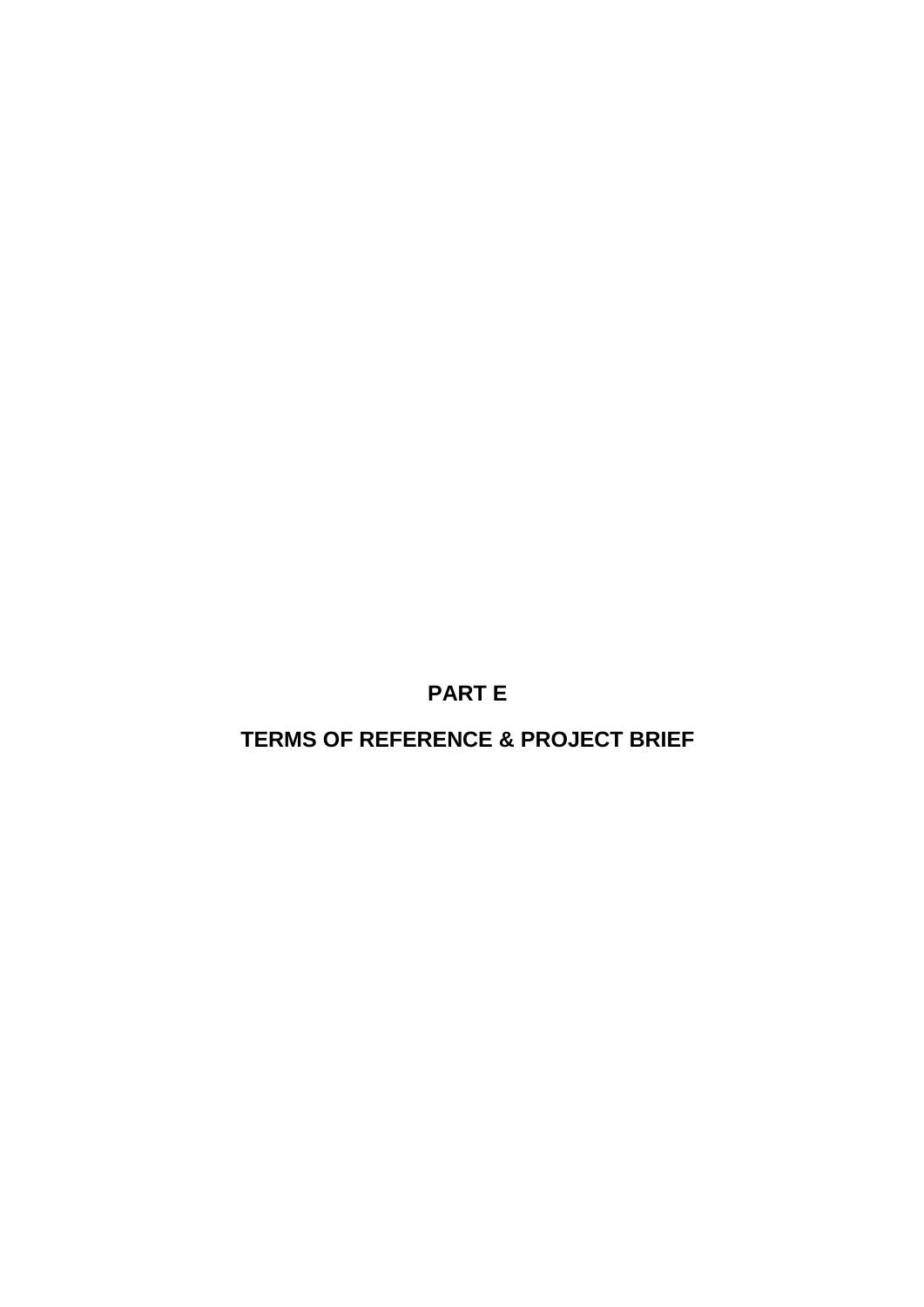#### <span id="page-36-0"></span>**1. Introduction**

The IPP Office (IPPO) is mandated to undertake the procurement of energy on behalf of the Department of Mineral Resources and Energy (DMRE). As such it is the IPPO's responsibility to prepare procurement documentation and ran the procurement processes to ultimately select and appoint successful bidders. These bidders (independent power producers [IPP]) are responsible to construct, operate and maintain independent power plants providing much needed power to the South African grid.

#### **2. Background and Purpose**

In order to meet the requirement to procure 3000 MW of new generation electricity capacity as set out in the Determination published by the Minister of Mineral Resource and Energy in 2020 the IPPO as the mandated Procurer will be embarking on a Gas Independent Power Producer Programme (GIPPPP).

In view of the above, there is a requirement to appoint a team of Gas Transaction Advisers to assist and support the IPP Office in the drafting of a GIPPPP RFP.

The team of Gas Transaction Advisers will consist of:

- Legal Advisers;
- Economic Advisers;
- Financial Advisers; and
- Technical Advisers.

The basic criteria for the formulation of the GIPPPP RFP will be:

- The procurement of new gas fired generation capacity in line with the requirements of the IRP 2019 and as aligned to requirements of the System Operator for balancing of the system, capacity and energy.
- To achieve a Commercial Operations Date (COD**) on December 2026.**
- To procure the capacity on a least cost basis at the most competitive and affordable price, and least regret basis and should not worsen Eskom's (the Buyer) financial position or unduly increase government's contingent liability;
- GIPPPP generation to support the transition to cleaner energy sources.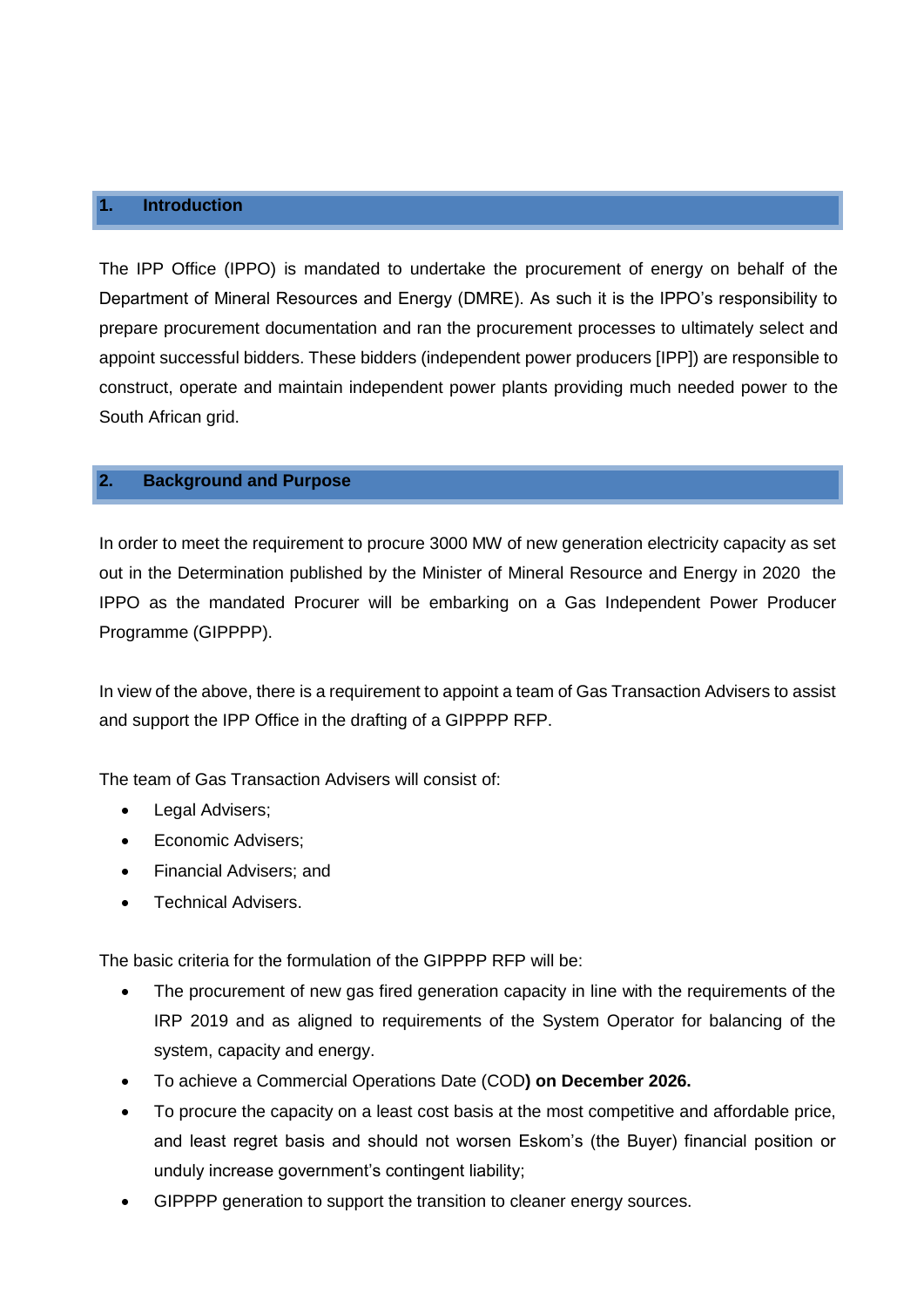- Support the just transition and socio-economic transformation agenda of Government encourage opportunities for black industrialists and support the development of black independent power producers; and
- Facilitate investments in the energy sector, support economic growth, increase job opportunities and support local manufacturing opportunities.

This Terms of Reference is being sent to all Panel members appointed under RFP 007/2017 for gas technical advisors. Be advised that in line with the DMRE's procurement policy a rotational principle of using transaction advisers may be applied.

#### **3. Scope of work**

Drafting the Request for Proposals (RFP) for the GIPPPP will be based on previous prepared RFP documents and Project Agreements, following a similar document structure with similar categories of qualification and evaluation criteria.

In view of the above, there is a requirement to appoint a team of Gas Technical Transaction Advisers to assist and support the IPP Office in the drafting of a GIPPPP RFP.

- 3.1 Technical concepts, criteria and terminology in the RFP including incorporation of the outcomes of the concept note, in order to procure capacity, energy, ancillary services and other market services. Provide support, and ensure integration of recommendations by other members the multi-disciplinary advisory team;
- 3.2 Proposed PPA contract term considering the asset life of the various gas generation technologies in the market.
	- 3.2.1 Highlight bankability risks associated with the natural gas generation including but not limited to fuel logistics and future environmental compliance, and provide "future proof" technology mitigation requirements in the RFP;
	- 3.2.2 Propose a contracting tariff structure/ approach and payment mechanism in order to perform a price evaluation in conjunction with finance. Review and update as may be necessary the associated changes to the PPA to accommodate the additional revenue streams for capacity, energy, and possibly ancillary services or other power system services;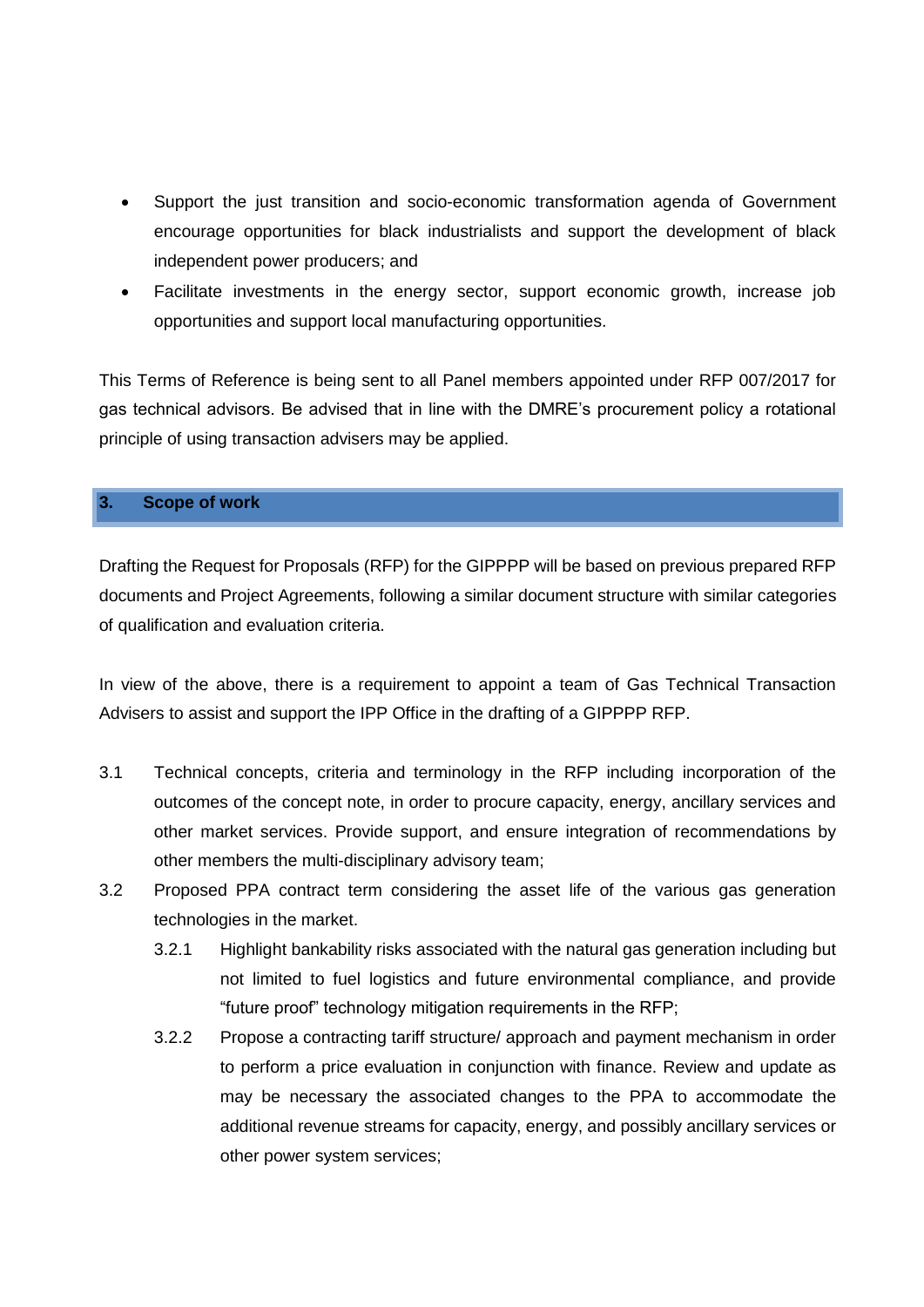- 3.2.3 If so required, advise and incorporate various technical policy decisions taken by the DMRE/IPPO on aspects such as the scale of projects and other accompanying technical parameters;
- 3.2.4 Propose and finalize the Technical Qualification and Evaluation Criteria as well as all other accompanying schedules and templates;
- 3.2.5 Review and highlight risks with regards to the RFP integration with the Transmission and Connection Agreements;
- 3.2.6 In line with the review, develop, update and standardize information and reporting templates;
- 3.2.7 Review and if required, update the technical evaluation criteria, processes and procedures to ensure that the long term socio-economic objectives will be met, including, but not limited to meeting the local content requirements; and
- 3.2.8 Review and sign off of the RFP and pro forma Project Agreements, including related schedules and Templates as prepared by the lead Legal Adviser, taking into consideration the inputs from all transactions advisers, IPPO comments, BAC outcome and any other Comments as required.
- 3.3 Review, update and enhance, if so required, the technical requirements, processes and procedures to ensure effective long term monitoring of the Sellers.
- 3.4 Provide advice as part of a broader Transaction Adviser team and in particular on the GIPPPP with the financial, legal and economic development components.
- 3.5 Providing inputs into the updating and finalization of the Procurement and Evaluation Manual, including the evaluation templates; incorporating the amendments following from the updated RFP.As part of the Evaluation Manual and templates include user implementation guidelines with inter alia cross reference between RFP clauses and applicable qualification and evaluation criteria, indicating minimum requirements and the rationale there to.
- 3.6 Provide input into the Bench Marking and Value for money methodology and application during evaluation.
- 3.7 Draft Briefing Notes in collaboration with the lead Legal Adviser, for the period from RFP promulgation to the date of Bid Submission, in response to clarification questions received from potential bidders. Provide input and prepare responses to be communicated in the form of Briefing Notes.
- 3.8 Providing reports and presentations as and when required.
- 3.9 Providing inputs for reports and presentations to the BAC and the IPP Office and incorporation of comments into the RFP.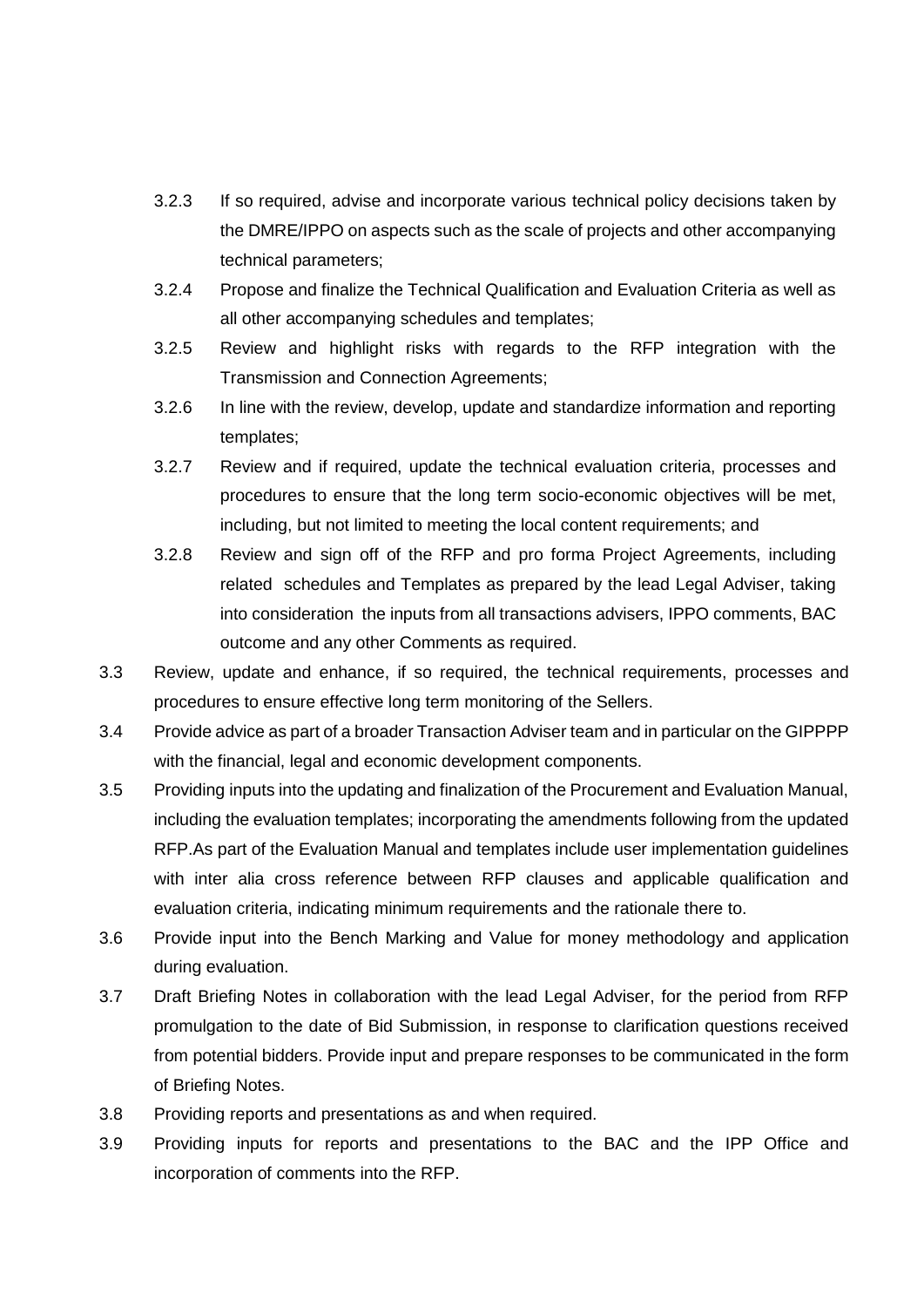#### **4 Competency and Expertise Requirements of Resources**

The Development Bank of Southern Africa (DBSA), with this Terms of Reference, is inviting Gas Technical Transaction Advisers who were appointed in terms of Tender, RFP 007/2017, to provide their resources and pricing in terms of the aforementioned Scope of Work and the Service Level Agreement. Transaction Advisers will not be permitted to sub-contract this work.

It is expected that the Gas Technical Transaction Advisers will have the following experience and competencies:

- Thorough knowledge and previous experience of working on a gas generation.
- Knowledge and understanding of the international and South African gas generation sector; and
- Knowledge, experience and proven track record of technical work completed in the gas generation sector

Further, acknowledging that the IPP Programmes should also provide opportunity to emerging firms enabling them to build the required expertise, all tenders are required to include mandatory subcontracting, where the successful Tenderer is not an EME or QSE with a minimum B-BBEE status level 2, as per Section 4(1) (a) and (b) of the PPR 2017, of a minimum of 30% of the value of the contract to the categories as referred to in document. An EME or QSE is at least 51% owned by black people.

#### **5 Key deliverables, Timelines and Payment Milestones**

| <b>Deliverables</b>                                                                                                | <b>Timeline</b> | <b>Payment Milestones</b><br>allocation<br>$\sqrt{6}$<br><b>of</b><br><b>contract ZAR value)</b> |
|--------------------------------------------------------------------------------------------------------------------|-----------------|--------------------------------------------------------------------------------------------------|
| <b>ZAR</b> million                                                                                                 |                 | $\frac{9}{6}$                                                                                    |
| Project plan (i.e. scope of work, detailed implementation<br>plan and timing of deliverables) and kick off meeting | 2 days          |                                                                                                  |
| <b>RFP Conceptual Draft</b>                                                                                        | 2 weeks         |                                                                                                  |
| RFP First Draft and Project Agreements First Draft (to)<br>be shared with Eskom)                                   | 2 weeks         | 35%                                                                                              |
| RFP final draft (final RFP and final pro forma project<br>agreements) taking into consideration all comments       |                 |                                                                                                  |
| received                                                                                                           | 4 weeks         | 30%                                                                                              |
| <b>Evaluation Templates</b>                                                                                        | 2 weeks         | 5%                                                                                               |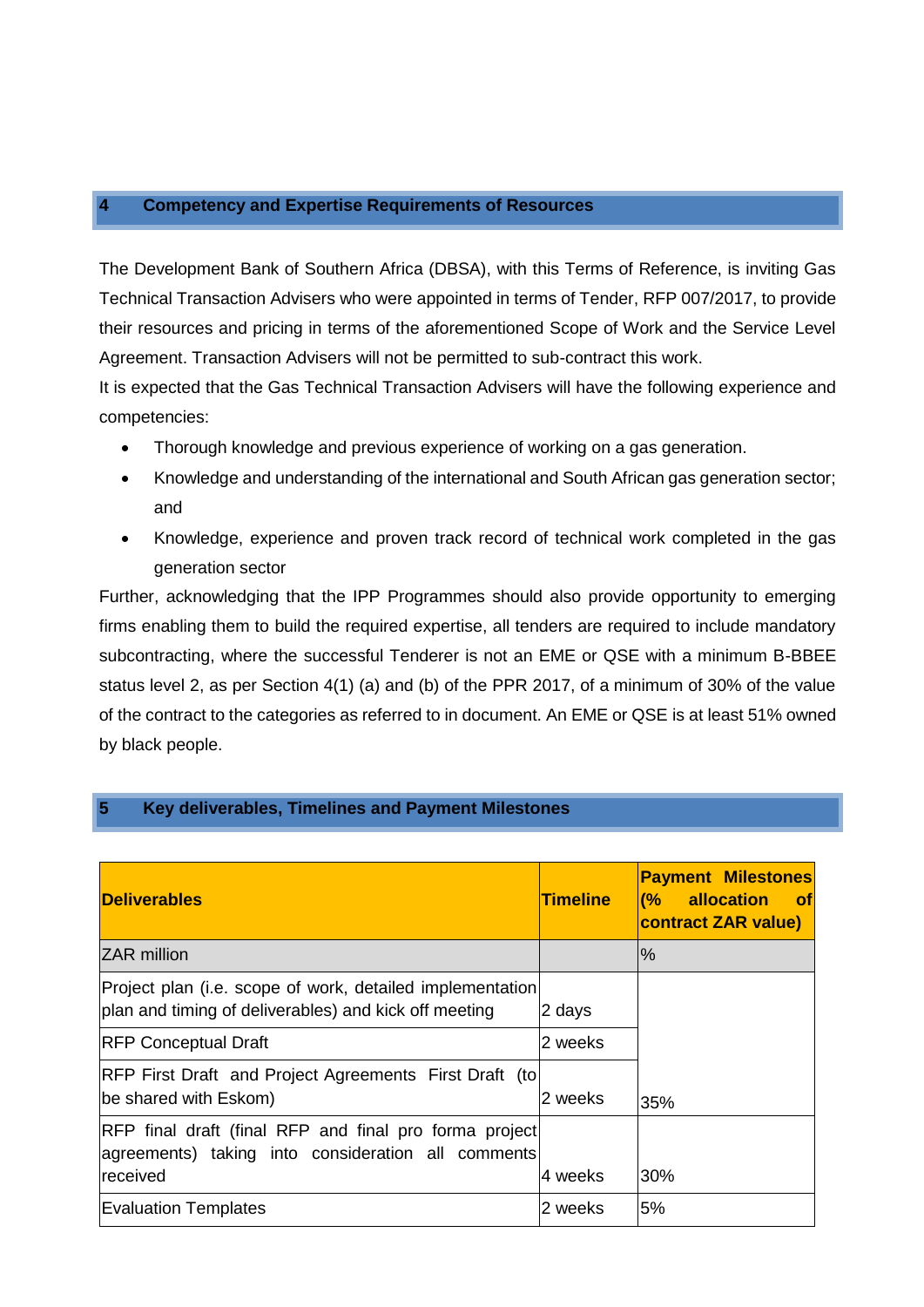| <b>BAC</b> submission and reports |                 |     |
|-----------------------------------|-----------------|-----|
| <b>BAC</b> approval               | 4 weeks         | 10% |
| <b>Briefing notes</b>             | As required 15% |     |

The anticipated timeline for the finalization of the Concept Note is November 2021 and for the RFP to be ready for approval and release to the market by February 2022.

Based on the above:

- The pricing element of the bid should be a fixed fee; and
- The fixed fee should be broken down in cost per deliverable. Refer to the table included for the payment milestones that are also reflecting the associated weight in terms of pricing.
- Work will commence as soon as the appointment is finalized.

#### **6 Minimum Proposal Requirements**

All proposals need to clearly state the following information:

- Understanding of the scope of work;
- Deliverables (including timelines and cost per deliverable);
- Team members involved, their experience, credentials, level of seniority and level of participation (hours) that will be dedicated to the project;
- Fixed fee per deliverable that rolls up in to one fixed fee;
- Proviso that the work can be terminated at any milestone and only that fee payable; and
- Proviso to ask for a presentation or engagement after bid but before appointment of preferred TA.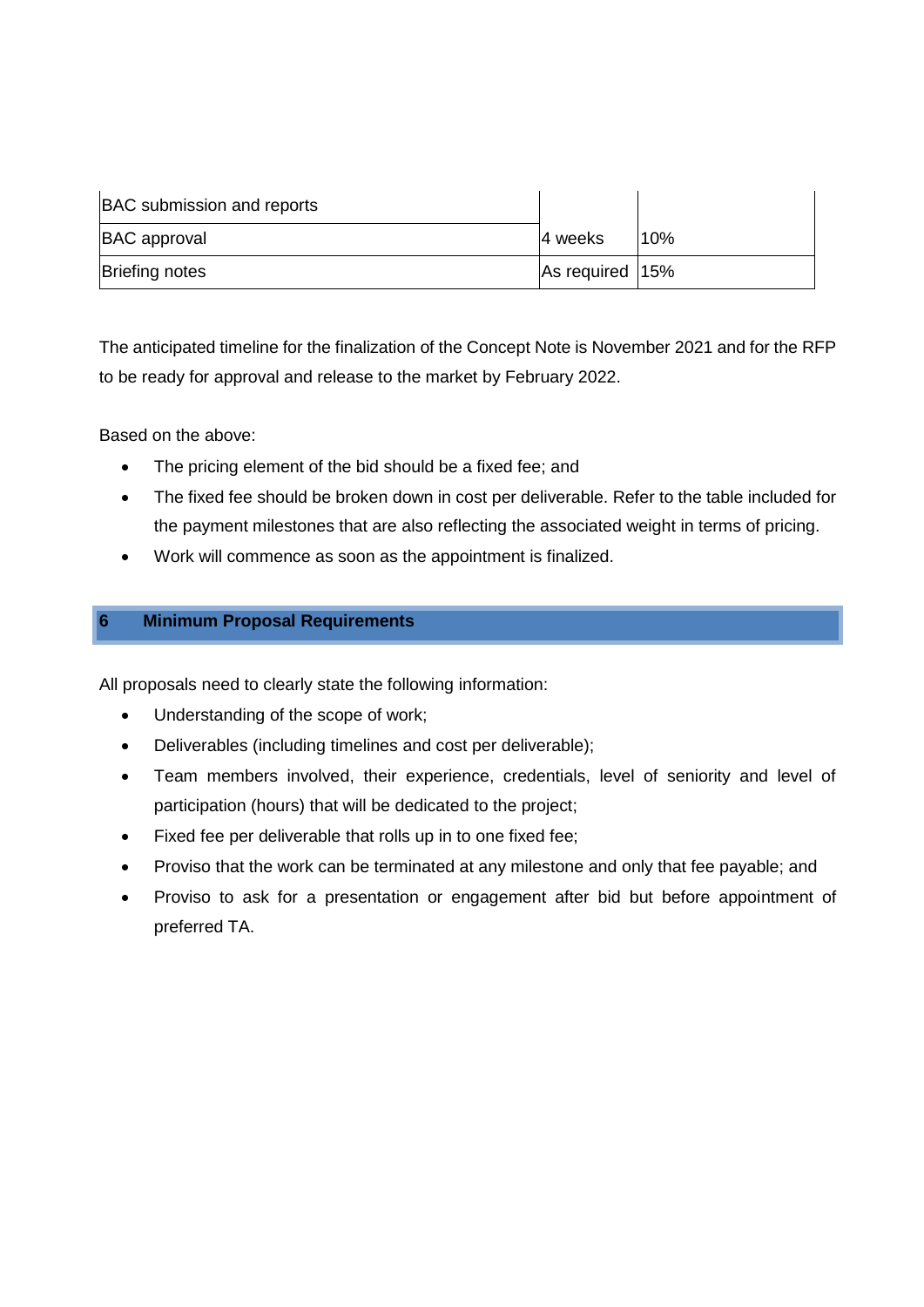# **7 Eligibility Criteria**

| <b>FUNCTIONALIT</b><br>Y                              | <b>REQUIREMENTS</b>                                                                                                                                                                                                                                                                                                                                                                              | <b>SCORE QUALIFICATION</b>                                                                                                                                                                                                                                                      |                                               |                                                                                                                                                                                                                                                                                                                                                                                                                                                                                                                                                                                                 | <b>Weighting</b><br>points | <b>Supporting</b><br>documentatio<br>n found on<br>Page No. or<br><b>Not Found</b> | <b>Score</b> |
|-------------------------------------------------------|--------------------------------------------------------------------------------------------------------------------------------------------------------------------------------------------------------------------------------------------------------------------------------------------------------------------------------------------------------------------------------------------------|---------------------------------------------------------------------------------------------------------------------------------------------------------------------------------------------------------------------------------------------------------------------------------|-----------------------------------------------|-------------------------------------------------------------------------------------------------------------------------------------------------------------------------------------------------------------------------------------------------------------------------------------------------------------------------------------------------------------------------------------------------------------------------------------------------------------------------------------------------------------------------------------------------------------------------------------------------|----------------------------|------------------------------------------------------------------------------------|--------------|
| <b>Team Lead</b><br><b>Experience:</b>                | The lead tenderer must<br>have experience in<br>providing technical<br>transaction advisory<br>services in gas generation                                                                                                                                                                                                                                                                        | Bidder to provide a detailed team lead experience.<br><b>Companies</b><br>$\tt{experience}$<br>No response <sup>2</sup><br>Poor<br>Satisfactory<br>Good<br>Total                                                                                                                | Score<br>$\mathbf{0}$<br>10<br>20<br>30<br>30 | <b>Years Experience</b><br>No information<br>Less than 1 years<br>$1 <$ Years $<$ 3 years<br>$>$ 3 years                                                                                                                                                                                                                                                                                                                                                                                                                                                                                        | 30                         |                                                                                    |              |
| Company<br><b>References / Track</b><br><b>Record</b> | Testimonials of previous<br>similar work conducted                                                                                                                                                                                                                                                                                                                                               | Attach (2) two or more written testimonials letters<br>relating to the understanding of services per discipline<br>(not older than three (3) years):<br><b>Testimonials/reference letters</b><br><b>Score</b><br>None $(0)^3$<br>$\bf{0}$<br>One $(1)$<br>15<br>Two $(2)$<br>30 |                                               |                                                                                                                                                                                                                                                                                                                                                                                                                                                                                                                                                                                                 | 30                         |                                                                                    |              |
| <b>Capability to</b><br>deliver                       | Analysis and alignment of<br>response to the scope of<br>work<br>Demonstrate an<br>understanding of the South<br><b>African Electricity Energy</b><br>environment and the change<br>factors.<br>Demonstrate the transaction<br>advisory methodology and<br>approach.<br>• Demonstrate the Project Plan<br>and Resource allocation.<br>• Demonstrate Fee Breakdown<br>per milestone and Total fee | the implementation of technical support.<br><b>Score</b><br>Approach<br>$\bf{0}$<br>No response<br>10<br>Poor<br>Satisfac-<br>20<br>tory<br>Good<br>30<br><b>Very Good</b><br>40<br><b>Total</b>                                                                                | <b>SOW</b>                                    | Provide comprehensive and detailed methodologies of<br><b>Bidders Understanding of the</b><br>The approach plan or methodology is<br>poor and not tailored to address the<br>specific project objectives<br>The approach plan or methodology is<br>generic and not tailored to address<br>the specific project objectives<br>The approach plan or methodology is<br>specific and tailored to address the<br>specific project objectives<br>The approach plan or methodology is<br>specific and tailored to address the<br>specific project objectives and<br>covers in full all of the elements | 40<br><b>100</b>           |                                                                                    |              |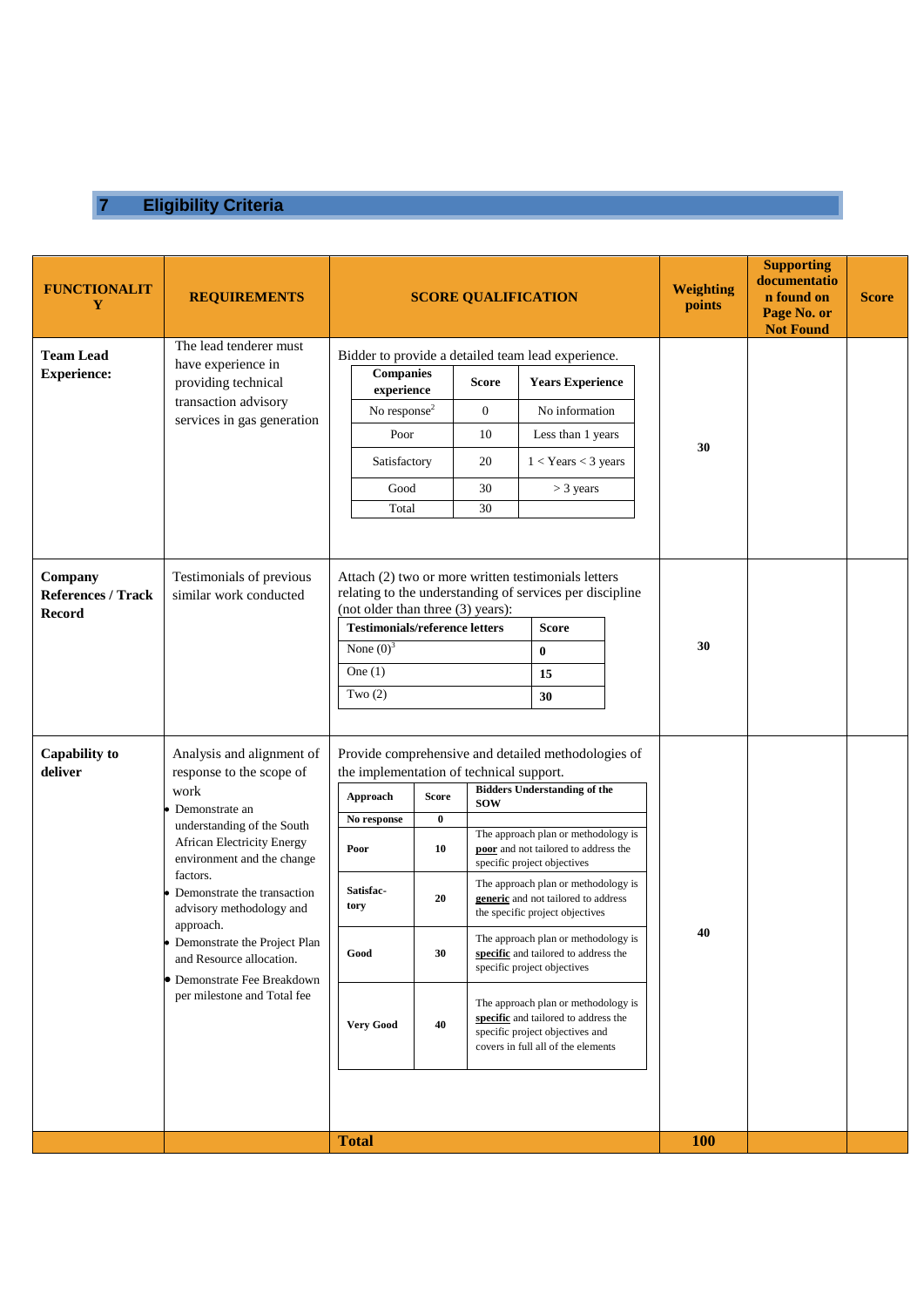#### **Annexure A**

#### **Fees and Assumptions**

#### **FORM OF OFFER AND ACCEPTANCE (AGREEMENT)**

#### **FORM OF OFFER**

#### **THE CONSULTANT IS TO COMPLETE AND SIGN THE FORM OF OFFER**

The Employer, identified in the Acceptance signature block, has solicited offers to enter into a contract in respect of the following services:

# **RFP038/2022 - APPOINTMENT OF A TECHNICAL TRANSACTION ADVISER SUPPORT TO THE "INDEPENDENT POWER PRODUCERS' OFFICE" (IPP OFFICE) FOR THE GAS IPPPP PROCUREMENT PROGRAMME (GAS IPPPP)**

The Tenderer, identified in the Offer signature block below, has examined the documents listed in the Tender Data and addenda thereto as listed in the Tender Schedules, and by submitting this Offer has accepted the Conditions of Tender.

By the representative of the Tenderer, deemed to be duly authorised, signing this part of this Form of Offer and Acceptance, the Tenderer offers to perform all of the obligations and liabilities of the consultant under the Contract including compliance with all its terms and conditions according to their true intent and meaning for an amount to be determined in accordance with the Conditions of Contract identified in the Contract Data.

THE OFFERED TOTAL OF THE PRICES INCLUSIVE OF VALUE ADDED TAX IS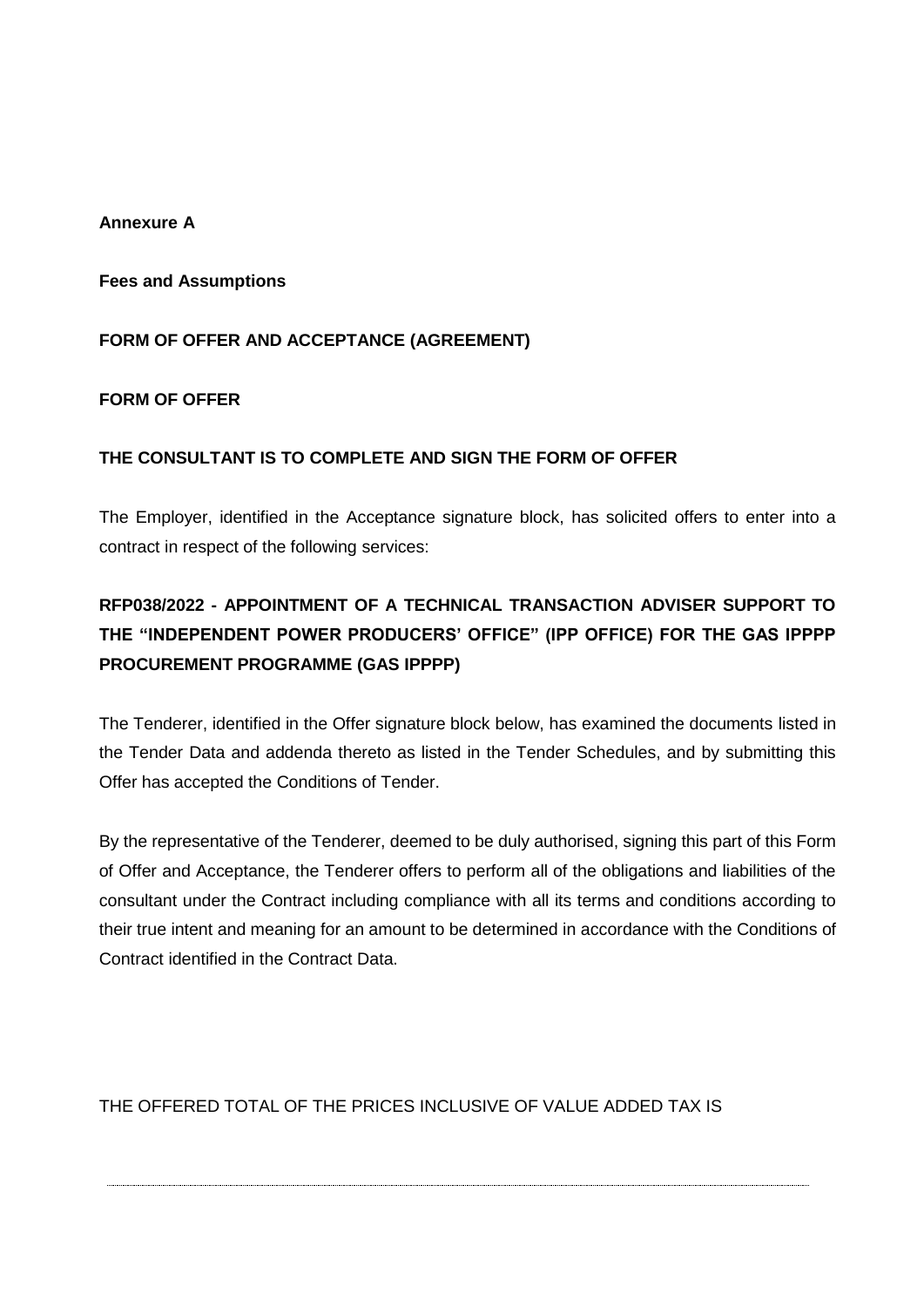| <br>(in words | ∕ ∧ I ™<br>. .<br>$\mathbf{u}$<br>-- | (in<br>.<br>figures),<br>$\cdot$<br>ີ |
|---------------|--------------------------------------|---------------------------------------|
|               |                                      |                                       |

This offer may be accepted by the Employer by signing the Acceptance part of this Form of Offer and Acceptance and returning one copy of this document to the Tenderer before the end of the period of validity stated in the Tender Data, whereupon the Tenderer becomes the party named as the consultant in the Conditions of Contract identified in the Contract Data.

| Signature(s)             |           |                                    |             |
|--------------------------|-----------|------------------------------------|-------------|
|                          |           |                                    |             |
| Name(s)                  |           |                                    |             |
| <b>Capacity</b>          |           |                                    |             |
| For<br><b>Tenderer</b>   | the       |                                    |             |
|                          |           | (Name and address of organisation) |             |
| <b>Name</b><br>signature | and<br>of |                                    |             |
| witness                  |           |                                    | <b>Date</b> |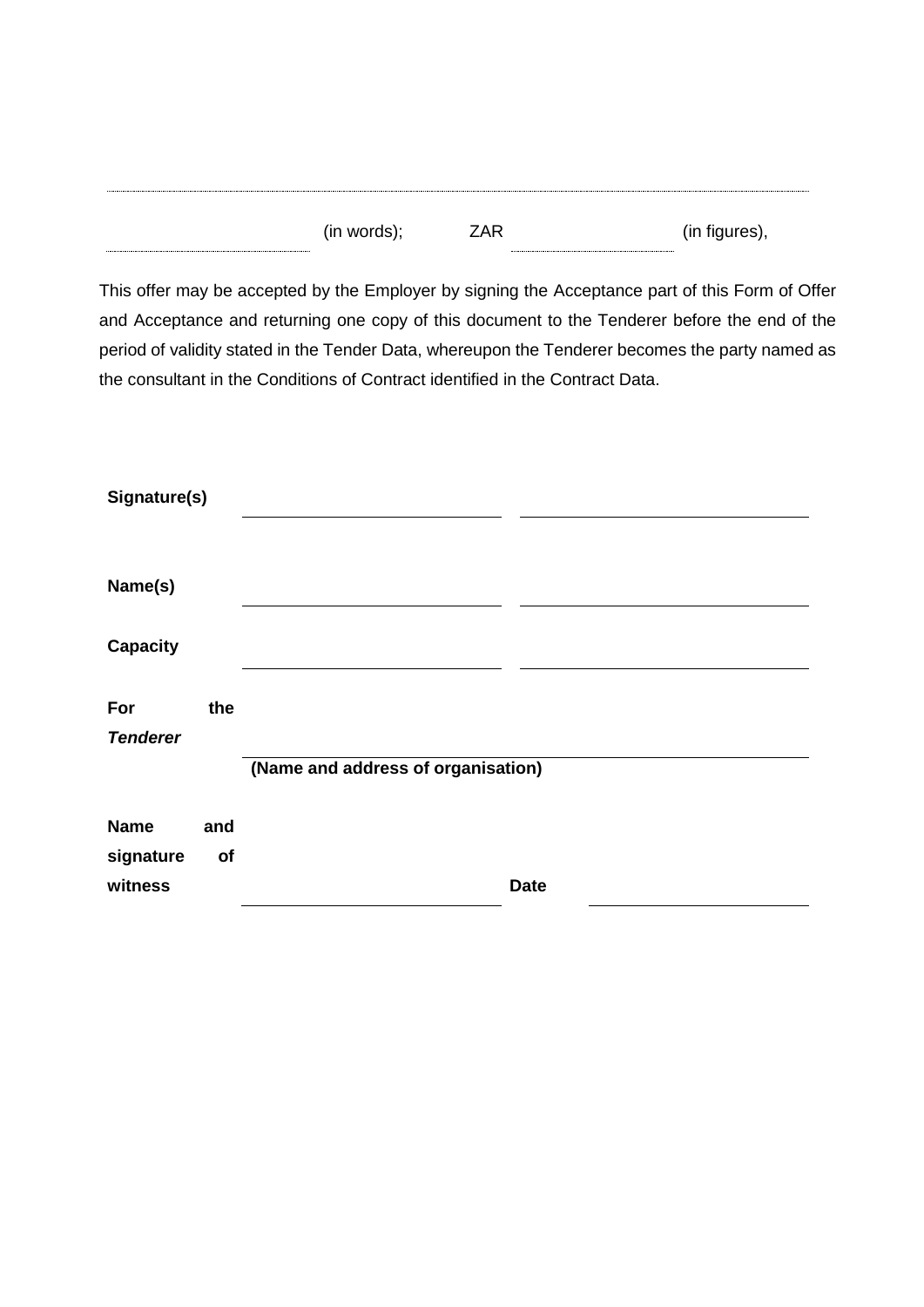**Annexure B**

**Brief profile (of no longer than a page) of each member of the proposed team and the role that they will play in the services.**

<span id="page-44-0"></span>**This document(s) is to be prepared and submitted by the bidders as Annexure B to their Bid.**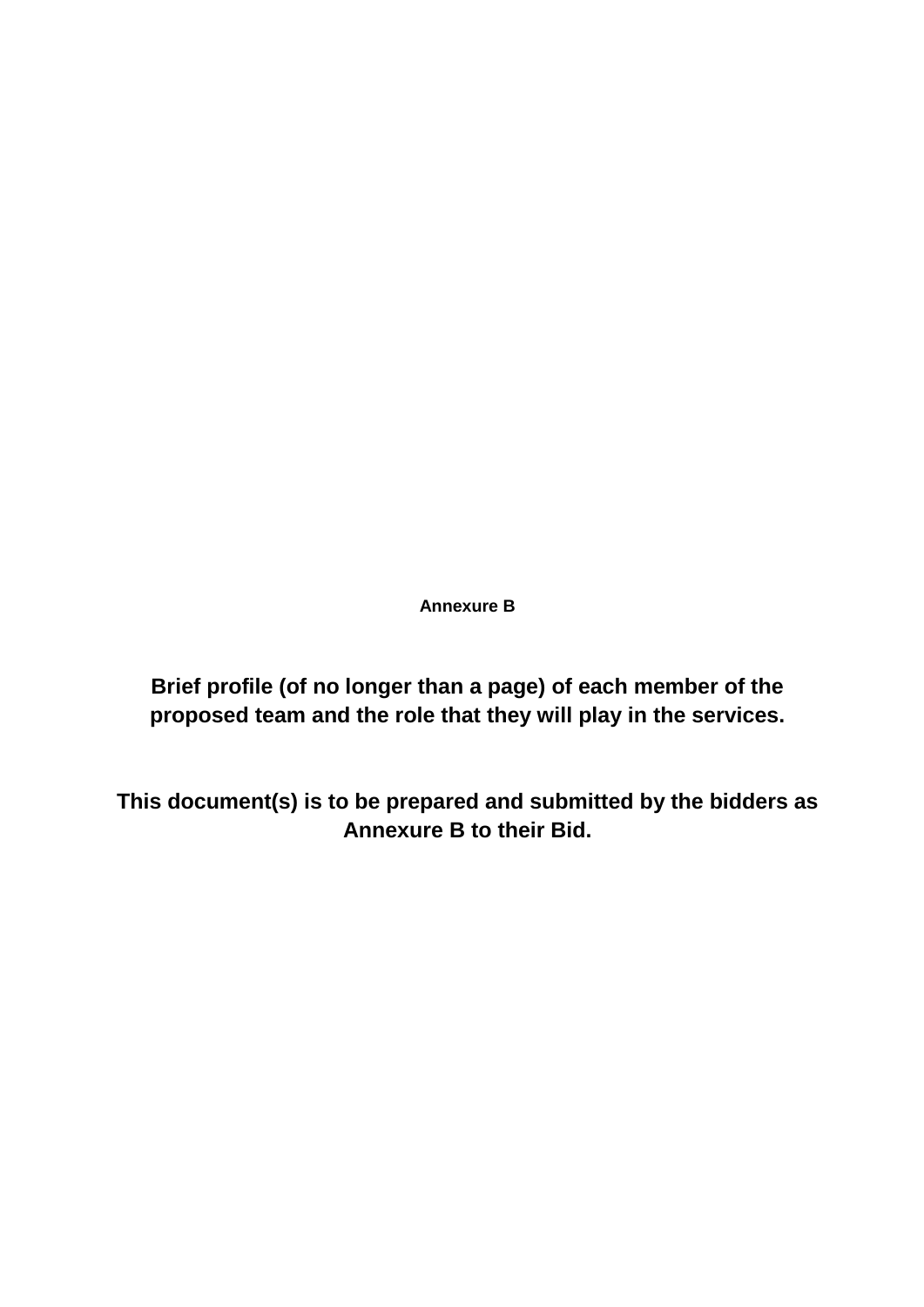# **Annexure B**

### **DECLARATION OF INTEREST**

- 1. Any legal person, including persons employed by the state<sup>1</sup>, or persons having a kinship with persons employed by the state, including a blood relationship, may make an offer or offers in terms of this invitation to bid (includes a price quotation, advertised competitive bid, limited bid or proposal). In view of possible allegations of favouritism, should the resulting bid, or part thereof, be awarded to persons employed by the state, or to persons connected with or related to them, it is required that the bidder or his/her authorised representative declare his/her position in relation to the evaluating/adjudicating authority where
	- the bidder is employed by the state; and/or
	- the legal person on whose behalf the bidding document is signed, has a relationship with persons/a person who are/is involved in the evaluation and or adjudication of the bid(s), or where it is known that such a relationship exists between the person or persons for or on whose behalf the declarant acts and persons who are involved with the evaluation and or adjudication of the bid.
- 2. **In order to give effect to the above, the following questionnaire must be completed and submitted with the bid.**
- 2.1 Full Name of bidder or his or her representative: …………………………………………………………. 2.2 Identity **Number:**  $\blacksquare$ ………………………………………………………………………………………………… 2.3 Position occupied in the Company (director, trustee, shareholder<sup>2</sup>): …………………………………….. 2.4 Company **Company Company** Company Registration Registration Company Registration ………………………………………………………………………..……. 2.5 Tax **Tax** Reference Reference ………………………………………………………………………………….……… 2.6 VAT Registration Number: ……………………………………………………………………………….... 2.6.1 The names of all directors / trustees / shareholders / members, their individual identity numbers, tax reference numbers and, if applicable, employee / persal numbers must be indicated in paragraph 3 below. <sup>1</sup>"State" means - (a) any national or provincial department, national or provincial public entity or constitutional institution within the meaning of the Public Finance Management Act, 1999 (Act No. 1 of 1999);

(b) any municipality or municipal entity;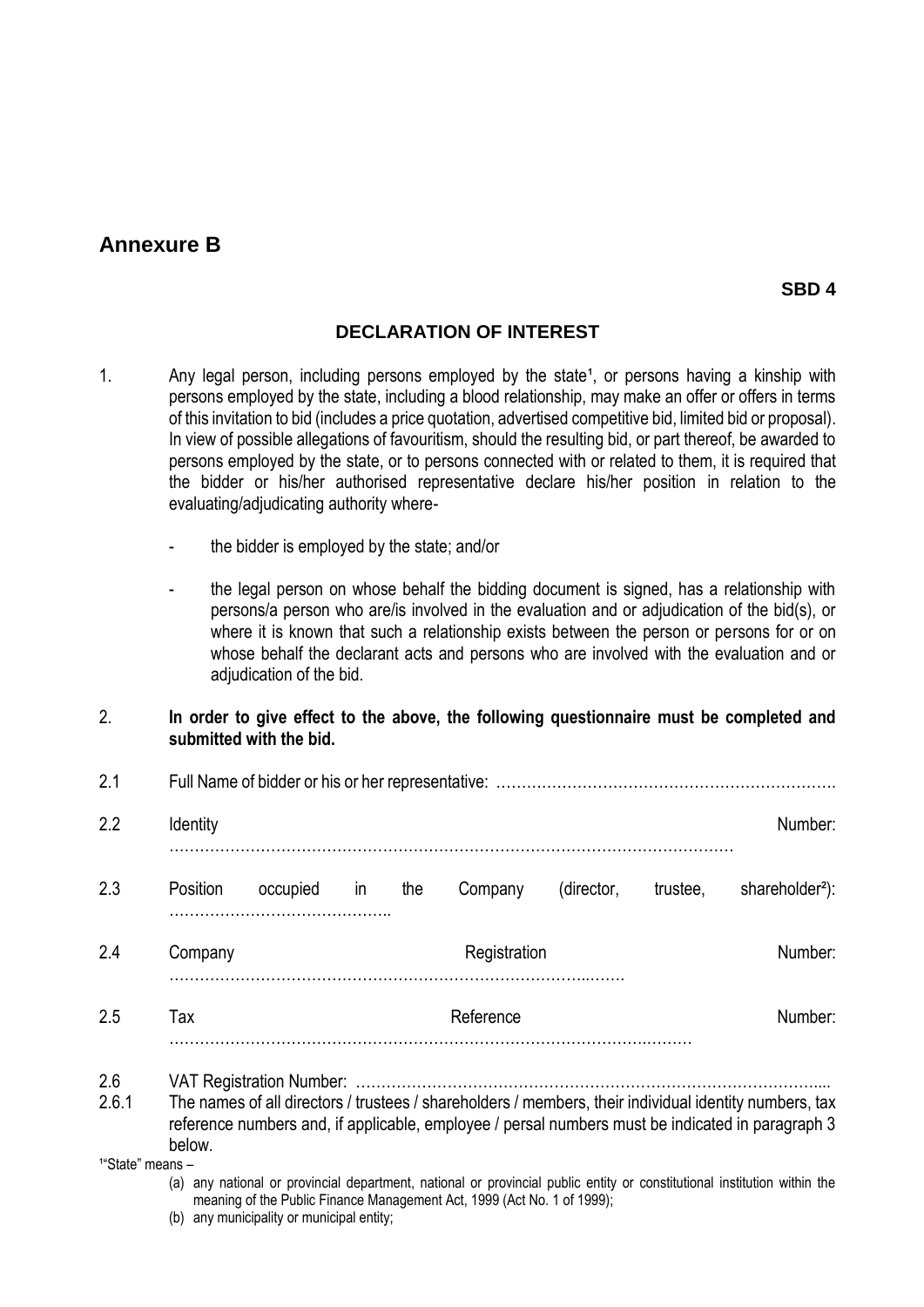- (c) provincial legislature;
- (d) national Assembly or the national Council of provinces; or
- (e) Parliament.

|                                                     | <sup>2</sup> "Shareholder" means a person who owns shares in the company and is actively involved in the management of the enterprise or |  |
|-----------------------------------------------------|------------------------------------------------------------------------------------------------------------------------------------------|--|
| business and exercises control over the enterprise. |                                                                                                                                          |  |

- 2.7 Are you or any person connected with the bidder **YES / NO** presently employed by the state?
- 2.7.1 If so, furnish the following particulars:

| Name of person / director / trustee / shareholder/ member: |  |
|------------------------------------------------------------|--|
| Name of state institution at which you or the person       |  |
| connected to the bidder is employed :                      |  |
|                                                            |  |

Any other particulars:

……………………………………………………………… ……………………………………………………………… ………………………………………………………………

- 2.7.2 If you are presently employed by the state, did you obtain**YES / NO** the appropriate authority to undertake remunerative work outside employment in the public sector?
- 2.7.2.1 If yes, did you attached proof of such authority to the bid**YES / NO** document?

(Note: Failure to submit proof of such authority, where applicable, may result in the disqualification of the bid.

2.7.2.2 If no, furnish reasons for non-submission of such proof:

……………………………………………………………………. ……………………………………………………………………. …………………………………………………………………….

- 2.8 Did you or your spouse, or any of the company's directors / **YES / NO** trustees / shareholders / members or their spouses conduct business with the state in the previous twelve months?
- 2.8.1 If so, furnish particulars:

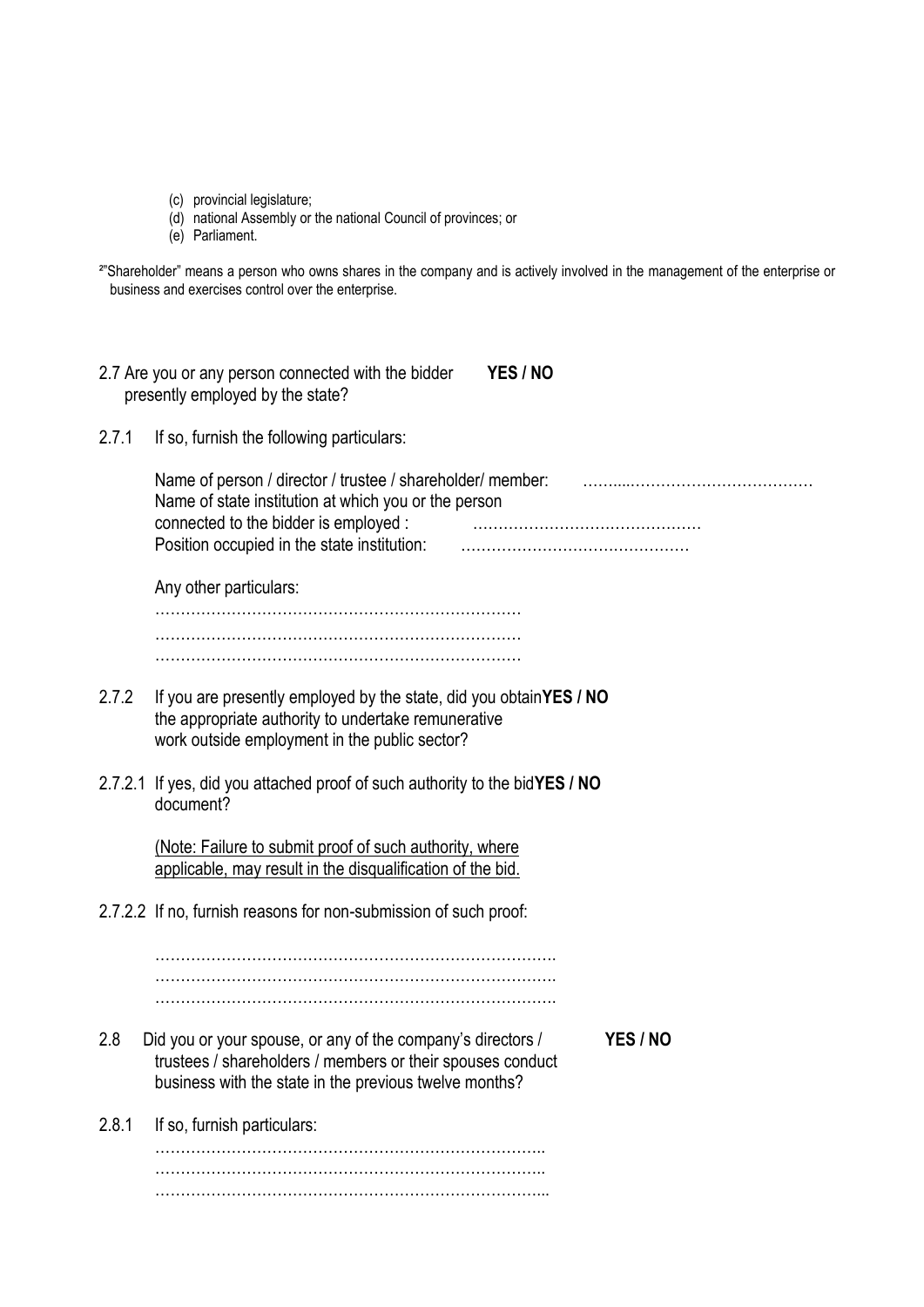|      | 2.9 | Do you, or any person connected with the bidder, have<br>any relationship (family, friend, other) with a person<br>employed by the state and who may be involved with<br>the evaluation and or adjudication of this bid?                                      | YES / NO |
|------|-----|---------------------------------------------------------------------------------------------------------------------------------------------------------------------------------------------------------------------------------------------------------------|----------|
|      |     | 2.9.1If so, furnish particulars.                                                                                                                                                                                                                              |          |
|      |     |                                                                                                                                                                                                                                                               |          |
|      |     |                                                                                                                                                                                                                                                               |          |
| 2.10 |     | Are you, or any person connected with the bidder, YES/NO<br>aware of any relationship (family, friend, other) between<br>any other bidder and any person employed by the state<br>who may be involved with the evaluation and or adjudication<br>of this bid? |          |
|      |     | 2.10.1 If so, furnish particulars.                                                                                                                                                                                                                            |          |
|      |     |                                                                                                                                                                                                                                                               |          |
|      |     |                                                                                                                                                                                                                                                               |          |
| 2.11 |     | Do you or any of the directors / trustees / shareholders / members YES/NO<br>of the company have any interest in any other related companies<br>whether or not they are bidding for this contract?                                                            |          |
|      |     |                                                                                                                                                                                                                                                               |          |

2.11.1If so, furnish particulars:

……………………………………………………………………………. ……………………………………………………………………………. …………………………………………………………………………….

#### **3. Full details of directors / trustees / members / shareholders.**

| <b>Full Name</b> | <b>Identity</b><br><b>Number</b> | <b>Personal</b><br><b>Tax</b><br><b>Reference Number</b> | <b>Employee</b><br><b>State</b><br>Persal<br><b>Number</b><br>$\prime$<br><b>Number</b> |
|------------------|----------------------------------|----------------------------------------------------------|-----------------------------------------------------------------------------------------|
|                  |                                  |                                                          |                                                                                         |
|                  |                                  |                                                          |                                                                                         |
|                  |                                  |                                                          |                                                                                         |
|                  |                                  |                                                          |                                                                                         |
|                  |                                  |                                                          |                                                                                         |
|                  |                                  |                                                          |                                                                                         |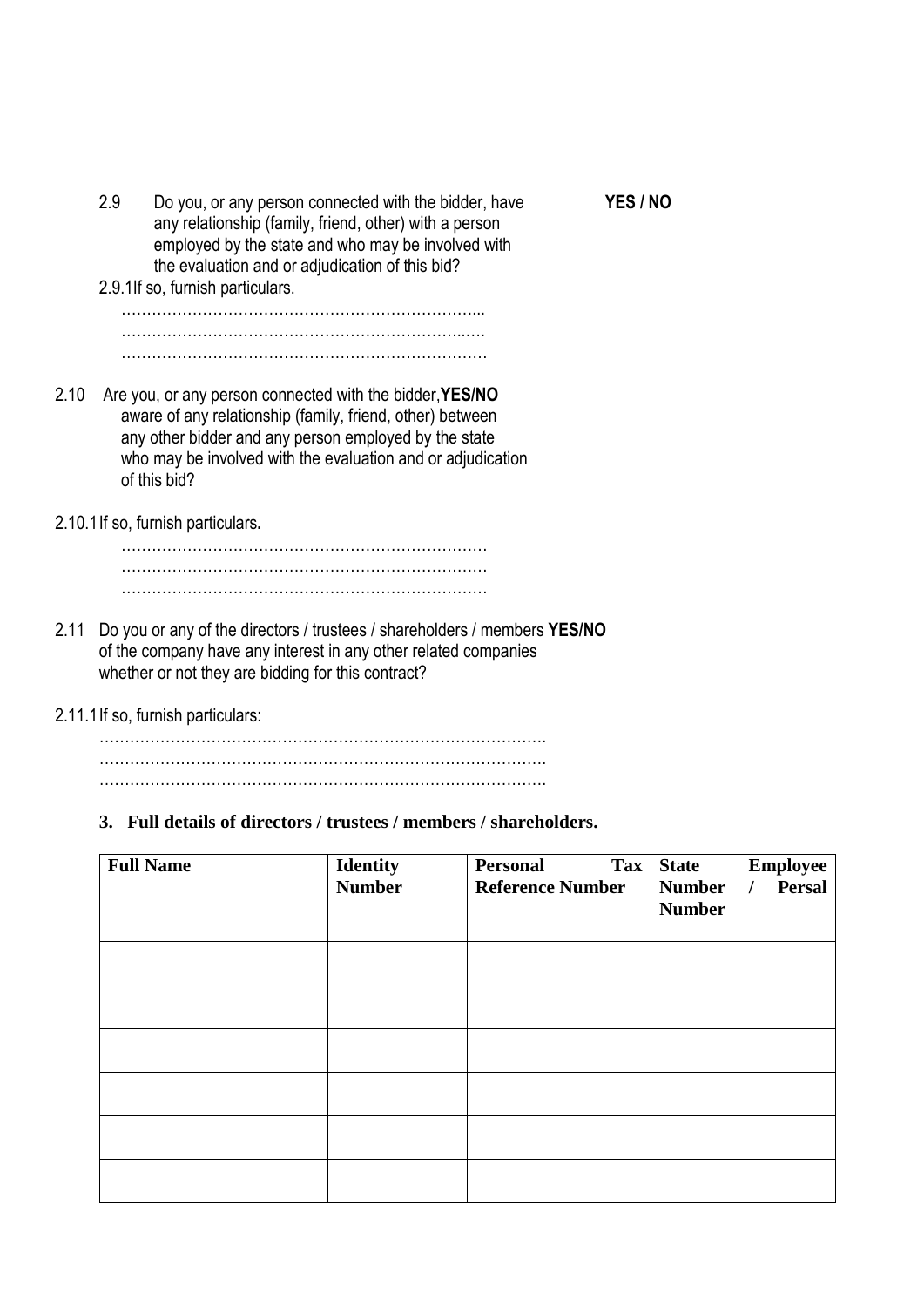#### **4. DECLARATION**

I, THE UNDERSIGNED (NAME)………………………………………………………………………

CERTIFY THAT THE INFORMATION FURNISHED IN PARAGRAPHS 2 and 3 ABOVE IS CORRECT.

I ACCEPT THAT THE STATE MAY REJECT THE BID OR ACT AGAINST ME IN TERMS OF PARAGRAPH 23 OF THE GENERAL CONDITIONS OF CONTRACT SHOULD THIS DECLARATION PROVE TO BE FALSE.

| Signature | )ate           |
|-----------|----------------|
|           |                |
| Position  | Name of bidder |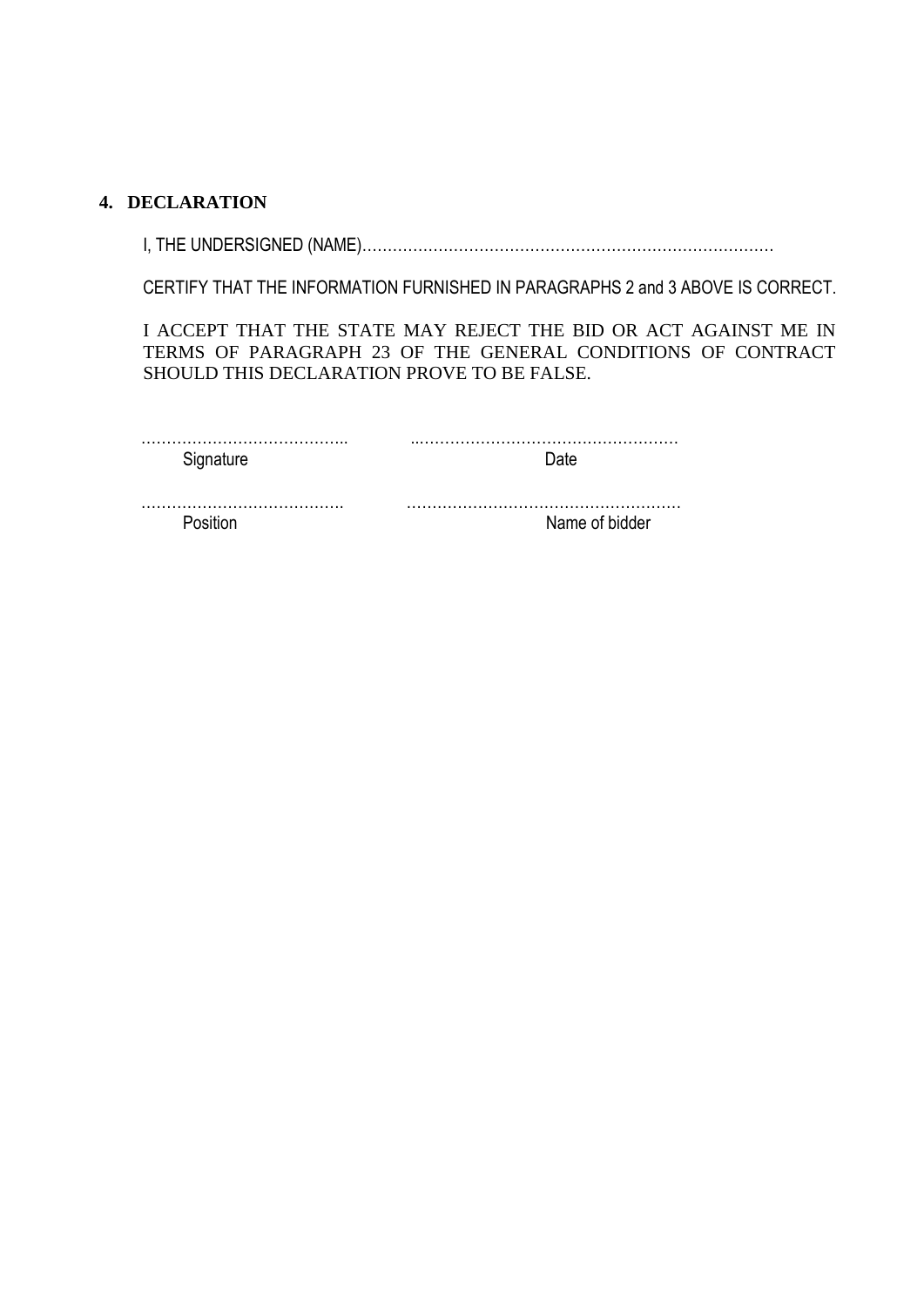# <span id="page-49-0"></span>**Annexure C**

### **SBD 6.1**

#### **PREFERENCE POINTS CLAIM FORM IN TERMS OF THE PREFERENTIAL PROCUREMENT REGULATIONS 2017**

#### **1..1.7**

This preference form must form part of all bids invited. It contains general information and serves as a claim form for preference points for Broad-Based Black Economic Empowerment (B-BBEE) Status Level of Contribution

#### **NB: BEFORE COMPLETING THIS FORM, BIDDERS MUST STUDY THE GENERAL CONDITIONS, DEFINITIONS AND DIRECTIVES APPLICABLE IN RESPECT OF B-BBEE, AS PRESCRIBED IN THE PREFERENTIAL PROCUREMENT REGULATIONS, 2017.**

#### **1. GENERAL CONDITIONS**

- 1.1 The following preference point systems are applicable to all bids:
	- **the 80/20 system for requirements with a Rand value of up to R50 000 000 (all applicable taxes included); and**
	- a) The value of this bid is estimated not exceed R50 000 000 (all applicable taxes included) and therefore the 80/20 preference point system shall be applicable; or
	- b) Either the 80/20 preference point system will be applicable to this tender.
- 1.2 Points for this bid shall be awarded for:
	- (a) Price; and
	- (b) B-BBEE Status Level of Contributor.

#### 1.3 The maximum points for this bid are allocated as follows:

|                                                      | <b>POINTS</b> |
|------------------------------------------------------|---------------|
| <b>PRICE</b>                                         | 80            |
| <b>B-BBEE STATUS LEVEL OF CONTRIBUTION</b>           | 20            |
| Total points for Price and B-BBEE must not<br>exceed | 100           |

- 1.4 Failure on the part of a bidder to submit proof of B-BBEE Status level of contributor together with the bid, will be interpreted to mean that preference points for B-BBEE status level of contribution are not claimed.
- 1.5 The purchaser reserves the right to require of a bidder, either before a bid is adjudicated or at any time subsequently, to substantiate any claim in regard to preferences, in any manner required by the purchaser.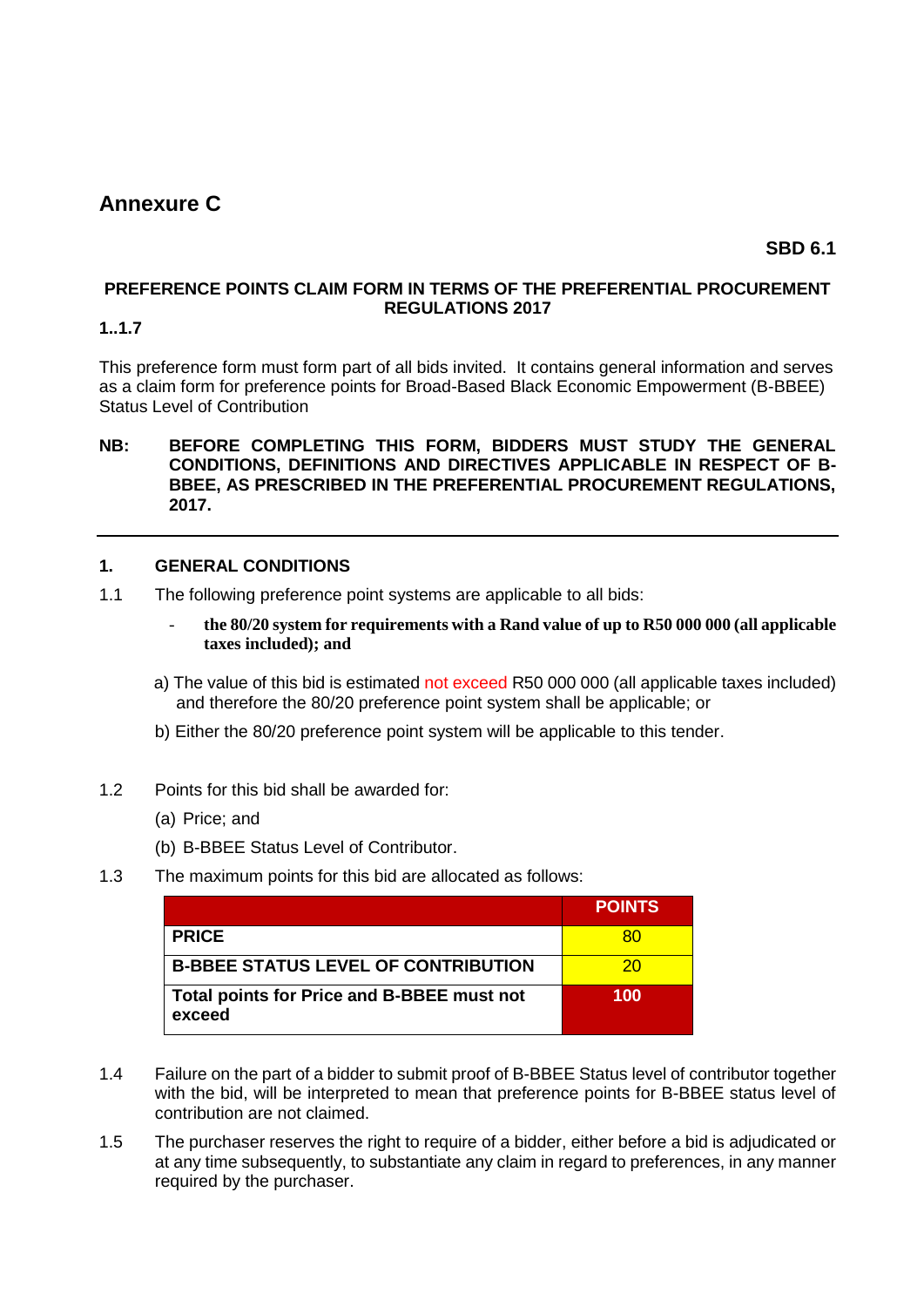#### **2. DEFINITIONS**

- (a) **"B-BBEE"** means broad-based black economic empowerment as defined in section 1 of the Broad-Based Black Economic Empowerment Act;
- (b) "**B-BBEE status level of contributor"** means the B-BBEE status of an entity in terms of a code of good practice on black economic empowerment, issued in terms of section 9(1) of the Broad-Based Black Economic Empowerment Act;
- (c) **"bid"** means a written offer in a prescribed or stipulated form in response to an invitation by an organ of state for the provision of goods or services, through price quotations, advertised competitive bidding processes or proposals;
- (d) **"Broad-Based Black Economic Empowerment Act"** means the Broad-Based Black Economic Empowerment Act, 2003 (Act No. 53 of 2003);
- **(e) "EME"** means an Exempted Micro Enterprise in terms of a code of good practice on black economic empowerment issued in terms of section 9 (1) of the Broad-Based Black Economic Empowerment Act;
- (f) **"functionality"** means the ability of a tenderer to provide goods or services in accordance with specifications as set out in the tender documents.
- (g) **"prices"** includes all applicable taxes less all unconditional discounts;
- (h) **"proof of B-BBEE status level of contributor"** means:
	- **1)** B-BBEE Status level certificate issued by an authorized body or person;
	- **2)** A sworn affidavit as prescribed by the B-BBEE Codes of Good Practice;
	- **3)** Any other requirement prescribed in terms of the B-BBEE Act;
- (i) **"QSE"** means a qualifying small business enterprise in terms of a code of good practice on black economic empowerment issued in terms of section 9 (1) of the Broad-Based Black Economic Empowerment Act;
- *(j)* **"rand value"** means the total estimated value of a contract in Rand, calculated at the time of bid invitation, and includes all applicable taxes;

#### **3. POINTS AWARDED FOR PRICE**

#### **3.1 THE 80/20 PREFERENCE POINT SYSTEMS**

A maximum of 80 points is allocated for price on the following basis:

#### **80/20**

$$
Ps = 80 \left( 1 - \frac{Pt - P \min}{P \min} \right)
$$

**Where** 

Ps = Points scored for price of bid under consideration

 $Pt =$  Price of bid under consideration

Pmin = Price of lowest acceptable bid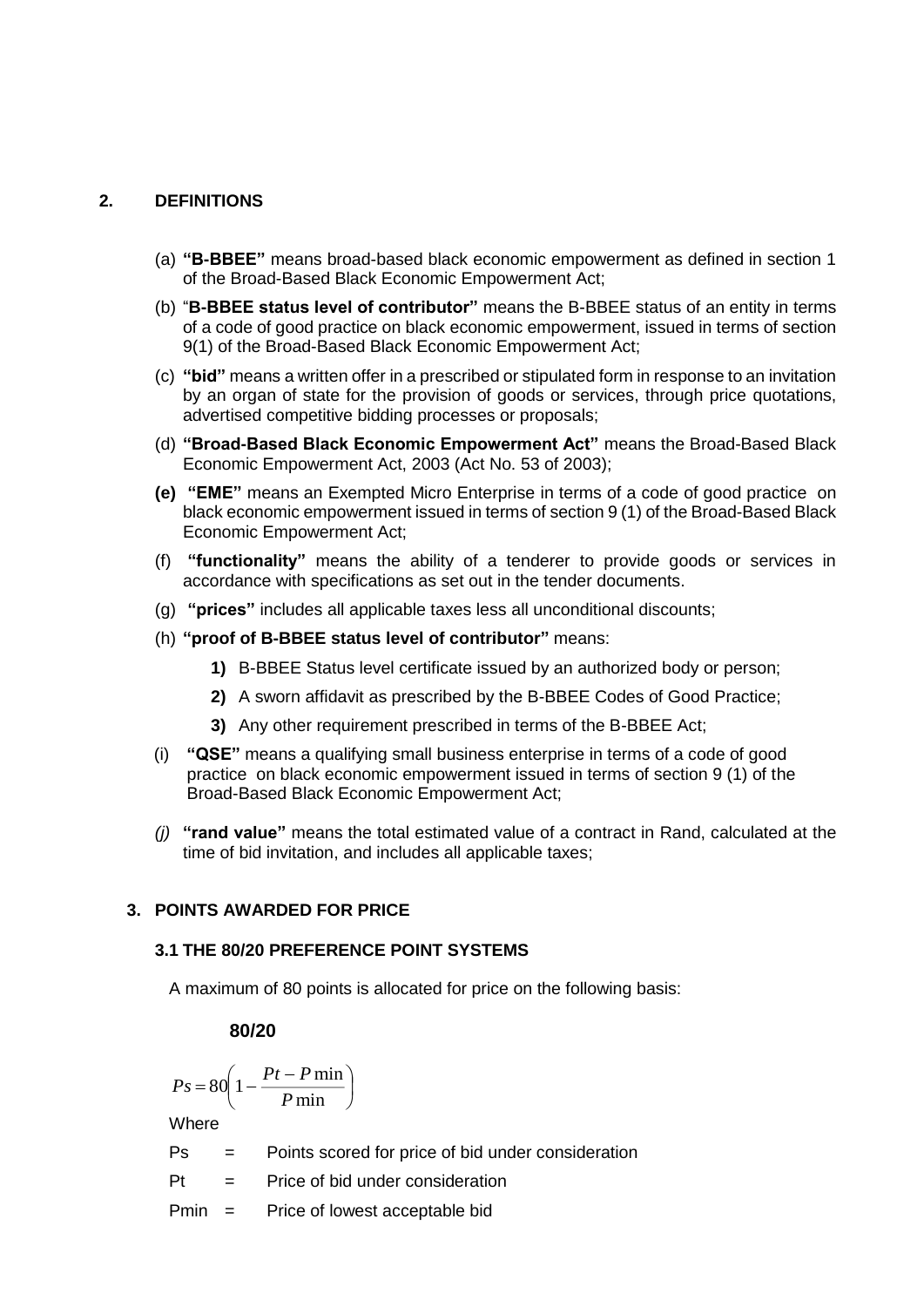#### **4. POINTS AWARDED FOR B-BBEE STATUS LEVEL OF CONTRIBUTOR**

4.1 In terms of Regulation 6 (2) and 7 (2) of the Preferential Procurement Regulations, preference points must be awarded to a bidder for attaining the B-BBEE status level of contribution in accordance with the table below:

| <b>B-BBEE Status Level of Contributor</b> | <b>Number of points</b><br>(80/20 system) |
|-------------------------------------------|-------------------------------------------|
|                                           | 20                                        |
| 2                                         | 18                                        |
| 3                                         | 16                                        |
| 4                                         | 12                                        |
| 5                                         | 8                                         |
| 6                                         | 6                                         |
|                                           |                                           |
| 8                                         | 2                                         |
| Non-compliant contributor                 |                                           |

## **5. BID DECLARATION**

5.1 Bidders who claim points in respect of B-BBEE Status Level of Contribution must complete the following:

#### **6. B-BBEE STATUS LEVEL OF CONTRIBUTOR CLAIMED IN TERMS OF PARAGRAPHS 1.4 AND 4.1**

6.1 B-BBEE Status Level of Contributor:. = ………(maximum of 10 or 20 points)

(Points claimed in respect of paragraph 7.1 must be in accordance with the table reflected in paragraph 4.1 and must be substantiated by relevant proof of B-BBEE status level of contributor.

## **7. SUB-CONTRACTING**

7.1 Will any portion of the contract be sub-contracted?

#### (*Tick applicable box*)



7.1.1 If yes, indicate: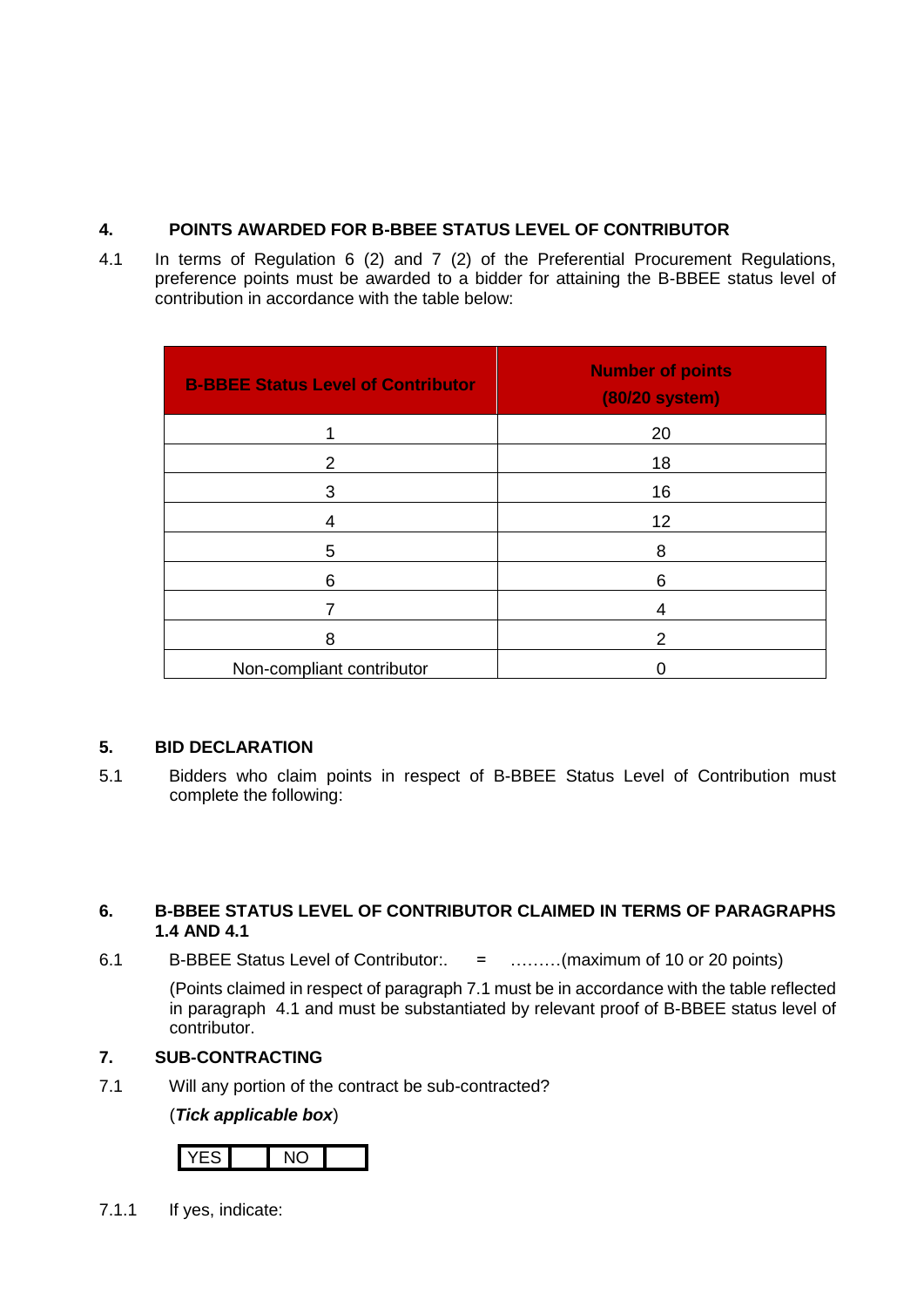|         | i)<br>iv) Whether the sub-contractor is an EME or QSE<br>(Tick applicable box)<br><b>YES</b><br><b>NO</b><br>v) Specify, by ticking the appropriate box, if subcontracting with an enterprise in terms<br>of Preferential Procurement Regulations, 2017: |                          |                  |
|---------|----------------------------------------------------------------------------------------------------------------------------------------------------------------------------------------------------------------------------------------------------------|--------------------------|------------------|
|         | Designated Group: An EME or QSE which is at last 51% owned<br>by:                                                                                                                                                                                        | <b>EME</b><br>$\sqrt{ }$ | QSE<br>$\sqrt{}$ |
|         | <b>Black people</b>                                                                                                                                                                                                                                      |                          |                  |
|         | Black people who are youth                                                                                                                                                                                                                               |                          |                  |
|         | Black people who are women                                                                                                                                                                                                                               |                          |                  |
|         | Black people with disabilities                                                                                                                                                                                                                           |                          |                  |
|         | Black people living in rural or underdeveloped areas or townships                                                                                                                                                                                        |                          |                  |
|         | Cooperative owned by black people                                                                                                                                                                                                                        |                          |                  |
|         | Black people who are military veterans                                                                                                                                                                                                                   |                          |                  |
|         | <b>OR</b>                                                                                                                                                                                                                                                |                          |                  |
| Any EME |                                                                                                                                                                                                                                                          |                          |                  |
| Any QSE |                                                                                                                                                                                                                                                          |                          |                  |
|         |                                                                                                                                                                                                                                                          |                          |                  |
|         |                                                                                                                                                                                                                                                          |                          |                  |
| 8.      | <b>DECLARATION WITH REGARD TO COMPANY/FIRM</b>                                                                                                                                                                                                           |                          |                  |
| 8.1     | Name                                                                                                                                                                                                                                                     |                          | 0f               |
| 8.2     | <b>VAT</b>                                                                                                                                                                                                                                               |                          | registration     |
| 8.3     | Company                                                                                                                                                                                                                                                  |                          | registration     |
| 8.4     | <b>TYPE OF COMPANY/ FIRM</b>                                                                                                                                                                                                                             |                          |                  |
|         | Partnership/Joint Venture / Consortium<br>П                                                                                                                                                                                                              |                          |                  |

- □ One person business/sole propriety
- □ Close corporation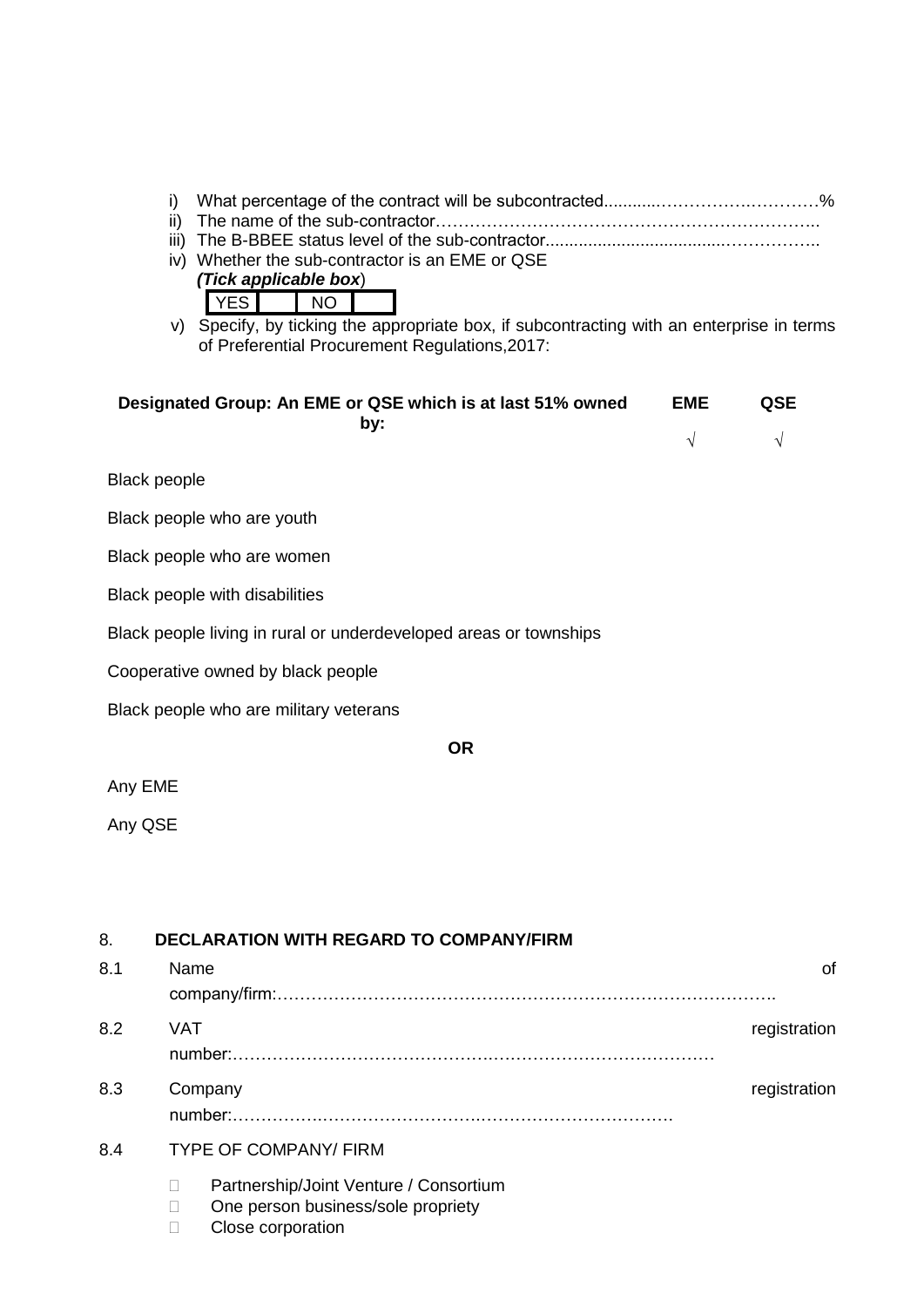D Company

(Pty) Limited

[TICK APPLICABLE BOX]

8.5 DESCRIBE PRINCIPAL BUSINESS ACTIVITIES

……………………………………………………………………………………………………… ……………………………………………………………………………………………………… ……………………………………………………………………………………………………… …………………………………………………………………………………………………..

### 8.6 COMPANY CLASSIFICATION

- Manufacturer
- $\Box$  Supplier
- D Professional service provider
- $\Box$  Other service providers, e.g. transporter, etc.

[*TICK APPLICABLE BOX*]

- 8.7 Total number of years the company/firm has been in business:……………………………
- 8.8 I/we, the undersigned, who is / are duly authorised to do so on behalf of the company/firm, certify that the points claimed, based on the B-BBE status level of contributor indicated in paragraphs 1.4 and 6.1 of the foregoing certificate, qualifies the company/ firm for the preference(s) shown and I / we acknowledge that:
	- i) The information furnished is true and correct;
	- ii) The preference points claimed are in accordance with the General Conditions as indicated in paragraph 1 of this form;
	- iii) In the event of a contract being awarded as a result of points claimed as shown in paragraphs 1.4 and 6.1, the contractor may be required to furnish documentary proof to the satisfaction of the purchaser that the claims are correct;
	- iv) If the B-BBEE status level of contributor has been claimed or obtained on a fraudulent basis or any of the conditions of contract have not been fulfilled, the purchaser may, in addition to any other remedy it may have –
		- (a) disqualify the person from the bidding process;
		- (b) recover costs, losses or damages it has incurred or suffered as a result of that person's conduct;
		- (c) cancel the contract and claim any damages which it has suffered as a result of having to make less favourable arrangements due to such cancellation;
		- (d) recommend that the bidder or contractor, its shareholders and directors, or only the shareholders and directors who acted on a fraudulent basis, be restricted by the National Treasury from obtaining business from any organ of state for a period not exceeding 10 years, after the *audi alteram partem* (hear the other side) rule has been applied; and
		- (e) forward the matter for criminal prosecution.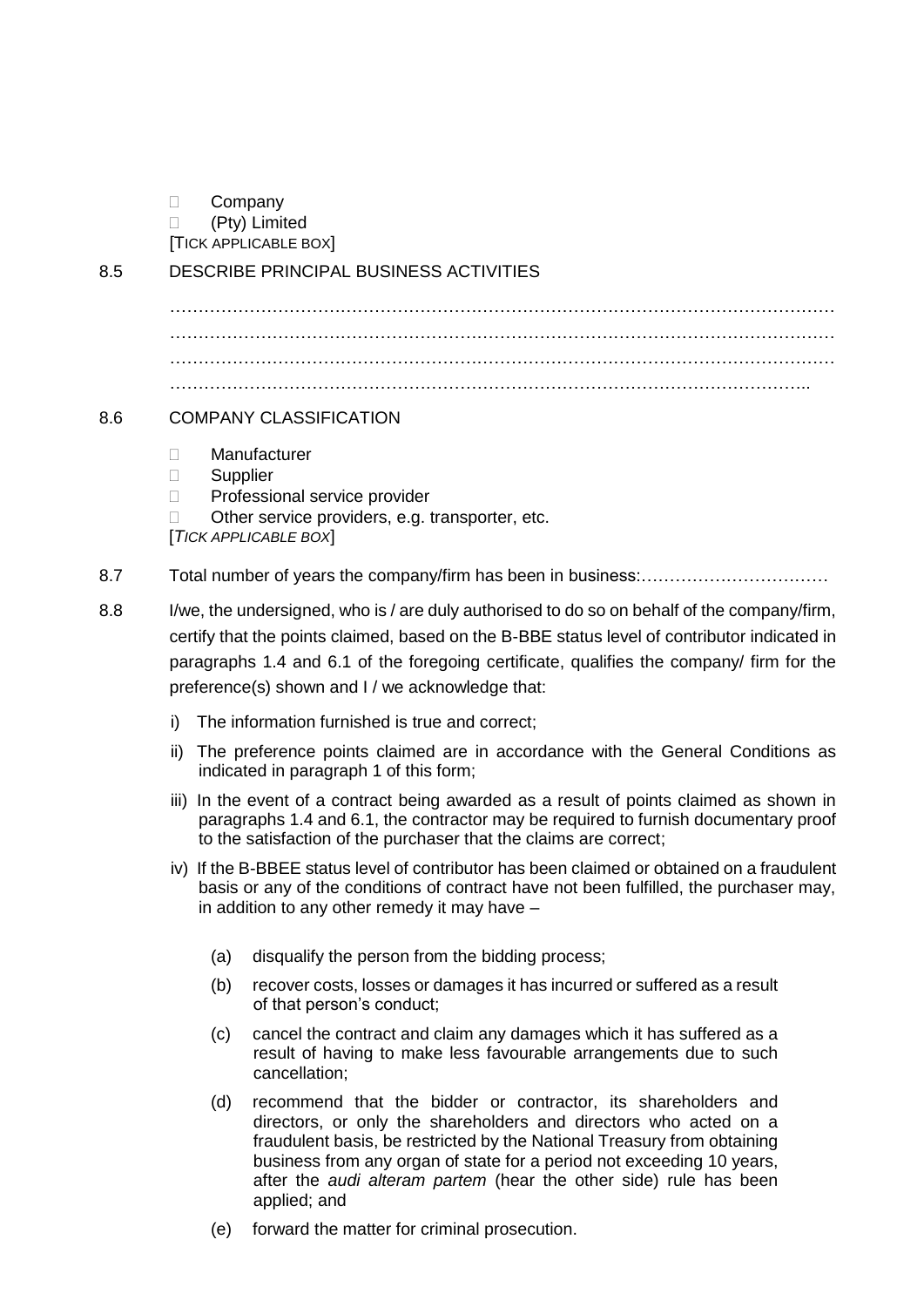<span id="page-54-0"></span>

| SIGNATURE(S) OF BIDDERS(S) |
|----------------------------|
|                            |
|                            |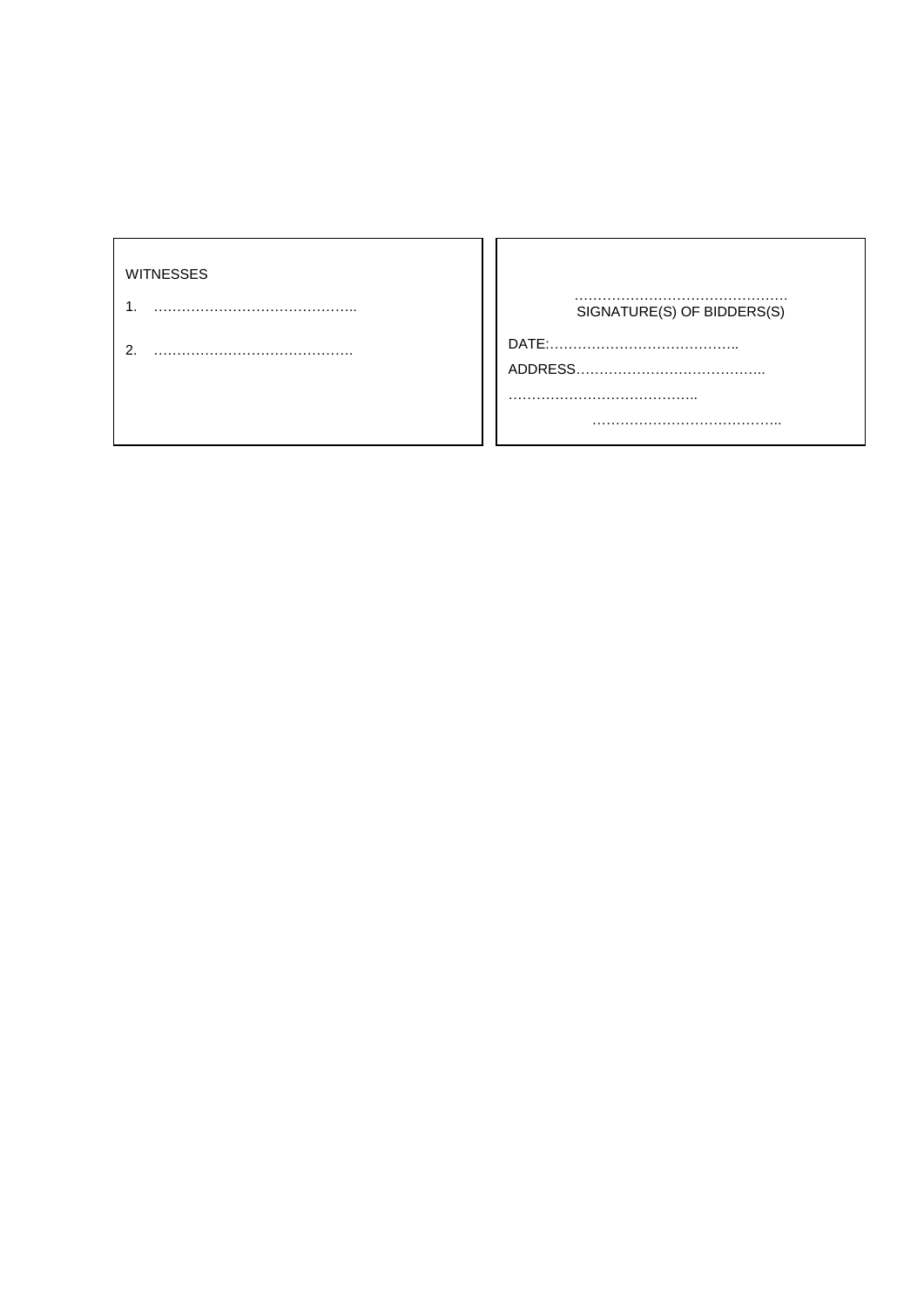# **Annexure D**

# **DECLARATION OF BIDDER'S PAST SUPPLY CHAIN MANAGEMENT PRACTICES**

- 1 This Standard Bidding Document must form part of all bids invited.
- 2 It serves as a declaration to be used by institutions in ensuring that when goods and services are being procured, all reasonable steps are taken to combat the abuse of the supply chain management system.
- 3 The bid of any bidder may be disregarded if that bidder, or any of its directors have
	- a. abused the institution's supply chain management system;
	- b. committed fraud or any other improper conduct in relation to such system; or
	- c. failed to perform on any previous contract.

#### **4 In order to give effect to the above, the following questionnaire must be completed and submitted with the bid.**

| Item  | <b>Question</b>                                                                                                                                                                                                                                                                                                                                                                                                                                                                                                                                                                                                                                 | Yes        | No  |
|-------|-------------------------------------------------------------------------------------------------------------------------------------------------------------------------------------------------------------------------------------------------------------------------------------------------------------------------------------------------------------------------------------------------------------------------------------------------------------------------------------------------------------------------------------------------------------------------------------------------------------------------------------------------|------------|-----|
| 4.1   | Is the bidder or any of its directors listed on the National<br>Treasury's Database of Restricted Suppliers as companies<br>or persons prohibited from doing business with the public<br>sector?<br>(Companies or persons who are listed on this Database were informed in writing<br>of this restriction by the Accounting Officer/Authority of the institution that<br>imposed the restriction after the audi alteram partem rule was applied).<br>The Database of Restricted Suppliers now resides on the National<br>Treasury's website(www.treasury.gov.za) and can be accessed by clicking<br>on its link at the bottom of the home page. | Yes        | No  |
| 4.1.1 | If so, furnish particulars:                                                                                                                                                                                                                                                                                                                                                                                                                                                                                                                                                                                                                     |            |     |
| 4.2   | Is the bidder or any of its directors listed on the Register for Tender Defaulters<br>in terms of section 29 of the Prevention and Combating of Corrupt Activities<br>Act (No 12 of 2004)?<br>The Register for Tender Defaulters can be accessed on the National<br>Treasury's website (www.treasury.gov.za) by clicking on its link at the<br>bottom of the home page.                                                                                                                                                                                                                                                                         | <b>Yes</b> | No. |
| 4.2.1 | If so, furnish particulars:                                                                                                                                                                                                                                                                                                                                                                                                                                                                                                                                                                                                                     |            |     |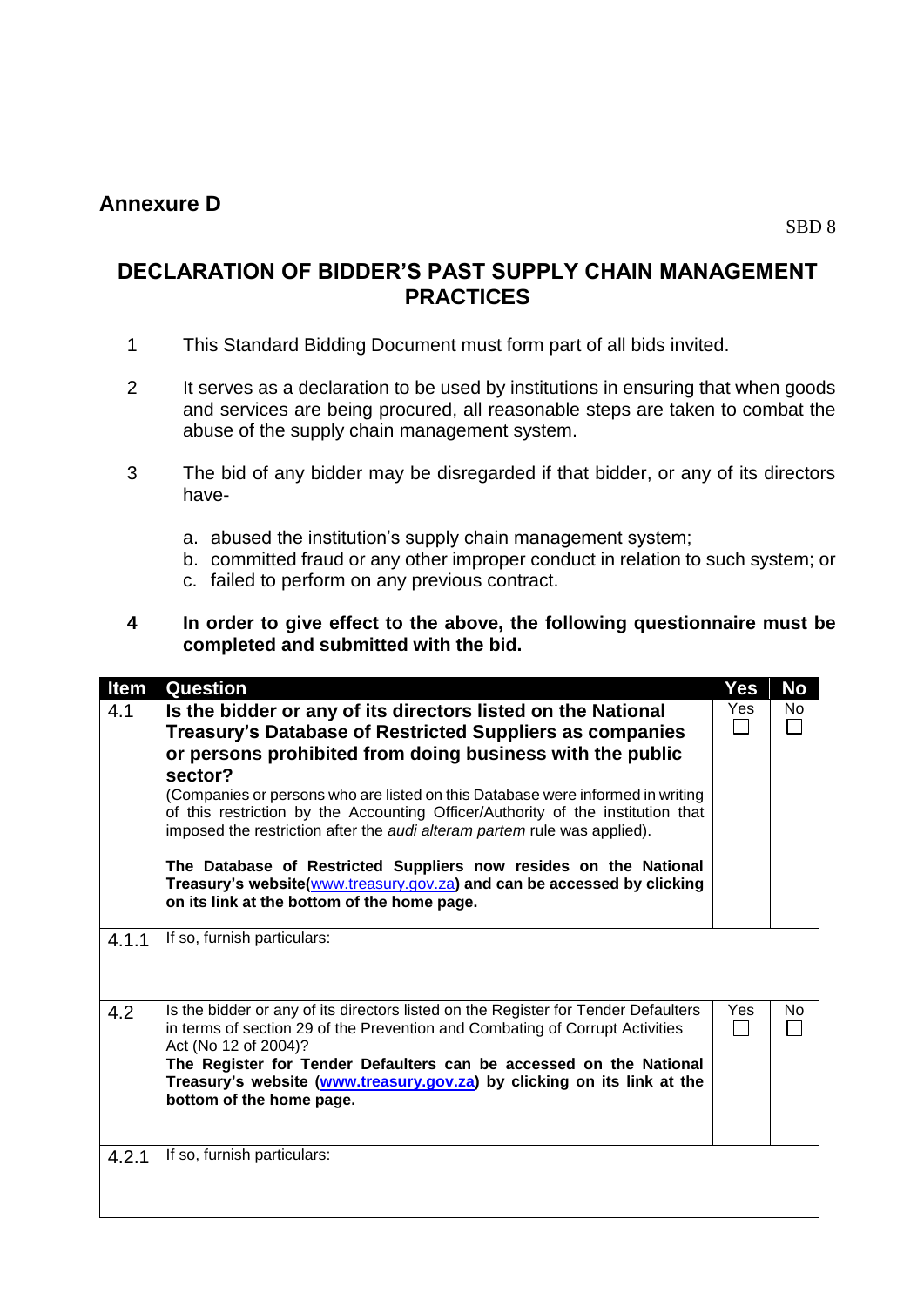|       |                                                                                   | Yes | No. |  |  |
|-------|-----------------------------------------------------------------------------------|-----|-----|--|--|
| 4.3   | Was the bidder or any of its directors convicted by a court of law (including a   |     |     |  |  |
|       | court outside of the Republic of South Africa) for fraud or corruption during the |     |     |  |  |
|       | past five years?                                                                  |     |     |  |  |
|       |                                                                                   |     |     |  |  |
| 4.3.1 | If so, furnish particulars:                                                       |     |     |  |  |
|       |                                                                                   |     |     |  |  |
|       |                                                                                   |     |     |  |  |
|       |                                                                                   |     |     |  |  |
| 4.4   | Was any contract between the bidder and any organ of state terminated             | Yes | No  |  |  |
|       | during the past five years on account of failure to perform on or comply with     |     |     |  |  |
|       | the contract?                                                                     |     |     |  |  |
|       |                                                                                   |     |     |  |  |
|       | If so, furnish particulars:                                                       |     |     |  |  |
| 4.4.1 |                                                                                   |     |     |  |  |
|       |                                                                                   |     |     |  |  |
|       |                                                                                   |     |     |  |  |
|       |                                                                                   |     |     |  |  |

**SBD 8**

#### **CERTIFICATION**

# **I, THE UNDERSIGNED (FULL NAME)…………………………………………………**

#### **CERTIFY THAT THE INFORMATION FURNISHED ON THIS DECLARATION FORM IS TRUE AND CORRECT.**

#### **I ACCEPT THAT, IN ADDITION TO CANCELLATION OF A CONTRACT, ACTION MAY BE TAKEN AGAINST ME SHOULD THIS DECLARATION PROVE TO BE FALSE.**

| <b>Signature</b>    | <b>Date</b>               |
|---------------------|---------------------------|
| <br><b>Position</b> | <b>Name of Bidder</b>     |
| <br><b>Position</b> | <br><b>Name of Bidder</b> |

<span id="page-56-0"></span>**Annexure E**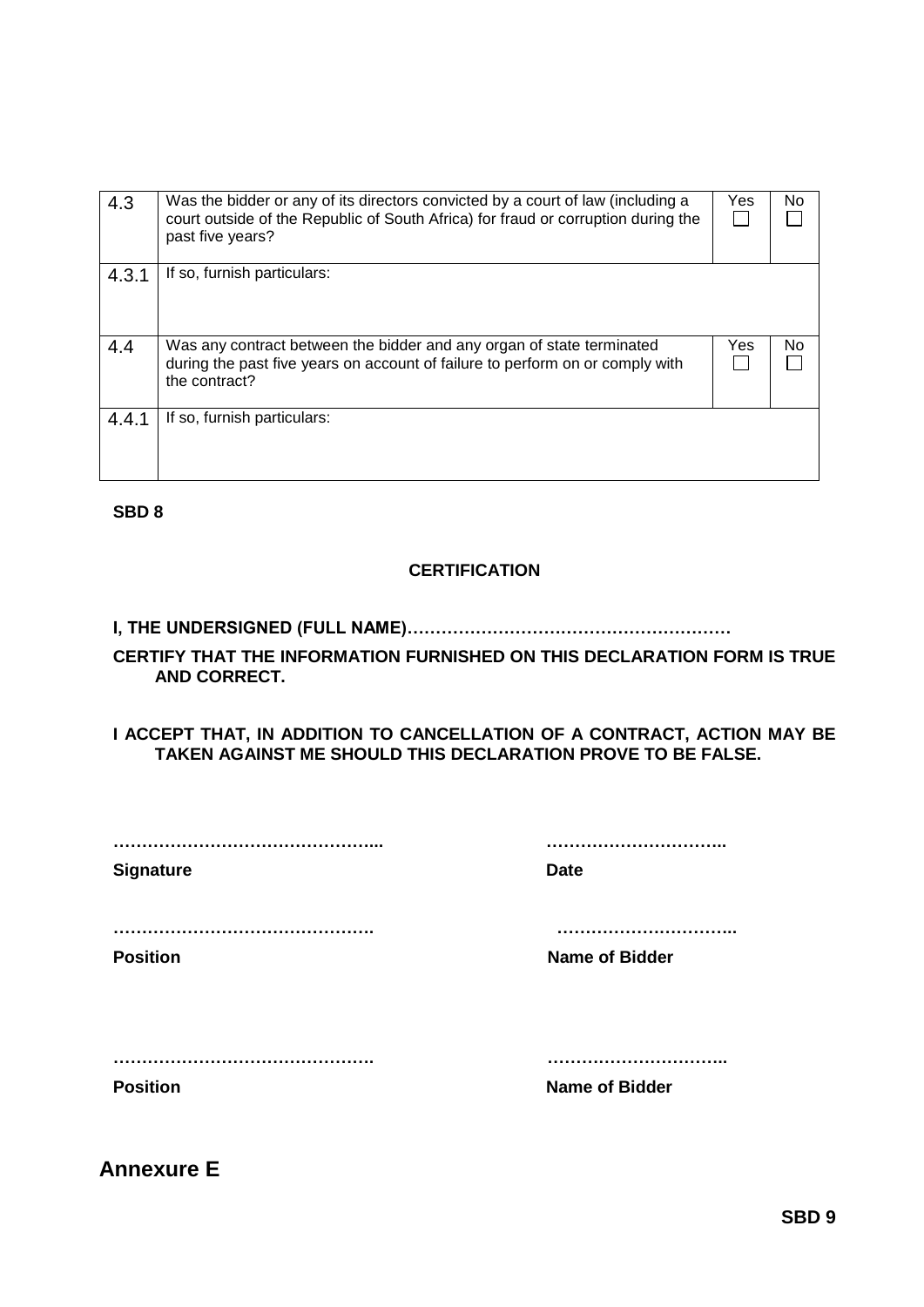# **CERTIFICATE OF INDEPENDENT BID DETERMINATION**

- 1 This Standard Bidding Document (SBD) must form part of all bids<sup>1</sup> invited.
- 2 Section 4 (1) (b) (iii) of the Competition Act No. 89 of 1998, as amended, prohibits an agreement between, or concerted practice by, firms, or a decision by an association of firms, if it is between parties in a horizontal relationship and if it involves collusive bidding (or bid rigging).² Collusive bidding is a *pe se* prohibition meaning that it cannot be justified under any grounds.
- 3 Treasury Regulation 16A9 prescribes that accounting officers and accounting authorities must take all reasonable steps to prevent abuse of the supply chain management system and authorizes accounting officers and accounting authorities to:
	- a. disregard the bid of any bidder if that bidder, or any of its directors have abused the institution's supply chain management system and or committed fraud or any other improper conduct in relation to such system.
	- b. cancel a contract awarded to a supplier of goods and services if the supplier committed any corrupt or fraudulent act during the bidding process or the execution of that contract.
- 4 This SBD serves as a certificate of declaration that would be used by institutions to ensure that, when bids are considered, reasonable steps are taken to prevent any form of bid-rigging.
- 5 In order to give effect to the above, the attached Certificate of Bid Determination (SBD 9) must be completed and submitted with the bid:

**¹ Includes price quotations, advertised competitive bids, limited bids and proposals.**

**² Bid rigging (or collusive bidding) occurs when businesses, that would otherwise be expected to compete, secretly conspire to raise prices or lower the quality of goods and / or services for purchasers who wish to acquire goods and / or services through a bidding process. Bid rigging is, therefore, an agreement between competitors not to compete.**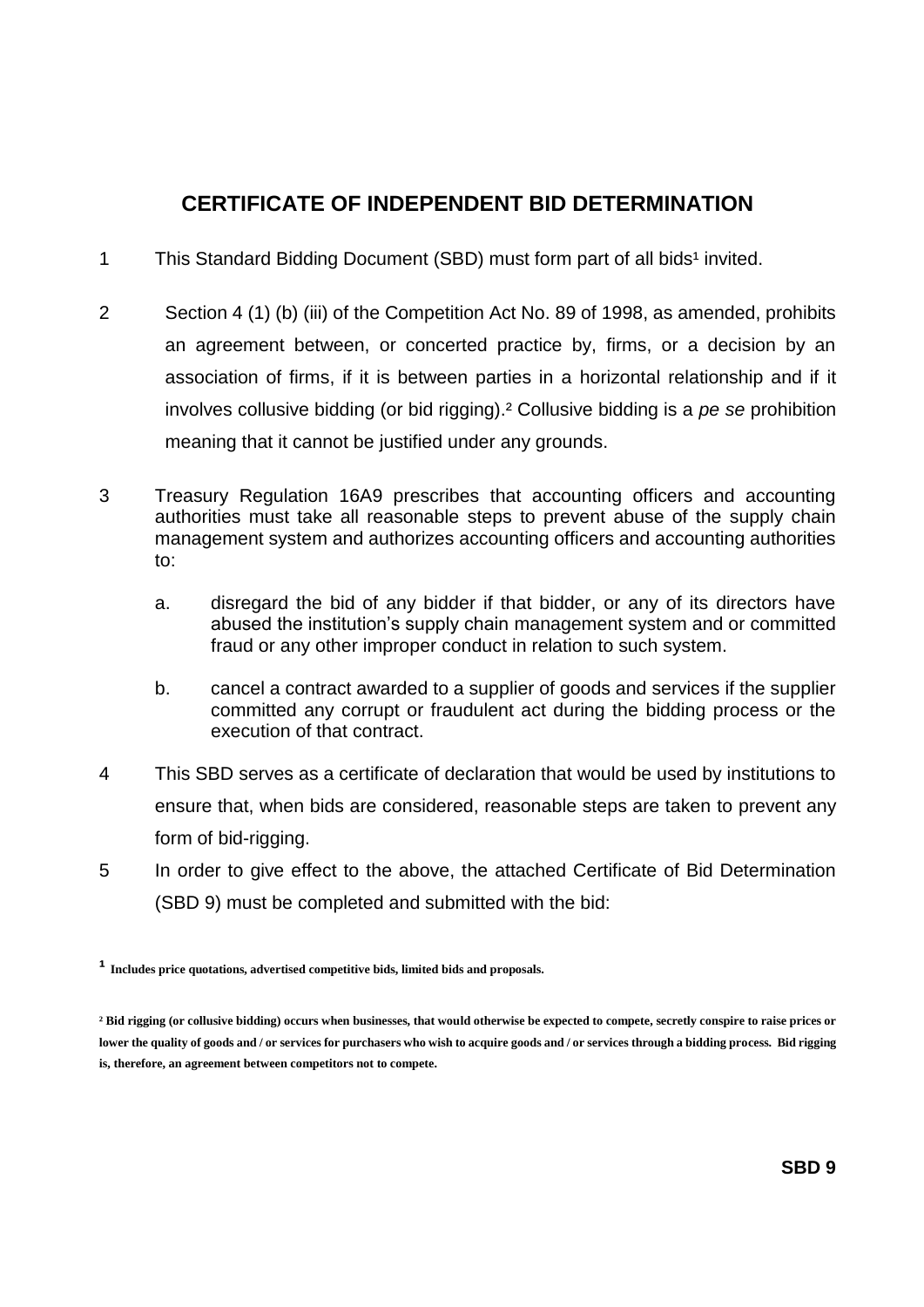# **CERTIFICATE OF INDEPENDENT BID DETERMINATION**

I, the undersigned, in submitting the accompanying bid:

(Bid Number and Description)

\_\_\_\_\_\_\_\_\_\_\_\_\_\_\_\_\_\_\_\_\_\_\_\_\_\_\_\_\_\_\_\_\_\_\_\_\_\_\_\_\_\_\_\_\_\_\_\_\_\_\_\_\_\_\_\_\_\_\_\_\_\_\_\_\_\_\_\_\_\_\_\_

in response to the invitation for the bid made by:

(Name of Institution)

\_\_\_\_\_\_\_\_\_\_\_\_\_\_\_\_\_\_\_\_\_\_\_\_\_\_\_\_\_\_\_\_\_\_\_\_\_\_\_\_\_\_\_\_\_\_\_\_\_\_\_\_\_\_\_\_\_\_\_\_\_\_\_\_\_\_\_\_\_\_\_\_\_\_\_\_\_\_

do hereby make the following statements that I certify to be true and complete in every respect:

I certify, on behalf of:\_\_\_\_\_\_\_\_\_\_\_\_\_\_\_\_\_\_\_\_\_\_\_\_\_\_\_\_\_\_\_\_\_\_\_\_\_\_\_\_\_\_\_\_\_\_\_\_\_\_\_\_\_\_\_that:

(Name of Bidder)

- 1. I have read and I understand the contents of this Certificate;
- 2. I understand that the accompanying bid will be disqualified if this Certificate is found not to be true and complete in every respect;
- 3. I am authorized by the bidder to sign this Certificate, and to submit the accompanying bid, on behalf of the bidder;
- 4. Each person whose signature appears on the accompanying bid has been authorized by the bidder to determine the terms of, and to sign the bid, on behalf of the bidder;
- 5. For the purposes of this Certificate and the accompanying bid, I understand that the word "competitor" shall include any individual or organization, other than the bidder, whether or not affiliated with the bidder, who:

(a) has been requested to submit a bid in response to this bid invitation;

- (b) could potentially submit a bid in response to this bid invitation, based on their qualifications, abilities or experience; and
- (c) provides the same goods and services as the bidder and/or is in the same line of business as the bidder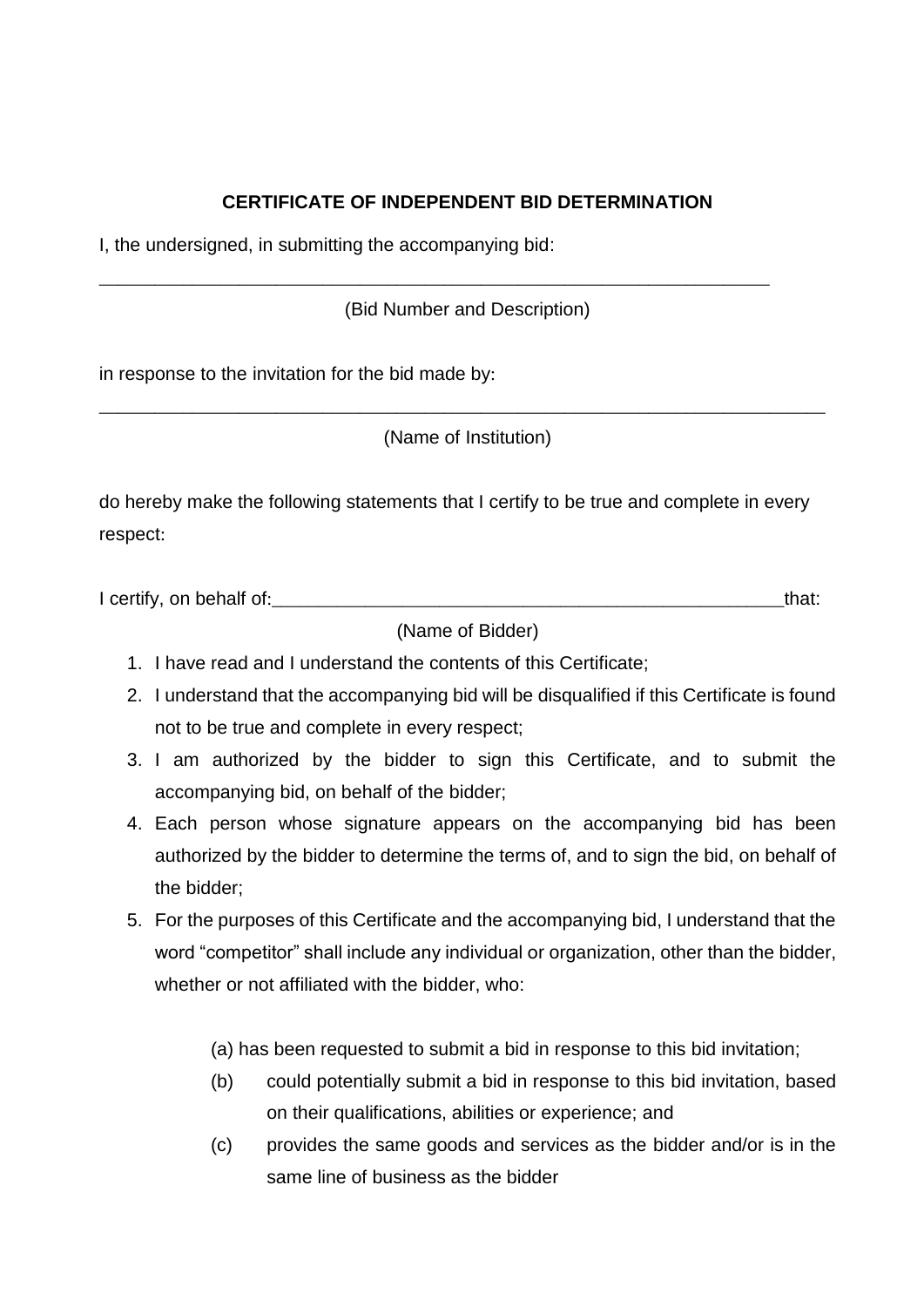- 6. The bidder has arrived at the accompanying bid independently from, and without consultation, communication, agreement or arrangement with any competitor. However communication between partners in a joint venture or consortium<sup>3</sup> will not be construed as collusive bidding.
- 7. In particular, without limiting the generality of paragraphs 6 above, there has been no consultation, communication, agreement or arrangement with any competitor regarding:

(a)prices;

- (b) geographical area where product or service will be rendered (market allocation)
- (c) methods, factors or formulas used to calculate prices;
- (d) the intention or decision to submit or not to submit, a bid;
- (e) the submission of a bid which does not meet the specifications and conditions of the bid; or
- (f) bidding with the intention not to win the bid.
- 8. In addition, there have been no consultations, communications, agreements or arrangements with any competitor regarding the quality, quantity, specifications and conditions or delivery particulars of the products or services to which this bid invitation relates.
- 9. The terms of the accompanying bid have not been, and will not be, disclosed by the bidder, directly or indirectly, to any competitor, prior to the date and time of the official bid opening or of the awarding of the contract.

**³ Joint venture or Consortium means an association of persons for the purpose of combining their expertise, property, capital, efforts, skill and knowledge in an activity for the execution of a contract.**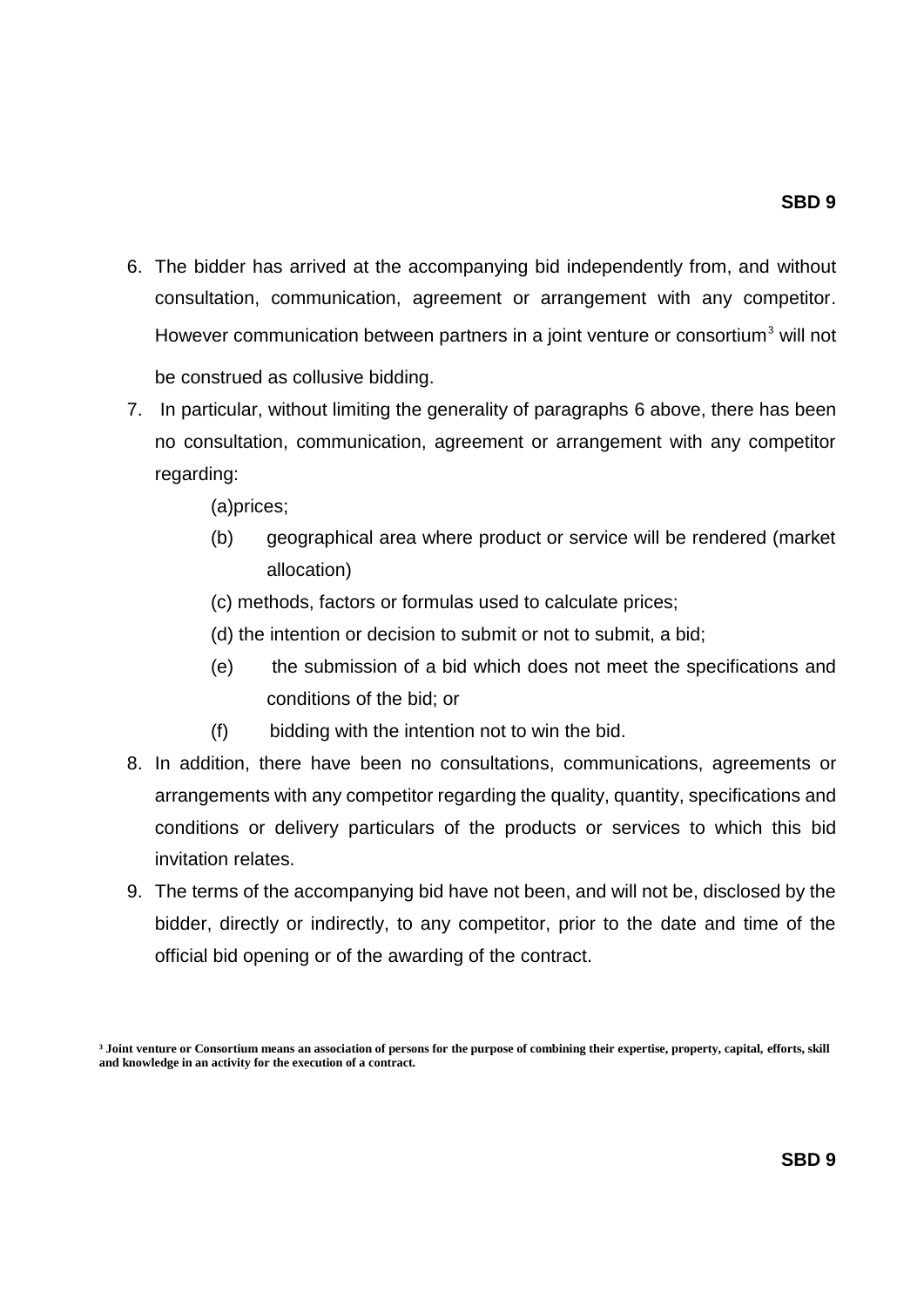10. I am aware that, in addition and without prejudice to any other remedy provided to combat any restrictive practices related to bids and contracts, bids that are suspicious will be reported to the Competition Commission for investigation and possible imposition of administrative penalties in terms of section 59 of the Competition Act No 89 of 1998 and or may be reported to the National Prosecuting Authority (NPA) for criminal investigation and or may be restricted from conducting business with the public sector for a period not exceeding ten (10) years in terms of the Prevention and Combating of Corrupt Activities Act No 12 of 2004 or any other applicable legislation.

……………………………………………………………………………………

**SignatureDate** 

………………………………………………….…………………………………

Position Name of Bidder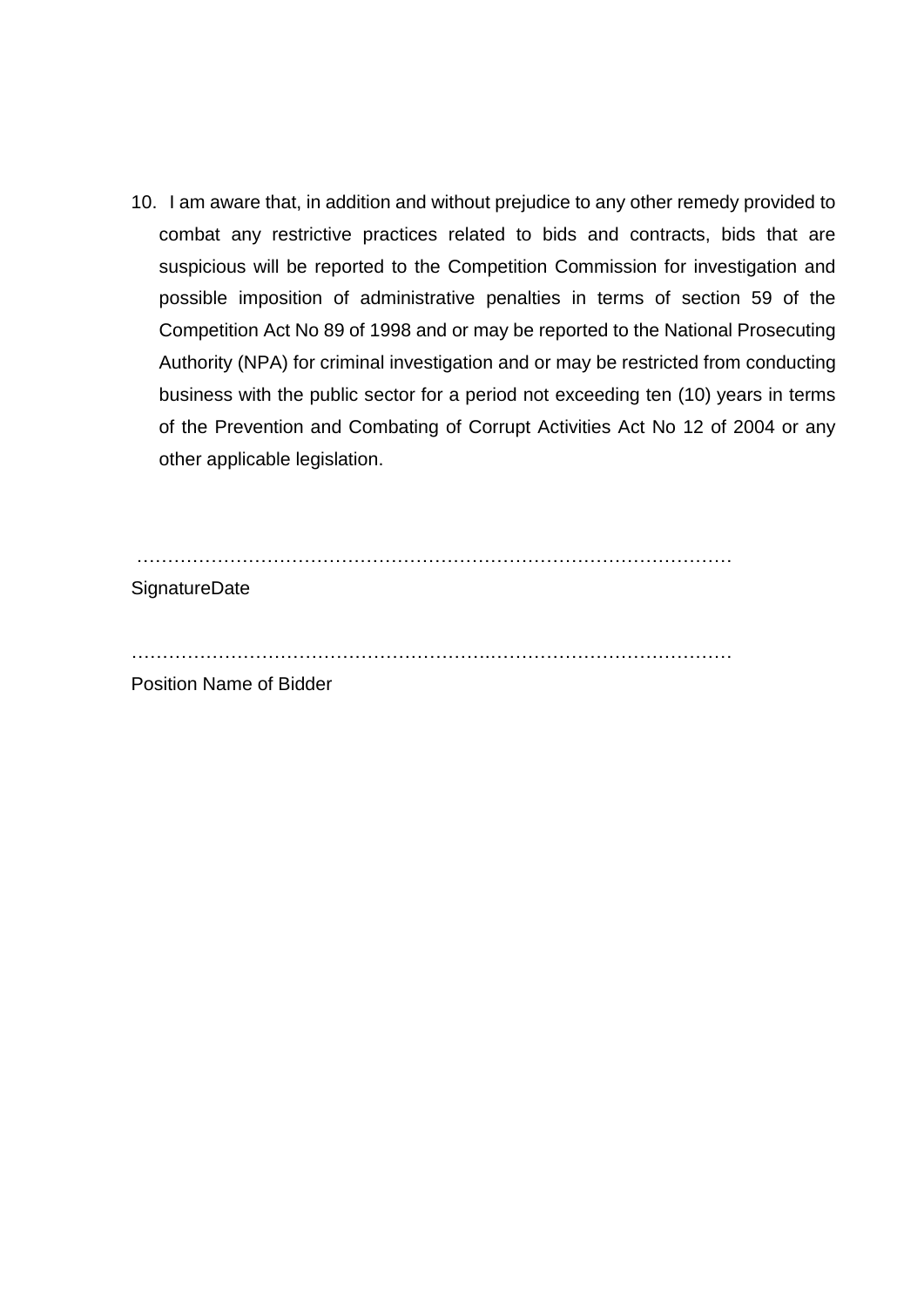<span id="page-61-0"></span>**Annexure F**

**Bidders are required to include, as Annexure F to their Bids, certified copies of all relevant CIPC registration documents listing all members with percentages, in the case of a close corporation**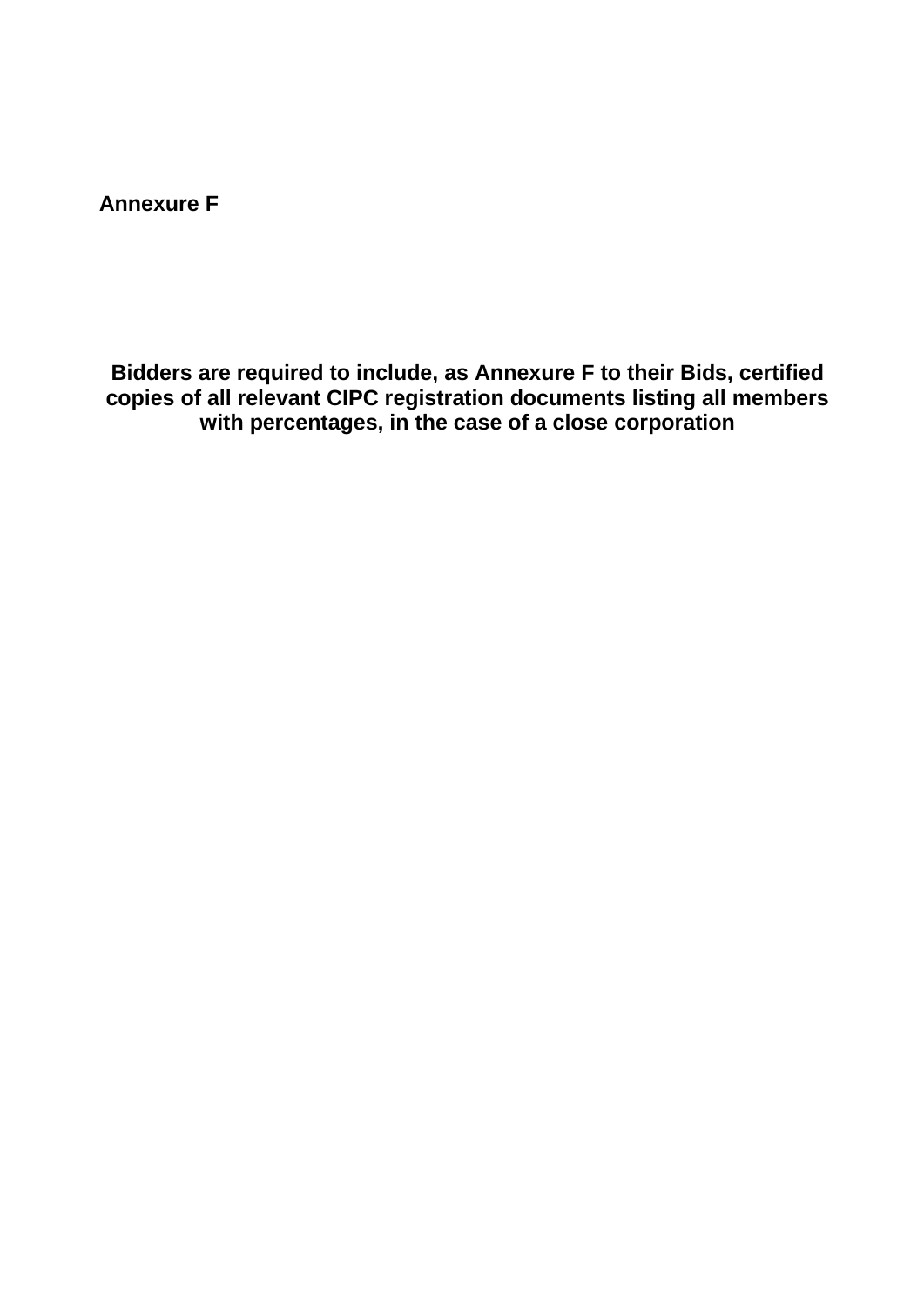<span id="page-62-0"></span>**Annexure G**

**Bidders are required, as annexure G to their Bids, to submit certified copies of the latest share certificates of all relevant companies**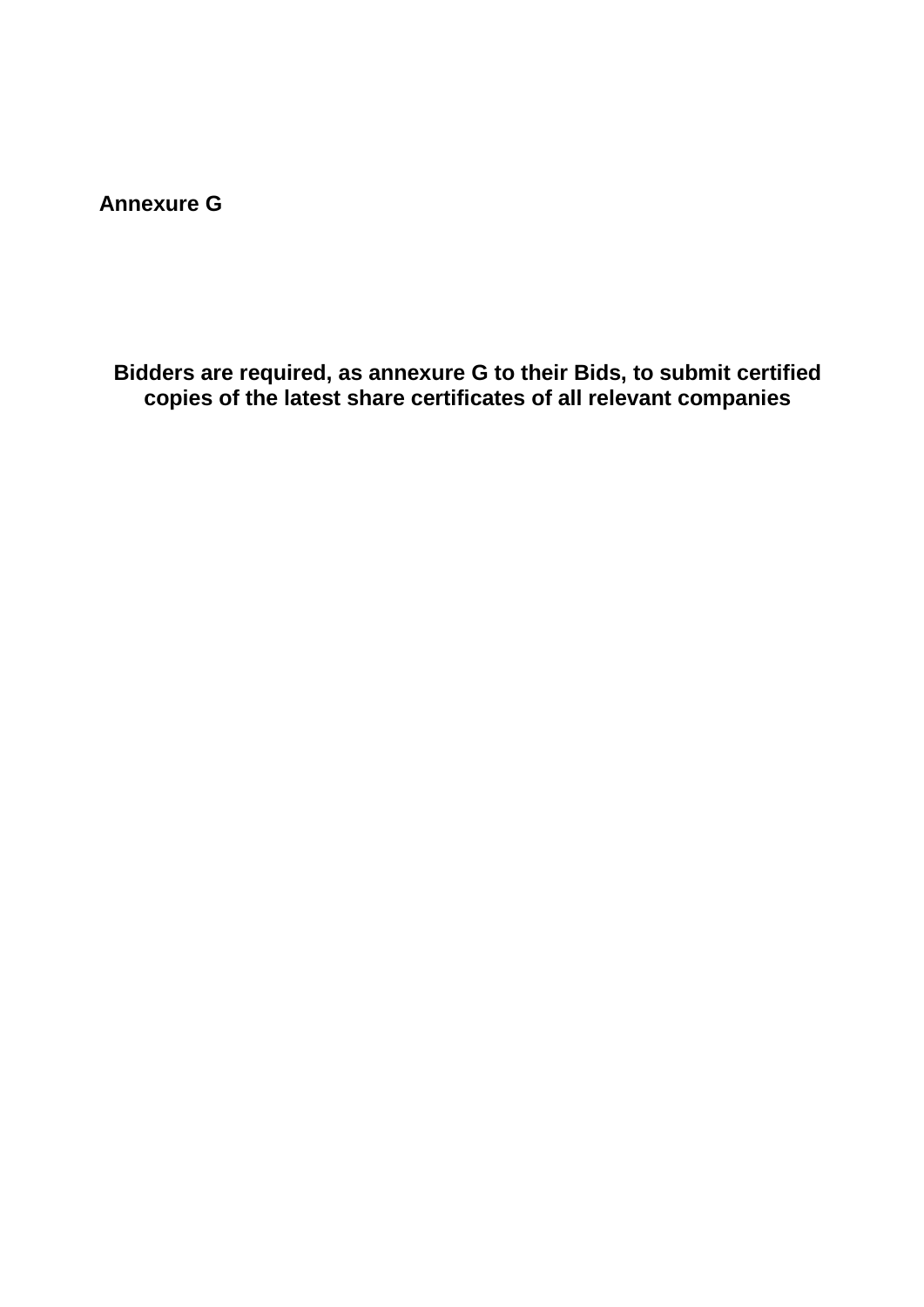<span id="page-63-0"></span>**Annexure H**

**Bidders which submit Bids as an unincorporated joint venture, consortium or other association of persons are required to submit, as Annexure H, a breakdown of how the percentage (%) fees and work will be split between the various people or entities which constitute the Bidder.**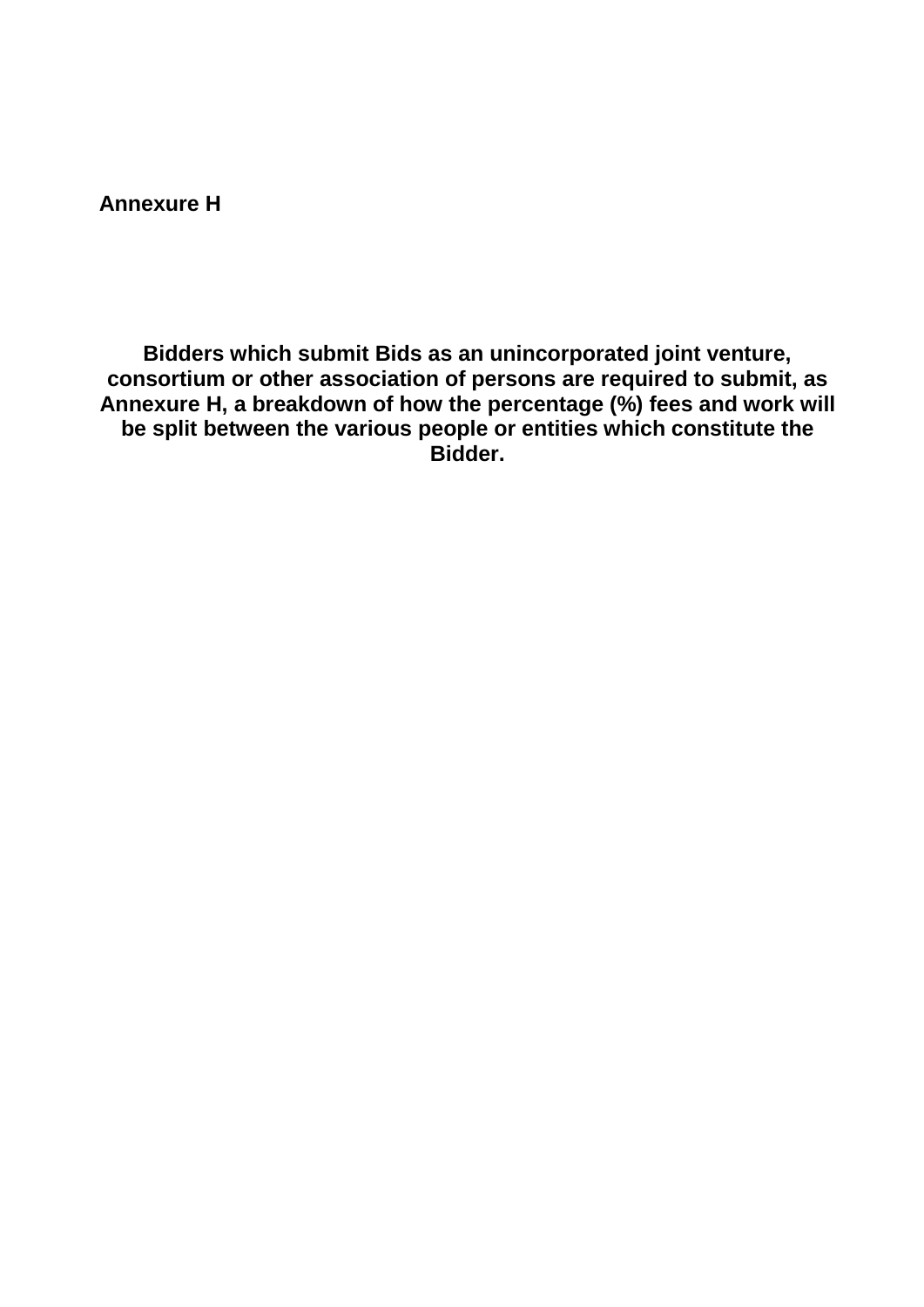<span id="page-64-0"></span>**Annexure I**

**Bidders are required to include, as Annexure I to their Bids, supporting documents to their responses to the Pre- Qualifying Criteria and Evaluation Criteria.**

**Where the supporting document is the profile of a member of the Bidder's proposed team, this should be indicated.**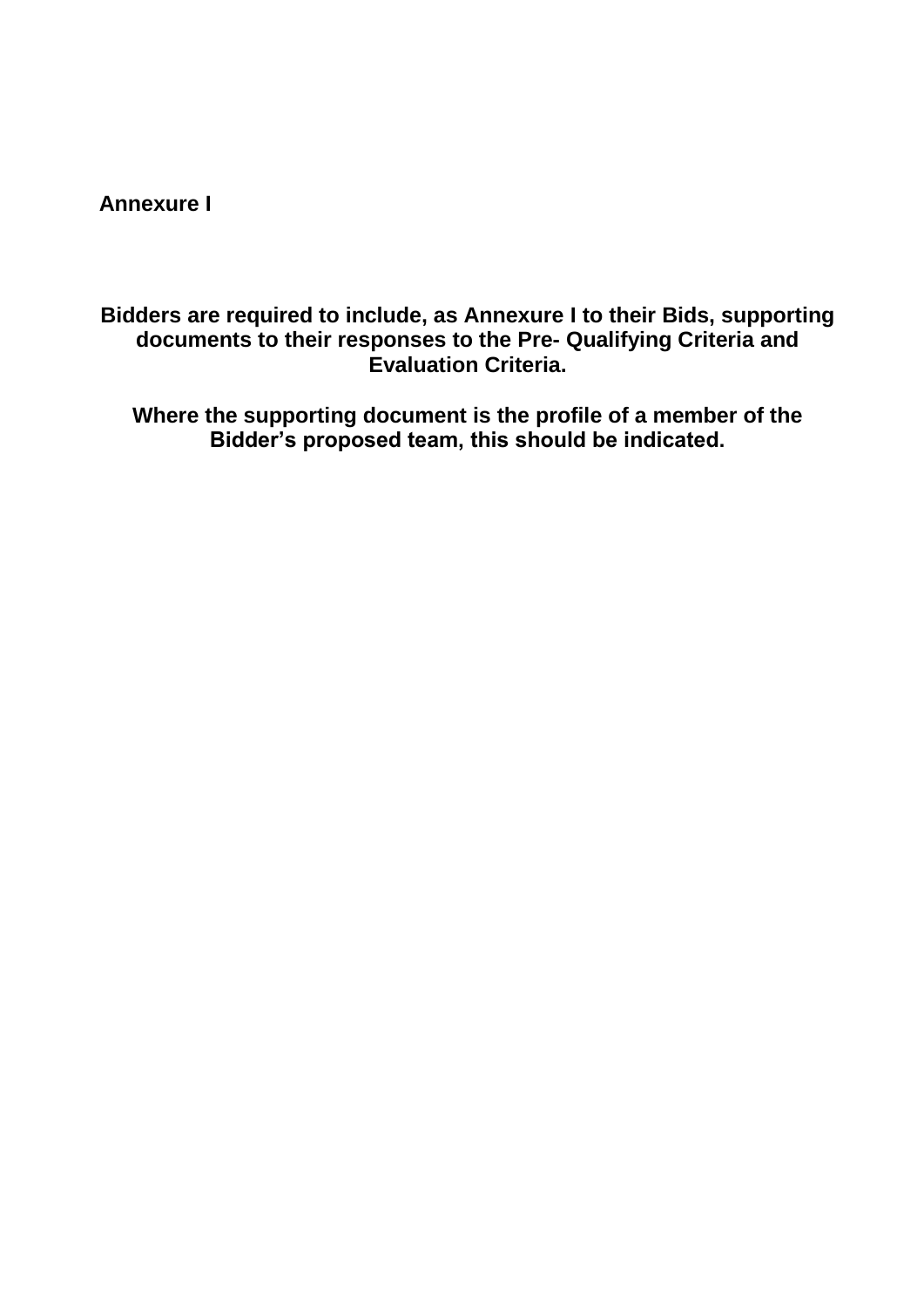# <span id="page-65-0"></span>**Annexure J**

# **[General Conditions of Contract]**

**PLEASE NOTE THAT ALL BIDDERS ARE REQUIRED TO READ THROUGH THE GENERAL CONDITIONS OF CONTRACT PRESCRIBED BY THE NATIONAL TREASURY. SUCH GENERAL CONDITIONS OF CONTRACT CAN BE ACCESSED ON THE NATIONAL TREASURY WEBSITE.**

# **PLEASE NOTE FURTHER THAT ALL BIDDERS MUST ENSURE THAT THEY ARE WELL ACQUINTED WITH THE RIGHTS AND OBLIGATIONS OF ALL PARTIES INVOLVED IN DOING BUSINESS WITH GOVERNMENT.**

NOTE: All Bidders are required to confirm *(Tick applicable box*) below:

| <b>Item</b>                                                                     | <b>YES</b> | <b>NO</b> |
|---------------------------------------------------------------------------------|------------|-----------|
| Is the Bidder familiar<br>with the General                                      |            |           |
| <b>Conditions of Contract</b><br>prescribed by the<br><b>National Treasury?</b> |            |           |